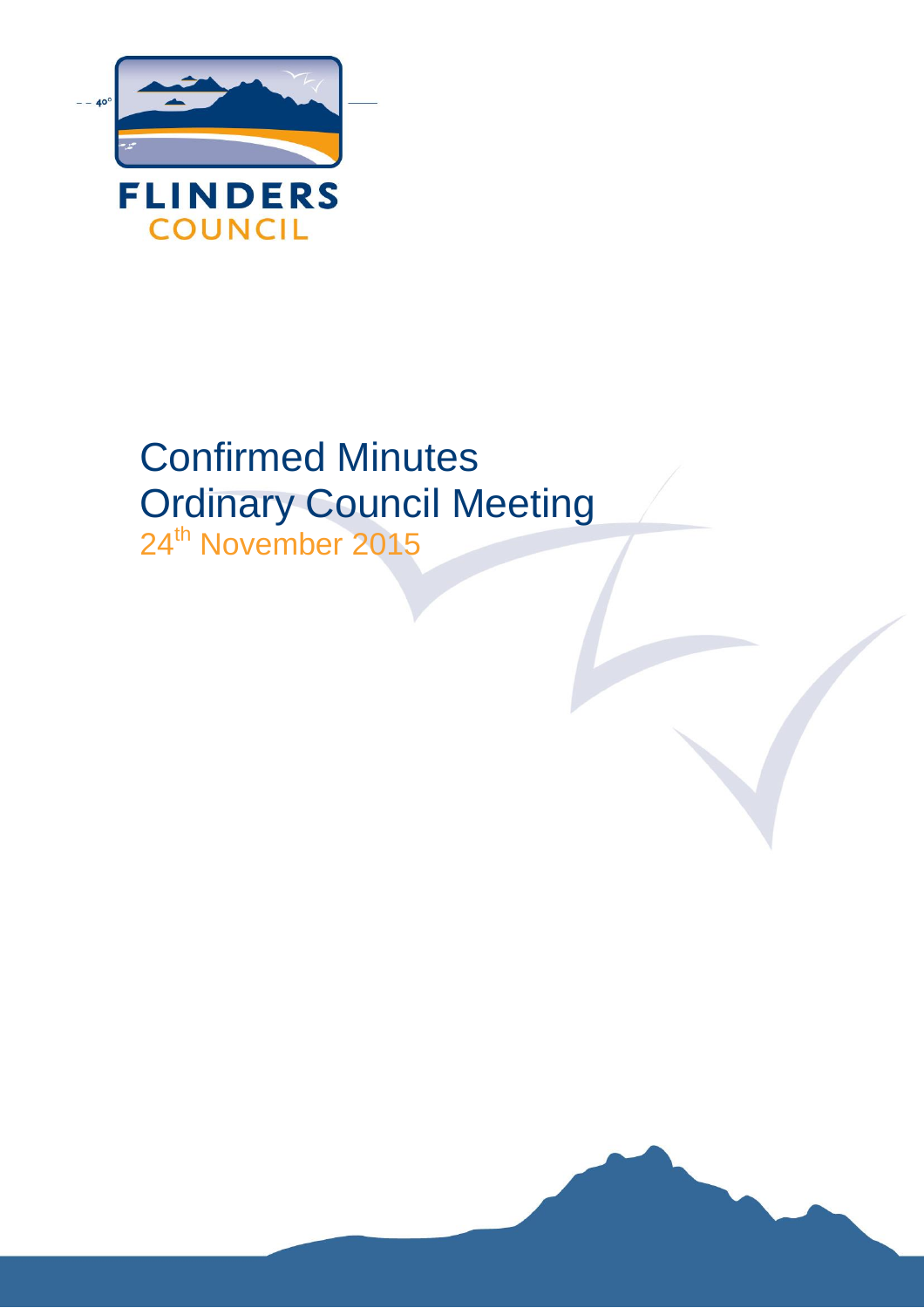# **FLINDERS COUNCIL ORDINARY MEETING**

# **CONFIRMED MINUTES**

| <b>DATE:</b>       | Tuesday 24 <sup>th</sup> November 2015           |
|--------------------|--------------------------------------------------|
| <b>VENUE:</b>      | Flinders Art and Entertainment Centre, Whitemark |
| <b>COMMENCING:</b> | $1.00 \,\mathrm{pm}$                             |

# PRESENT

Mayor Carol Cox Deputy Mayor Marc Cobham Cr Chris Rhodes Cr Peter Rhodes Cr Ken Stockton Cr David Williams Cr Gerald Willis

# APOLOGIES

Nil

# STAFF IN ATTENDANCE

| $1.00 - 2.45$ pm |
|------------------|
| $1.00 - 3.01$ pm |
| $1.11 - 2.23$ pm |
| $1.00 - 1.18$ pm |
| $1.00 - 3.01$ pm |
|                  |

# CONFIRMATION OF MINUTES

294.11.2015 Moved: Deputy Mayor M Cobham Seconded: Cr C Rhodes That the Minutes from the Ordinary Council Meeting held on the 22<sup>nd</sup> October 2015 be confirmed.

# CARRIED UNANIMOUSLY (7-0)

For: Mayor Carol Cox, Deputy Mayor Marc Cobham, Cr Chris Rhodes, Cr Peter Rhodes, Cr Ken Stockton, Cr David Williams and Cr Gerald Willis.

# PUBLIC QUESTION TIME

#### Question 1: Michael Buck

Can the Council do something about disused buildings that are falling down e.g. the building on the western side of the Furneaux Tavern?

# Mayor's Response

The question was taken on notice.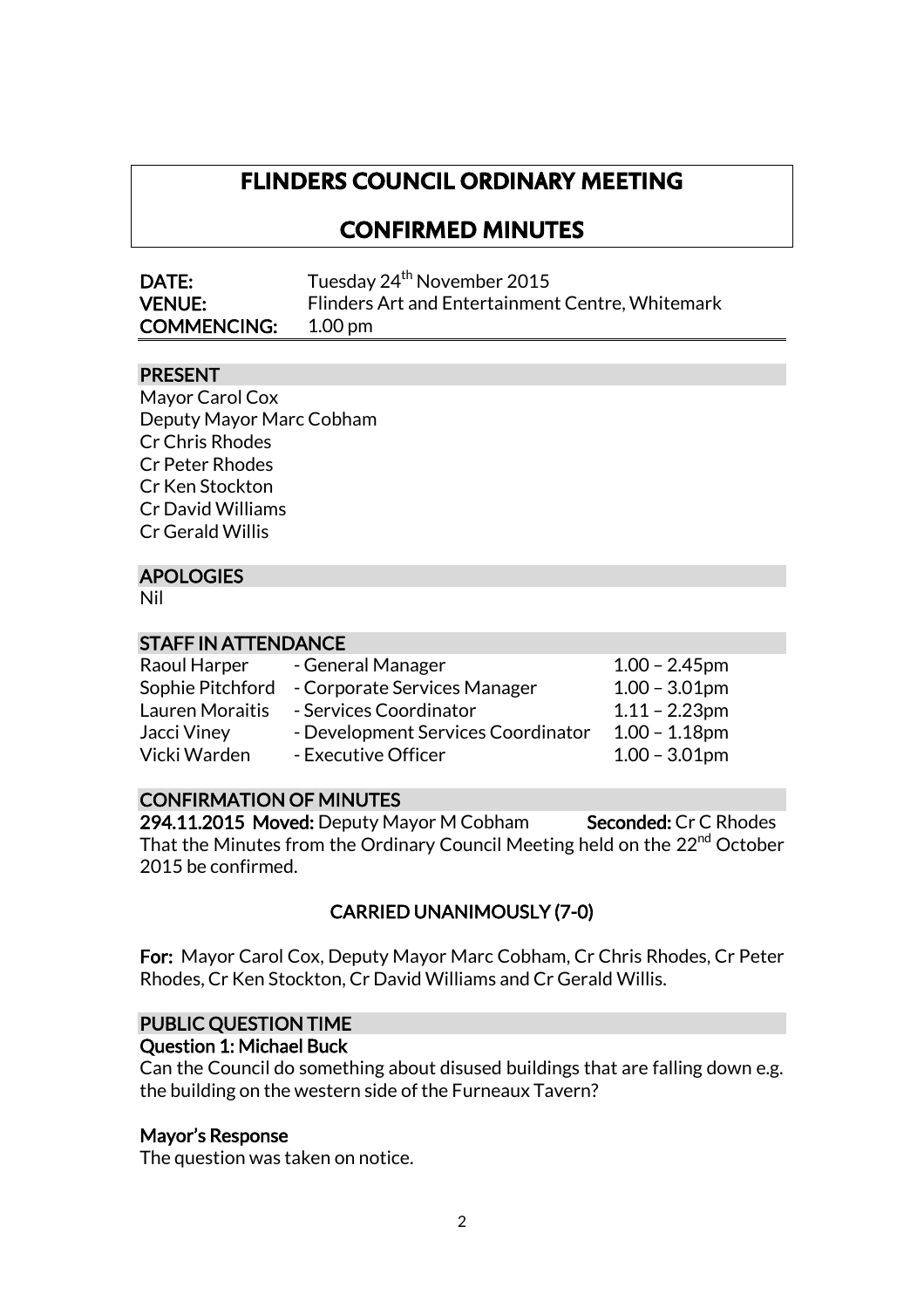#### Question 2: Doreen Lovegrove

Is there an ongoing feral cat trapping program for the Whitemark Tip? If not, could there be one?

#### Mayor's Response:

There is no ongoing feral cat trapping program for the Whitemark Tip. Whether or not one could be put in place was taken on notice.

# LATE AGENDA ITEMS

Nil

DECLARATION OF PECUNIARY INTEREST Nil

LEAVE OF ABSENCE Nil

# **PETITIONS**

Nil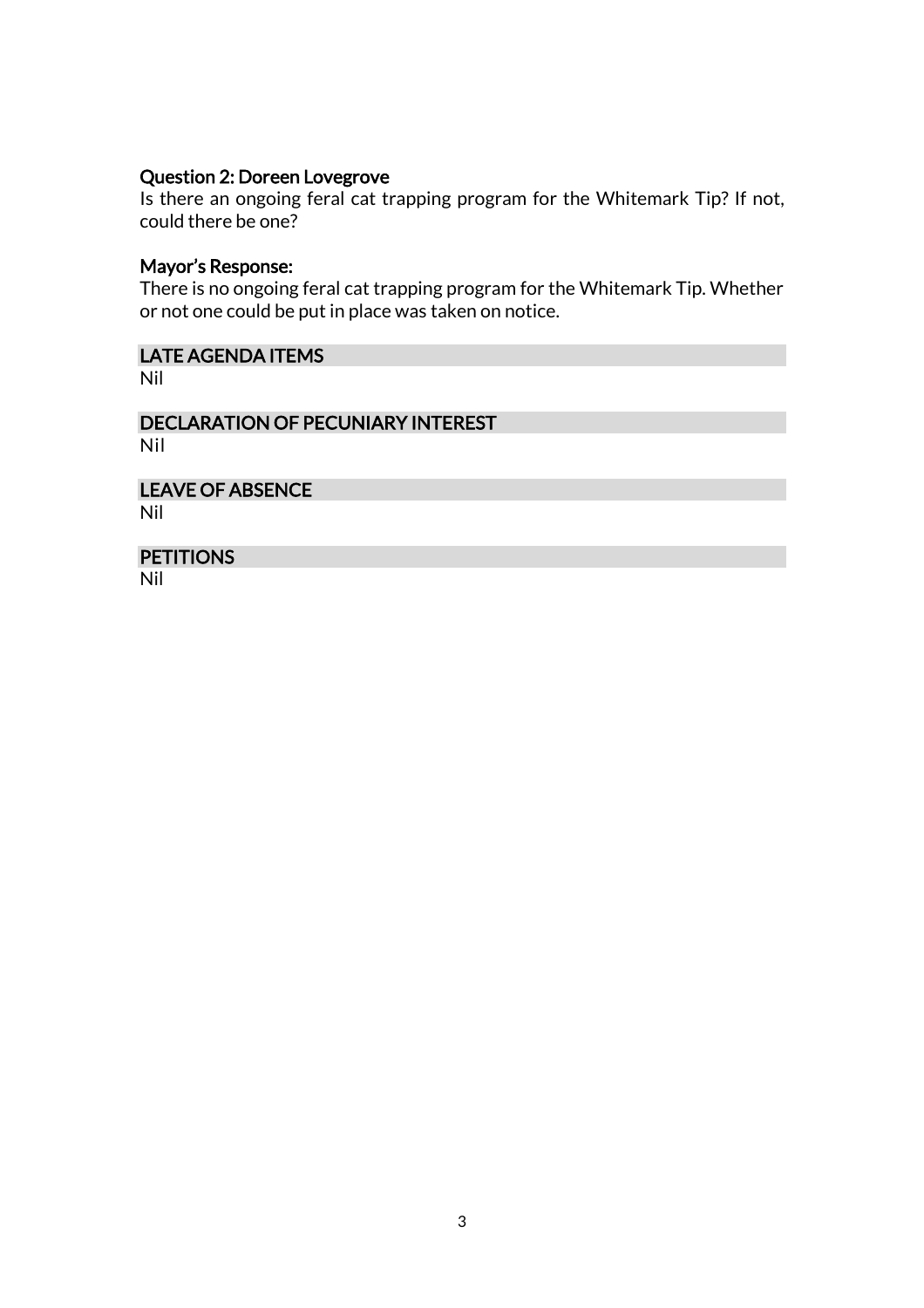# **WORKSHOPS & INFORMATION FORUMS File No: COU/0205**

# Council Workshop held on 11<sup>th</sup> November 2015

Council held a Workshop on the following subjects:

- Item 1: Flinders and West Tamar Council Permit Authority Role
- Item 2: Code of Tender and Contracts Policy
- Item 3: Investment Policy Review
- Item 4: Banking
- Item 5: Update on Runway Developments
- Item 6: Flinders Island Meat
- Item 7: Update on Telecommunications projects
- Item 8: Foreshore BBQ area
- $\bullet$  Item 9: Proposal to Rename a Beach
- Item 10: Intrastate Vehicle Shipping Assistance Subsidy (for residents)
- Item 11: Policies
- $\bullet$  Item 12: Furneaux Festival January

One minute silence was held at 11am to mark Remembrance Day.

#### Councillors Present:

Mayor Carol Cox, Deputy Mayor Marc Cobham, Cr Chris Rhodes, Cr Peter Rhodes, Cr Ken Stockton and Cr Gerald Willis.

# Apologies:

Cr David Williams

#### Staff and Consultants Present:

| Sophie Pitchford<br><b>Acting General Manager</b>                          |  |  |  |
|----------------------------------------------------------------------------|--|--|--|
| Development Services Coordinator (Item 1 only)                             |  |  |  |
| Development Services Manager, West Tamar                                   |  |  |  |
| Council (Item 1 only) (via phone)                                          |  |  |  |
| Services Coordinator (Item 1 only)                                         |  |  |  |
| Works & Services Manager (Item 5 only)                                     |  |  |  |
| Airport Operations Officer (Item 5 only)                                   |  |  |  |
| Telstra (Item 7 only)                                                      |  |  |  |
| Telstra (Item 7 only)                                                      |  |  |  |
| Telstra (Item 7 only)                                                      |  |  |  |
| Senior Sergeant, Tasmania Police (Item 8 only)                             |  |  |  |
| Community Development Officer (Item 12 only)                               |  |  |  |
| As workshops and information sessions are for information and discussion   |  |  |  |
| purposes only, no decisions are made or foreshadowed at these proceedings. |  |  |  |
|                                                                            |  |  |  |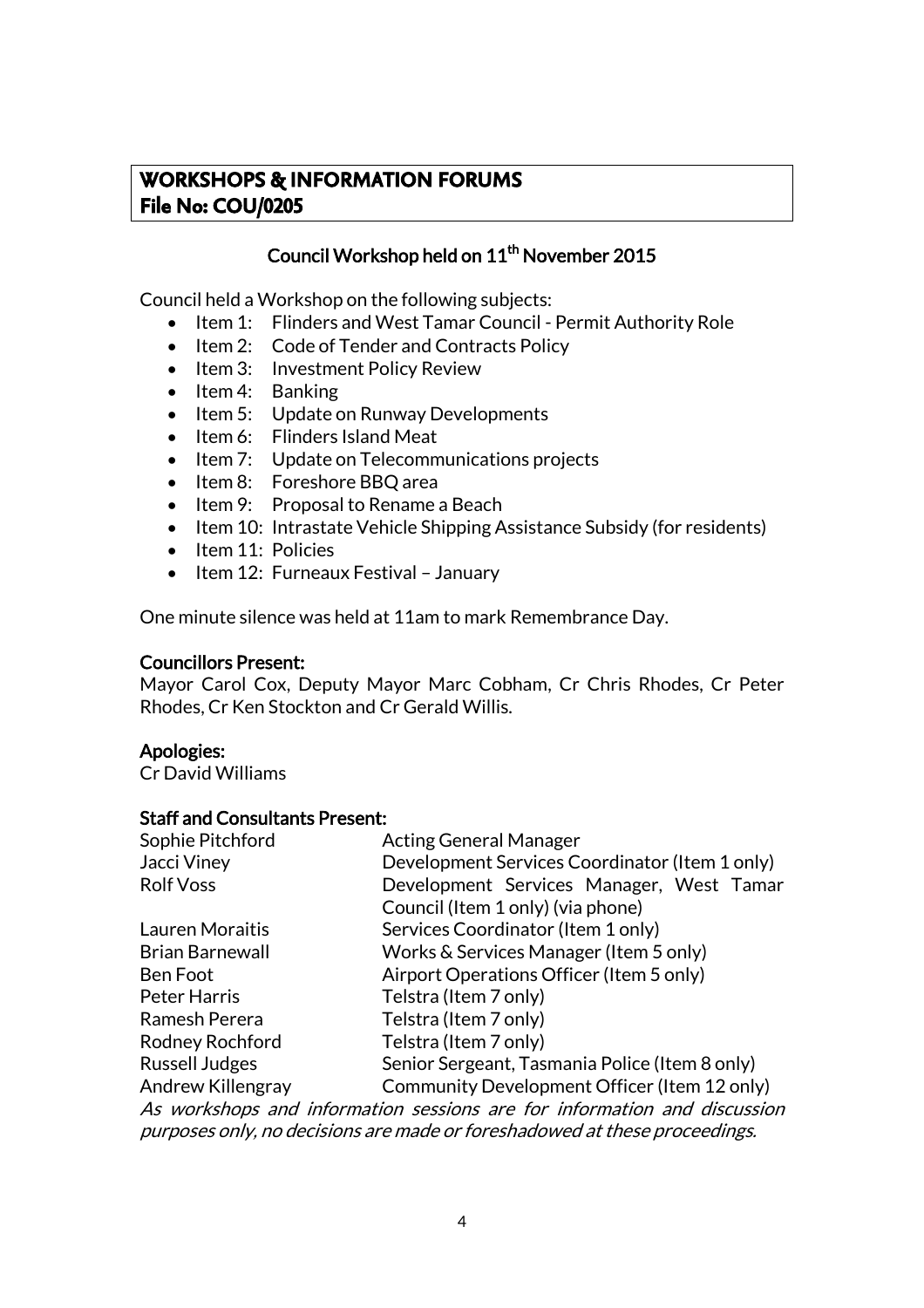# VOTING REQUIREMENTS:

Simple Majority

#### RECOMMENDATION:

That the Council Workshop held on  $11<sup>th</sup>$  November 2015 be noted.

#### DECISION:

295.11.2015 Moved: Deputy Mayor M Cobham Seconded: Cr K Stockton That the Council Workshop held on 11th November 2015 be noted.

# CARRIED UNANIMOUSLY (7-0)

For: Mayor Carol Cox, Deputy Mayor Marc Cobham, Cr Chris Rhodes, Cr Peter Rhodes, Cr Ken Stockton, Cr David Williams and Cr Gerald Willis.

# PUBLIC MEETINGS

Nil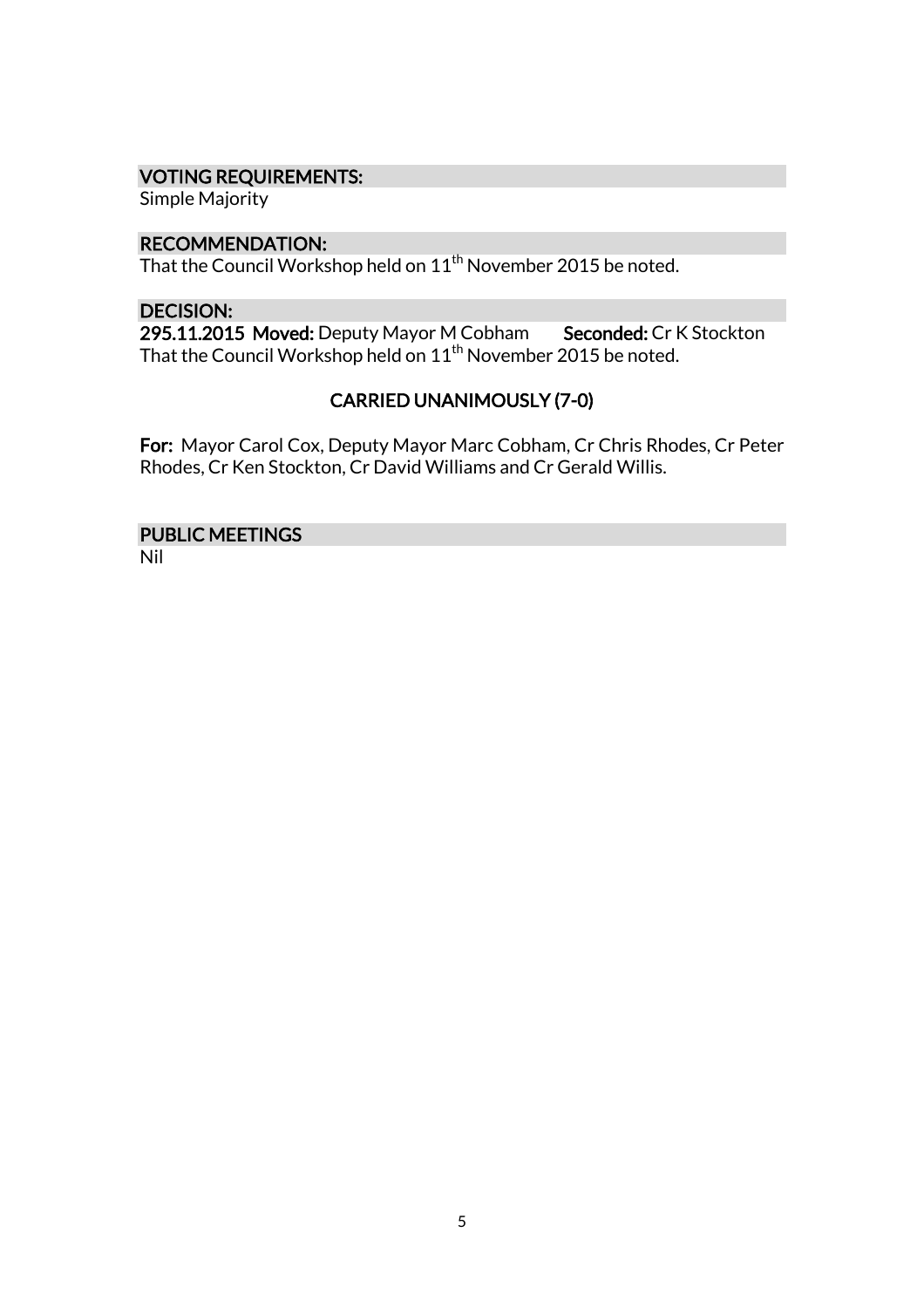# COUNCILLOR'S QUESTIONS ON NOTICE

# Question 1: Cr Gerald Willis

I ask, given the increasing motor vehicle traffic along Logan Lagoon Road by community members engaged in fishing, surfing or simply sightseeing activities, whether a culvert can be installed in the area where the road is located between Logan Lagoon and an adjacent farm to reduce the risk of flooding and hence reduce the risk of vehicles becoming bogged.

# Response from General Manager

Council maintains Logan Lagoon to the point where the gravel road surface ceases (near the hay shed). The track from that point on is Crown land and as such is the responsibility of the Parks and Wildlife Service to manage and maintain. The area in question is on Crown land and as such any improvements desired in this area should be directed to the local ranger. No formal position exists directing Council staff to engage with the Parks and Wildlife Service to seek improvements to this track. No budget allocation is in place to purchase a culvert for the site proposed.

# Question 2: Cr Gerald Willis

I ask, given the increasing motor vehicle traffic along Logan Lagoon Road by community members engaged in fishing, surfing or simply sightseeing activities, whether improvements to the road can be made to reduce the risk of becoming bogged in the sand in some areas where the road is situated between the lagoon and the coast.

# Response from General Manager

Council maintains Logan Lagoon to the point where the gravel road surface ceases (near the hay shed). The track from that point on is Crown land and as such is the responsibility of the Parks and Wildlife Service to maintain. Many in the Community value the track to the coast in the Logan Lagoon area and it is a key fire break track highlighted in the Furneaux Islands Fire Management Plan. The area of track in question is on Crown land and as such any improvements in this area should be directed to the local ranger. No formal position exists in relation to Council seeking transfer of this track into Council ownership and no budget allocation is in place for its maintenance or upgrade at this time.

# DECISION:

296.11.2015 Moved: Cr G Willis Seconded: Cr P Rhodes That the Councillor's questions and the General Manager's responses be noted.

# CARRIED UNANIMOUSLY (7-0)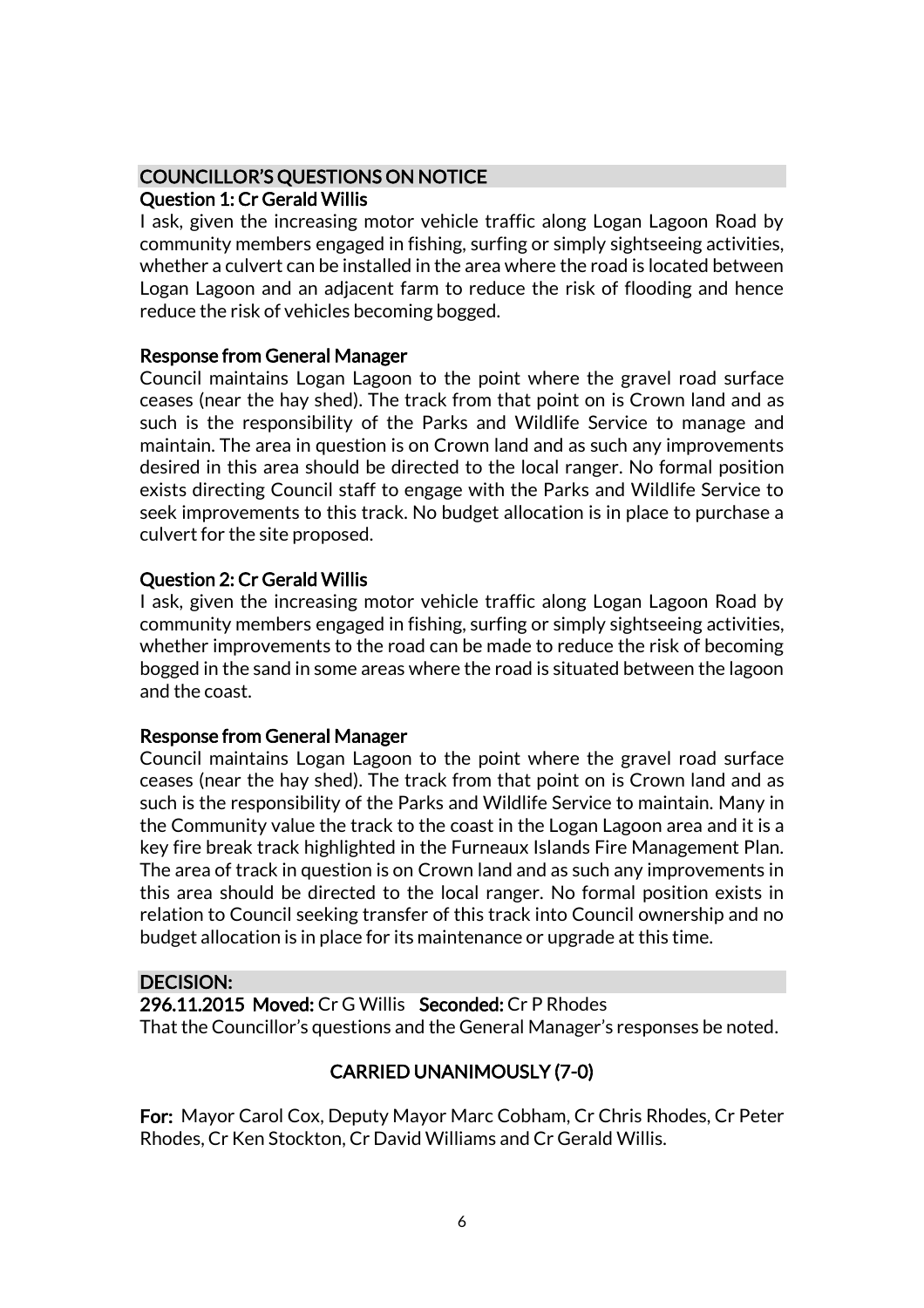# COUNCILLOR'S QUESTIONS WITHOUT NOTICE Nil

# PUBLICATIONS/REPORTS TABLED FOR COUNCIL INFORMATION Nil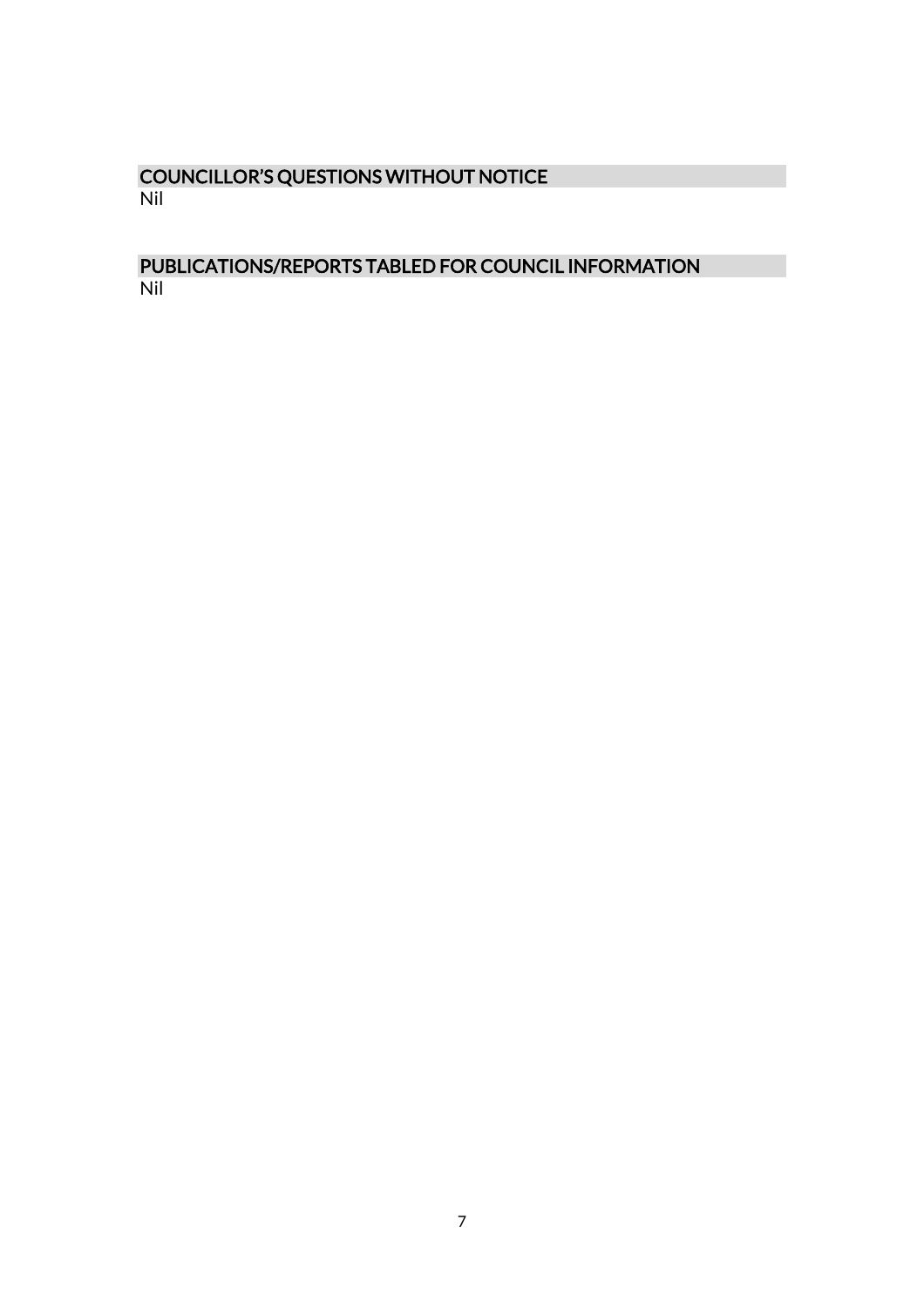# **REPORTS TO BE RECEIVED**

Furneaux Community Health Special Committee File No: CSV/0912

**Annexure 1:** Furneaux Community Health Special Committee 12<sup>th</sup> August 2015 Confirmed Minutes

#### OFFICER'S REPORT (Raoul Harper, General Manager):

The confirmed minutes of the Furneaux Community Health Special Committee meeting held on Wednesday  $12<sup>th</sup>$  August 2015 have been provided for consideration. The minutes outline what the committee has been working on to date and can now be received by Council.

#### OFFICER'S RECOMMENDATION

That the confirmed minutes of the Furneaux Community Health Special Committee meeting held on Wednesday  $12<sup>th</sup>$  August 2015 be accepted.

#### DECISION:

297.11.2015 Moved: Cr G Willis Seconded: Deputy Mayor M Cobham That the confirmed minutes of the Furneaux Community Health Special Committee meeting held on Wednesday  $12<sup>th</sup>$  August 2015 be accepted.

# CARRIED UNANIMOUSLY (7-0)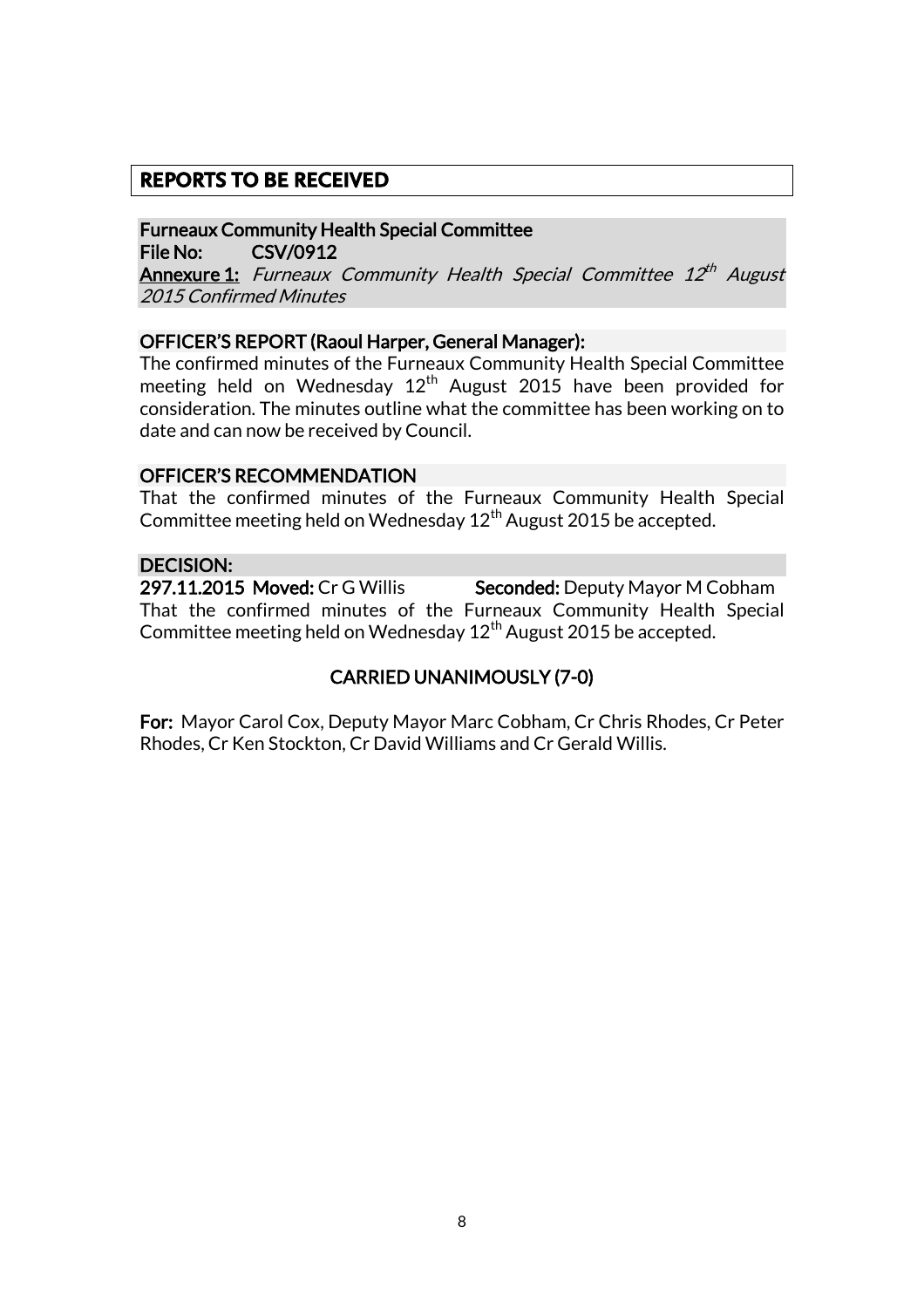# Furneaux Community Health Special Committee

File No: CSV/0912

**Annexure 2:** Furneaux Community Health Special Committee 13<sup>th</sup> October 2015 Unconfirmed Minutes

# OFFICER'S REPORT (Raoul Harper, General Manager):

The unconfirmed minutes of the Furneaux Community Health Special Committee meeting held on Tuesday 13<sup>th</sup> October 2015 have been provided for consideration. The minutes outline what the committee has been working on to date and can now be noted by Council.

# OFFICER'S RECOMMENDATION

That the unconfirmed minutes of the Furneaux Community Health Special Committee meeting held on Tuesday  $13<sup>th</sup>$  October 2015 be noted.

# DECISION:

298.11.2015 Moved: Cr G Willis Seconded: Cr D Williams That the unconfirmed minutes of the Furneaux Community Health Special Committee meeting held on Tuesday 13<sup>th</sup> October 2015 be noted.

# CARRIED UNANIMOUSLY (7-0)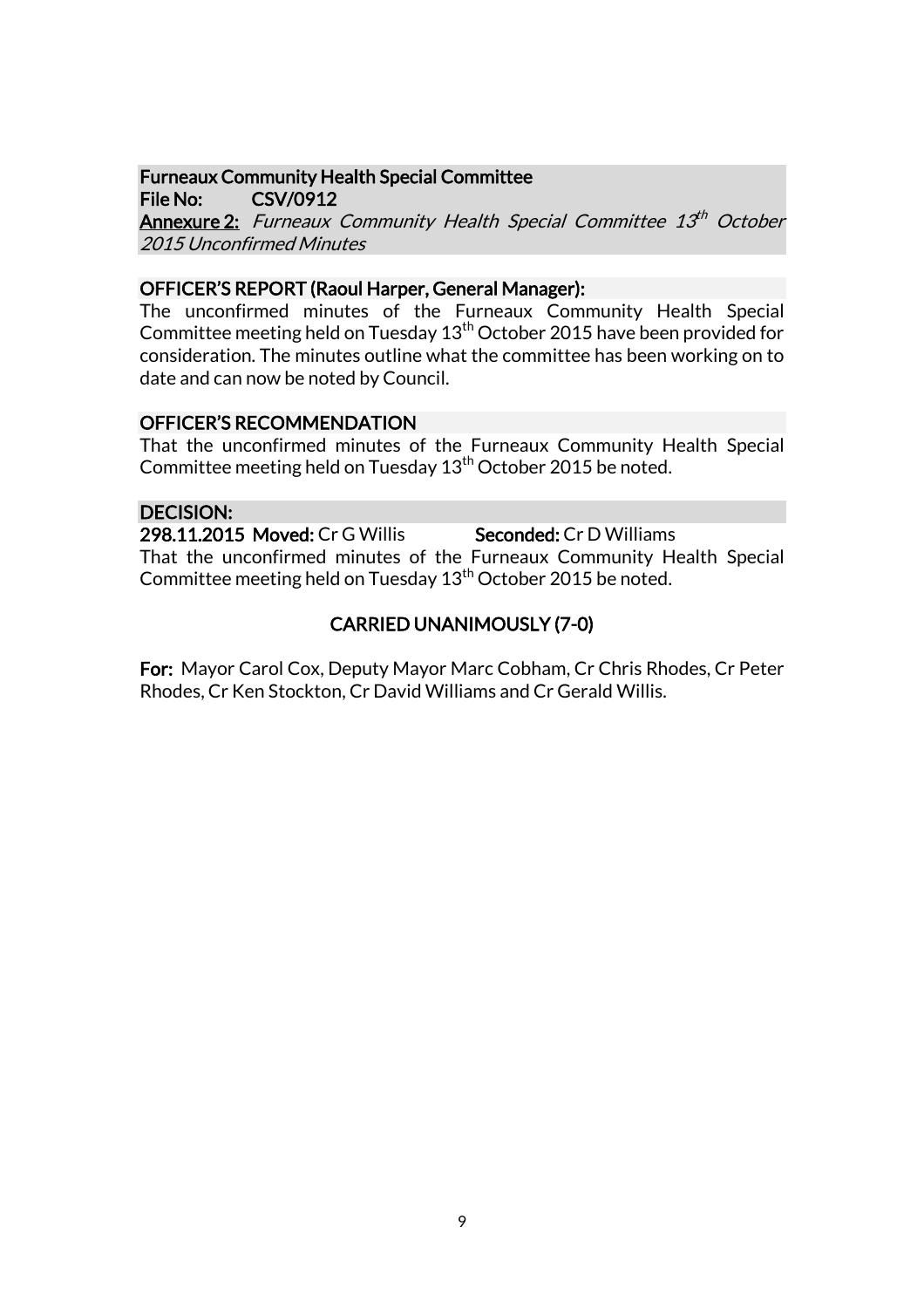# Furneaux (Emita) Hall Special Committee

File No: AME/0502 **Annexure 3:** Furneaux (Emita) Hall Special Committee 19<sup>th</sup> October 2015 Confirmed Minutes

# OFFICER'S REPORT (Raoul Harper, General Manager):

The confirmed minutes of the Furneaux (Emita) Special Committee meeting held on Thursday 19<sup>th</sup> October 2015 have been provided for consideration. The minutes outline what the committee has been working on to date and can now be received by Council.

# OFFICER'S RECOMMENDATION

That the confirmed minutes of the Furneaux (Emita) Special Committee meeting held on Thursday 19<sup>th</sup> October 2015 be accepted.

# DECISION:

299.11.2015 Moved: Deputy Mayor M Cobham Seconded: Cr P Rhodes That the confirmed minutes of the Furneaux (Emita) Special Committee meeting held on Thursday 19<sup>th</sup> October 2015 be accepted.

# CARRIED UNANIMOUSLY (7-0)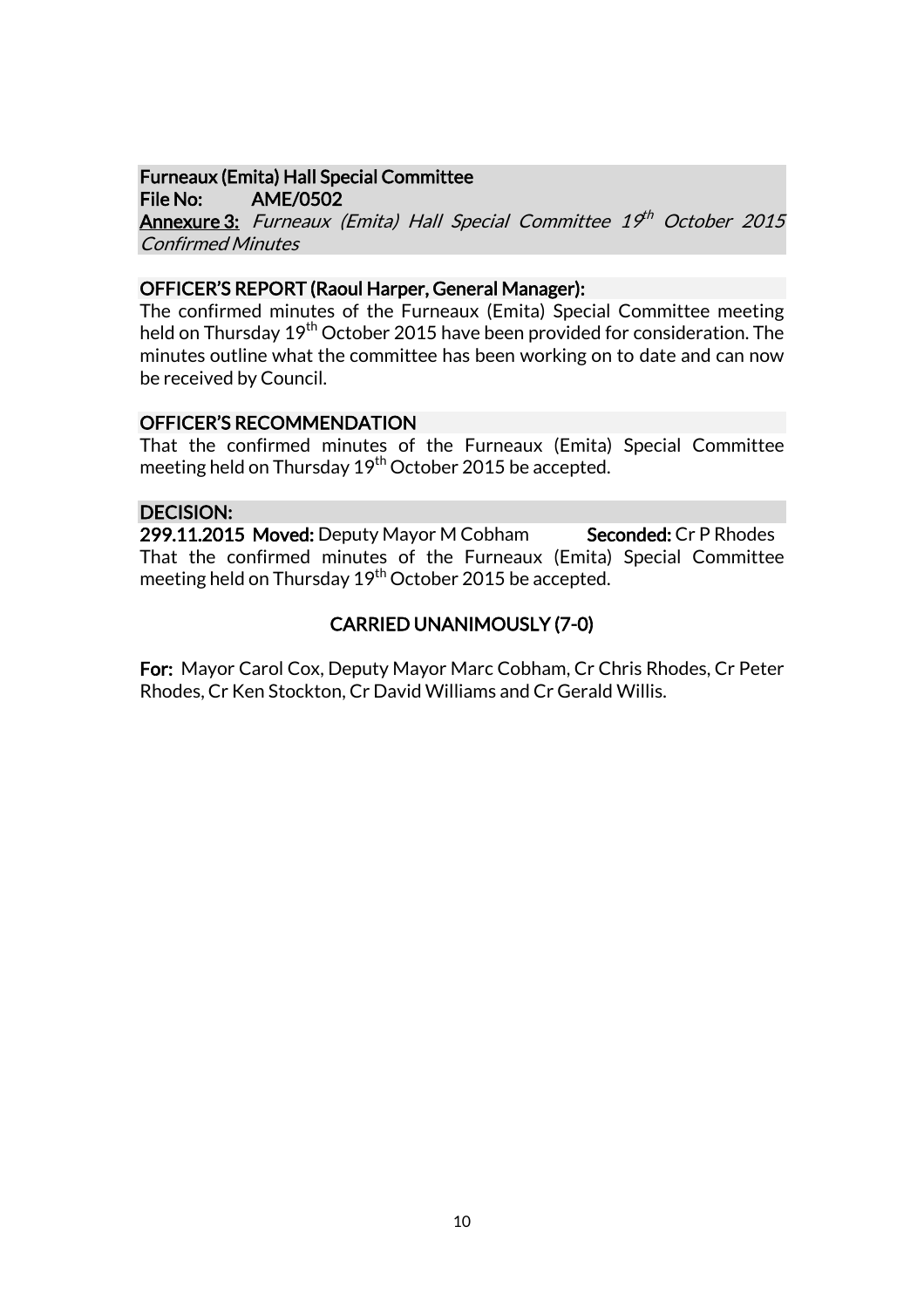#### Furneaux (Emita) Hall Special Committee File No: AME/0502

**Annexure 4:** Furneaux (Emita) Hall Special Committee 9<sup>th</sup> November 2015 Unconfirmed Minutes

# OFFICER'S REPORT (Raoul Harper, General Manager):

The unconfirmed minutes of the Furneaux (Emita) Special Committee meeting held on Thursday 9<sup>th</sup> November 2015 have been provided for consideration. The minutes outline what the committee has been working on to date and can now be noted by Council.

# OFFICER'S RECOMMENDATION

That the unconfirmed minutes of the Furneaux (Emita) Special Committee meeting held on Thursday 9<sup>th</sup> November 2015 be noted.

#### DECISION:

300.11.2015 Moved: Deputy Mayor M Cobham Seconded: Cr G Willis That the unconfirmed minutes of the Furneaux (Emita) Special Committee meeting held on Thursday 9<sup>th</sup> November 2015 be noted.

# CARRIED UNANIMOUSLY (7-0)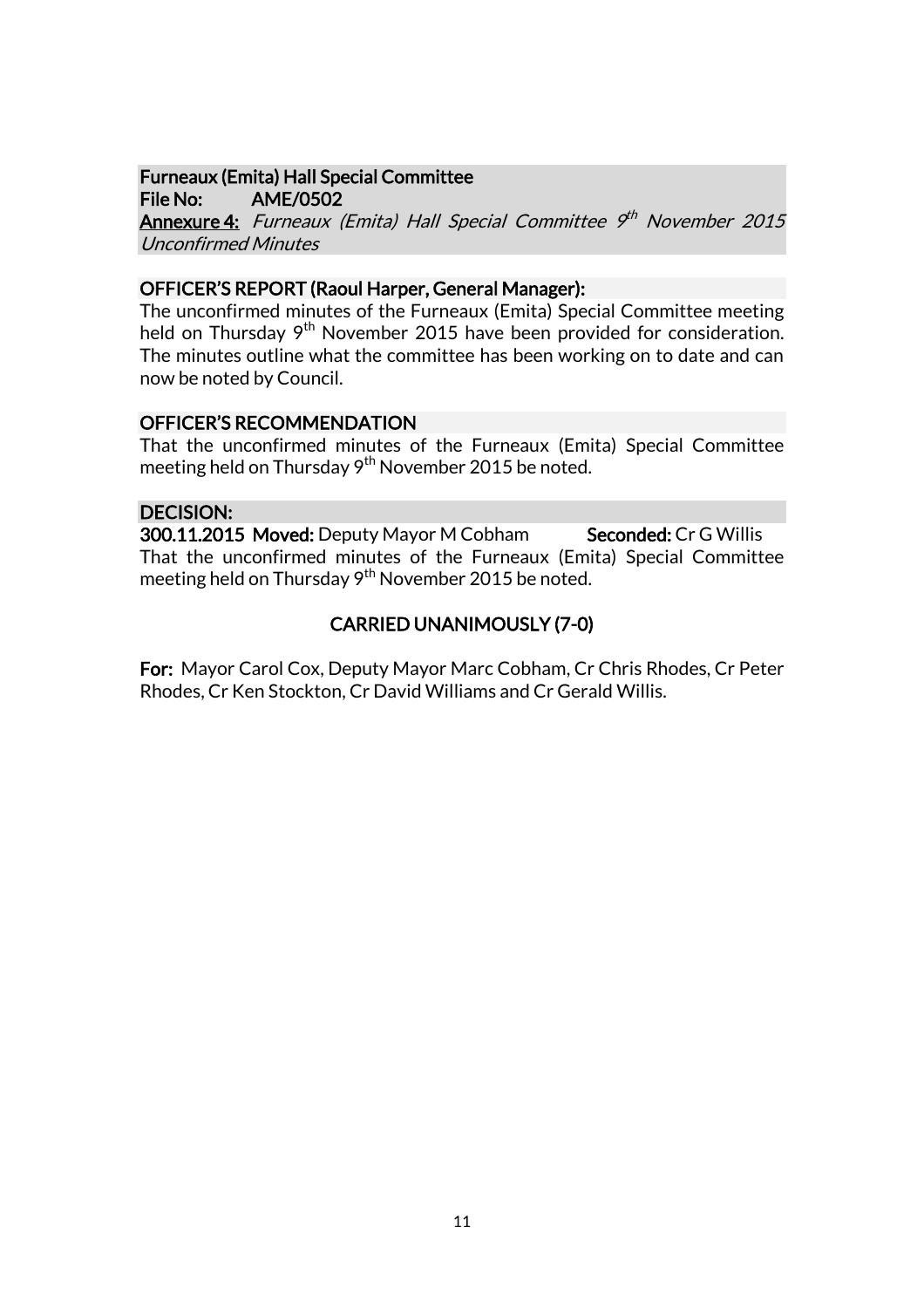#### General Manager's Performance Review Committee File No: PER/1500

**Annexure 5:** General Manager's Performance Review Committee 13<sup>th</sup> October 2015 Unconfirmed Minutes (For Elected Members only)

# OFFICER'S REPORT (Raoul Harper, General Manager):

The unconfirmed minutes of the General Manager's Performance Review Committee meeting held Tuesday  $13<sup>th</sup>$  October 2015 have been provided for consideration. The minutes outline what the committee has been working on to date and can now be noted by Council.

# OFFICER'S RECOMMENDATION

That the unconfirmed minutes of the General Manager's Performance Review Committee meeting held Tuesday  $13<sup>th</sup>$  October 2015 be noted.

# DECISION:

301.11.2015 Moved: Cr G Willis Seconded: Cr K Stockton That the unconfirmed minutes of the General Manager's Performance Review Committee meeting held Tuesday  $13<sup>th</sup>$  October 2015 be noted.

# CARRIED UNANIMOUSLY (7-0)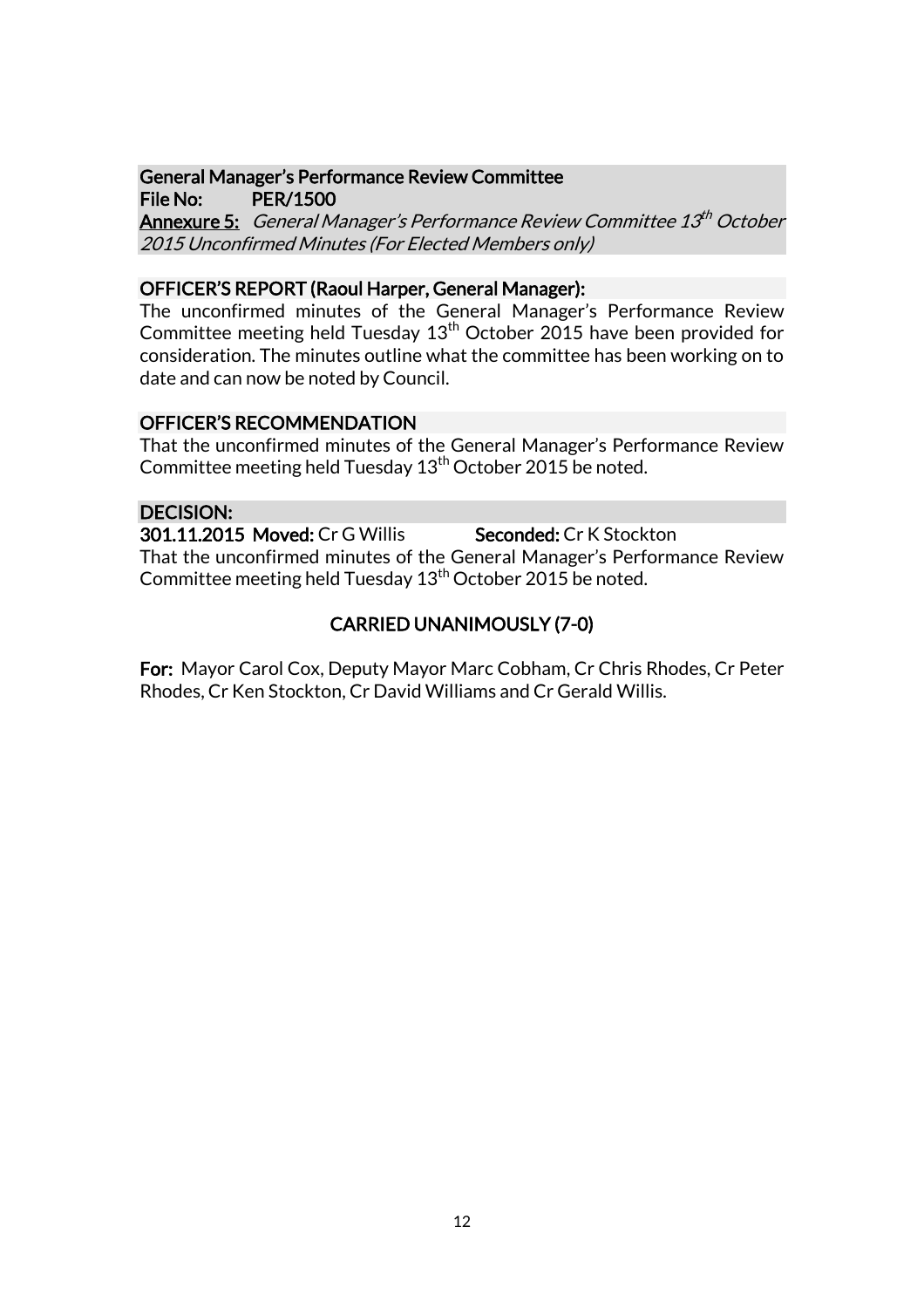# **COUNCILLORS' REPORTS**

# Report from Councillor Gerald Willis as the Flinders Council Representative on TasWater<br>File No: COU/0312

| <b>DATE</b> | <b>WHO</b>                                                                                                    | <b>SUBJECT</b>                                                                                                                                                                                                                                                                                                                   |
|-------------|---------------------------------------------------------------------------------------------------------------|----------------------------------------------------------------------------------------------------------------------------------------------------------------------------------------------------------------------------------------------------------------------------------------------------------------------------------|
| 13/10/15    | Ailsa Sypkes, General<br>Manager Legal and<br>Governance                                                      | Email advising that there will be a<br>meeting of the Board Selection<br>Committee at 9:00 am on Friday 13<br>November 2015 at 41 Frankland Street,<br>Launceston.                                                                                                                                                               |
| 14/10/15    | Ailsa Sypkes, General<br>Manager Legal and<br>Governance                                                      | Email with:<br>- Notice of General Meeting (to be<br>held at 10.30 am on Thursday 12<br>November 2015 at Windsor<br>Community Precinct, Riverside),<br>agenda and proxy form; and<br>- Notice of a meeting of the Board<br>Selection Committee at 2:30 pm on<br>Thursday 12 November 2015 at 41<br>Frankland Street, Launceston. |
| 20/10/15    | Ailsa Sypkes, General<br>Manager Legal and<br>Governance                                                      | Email with:<br>- Notice of General Meeting (to be<br>held at 10.30 am on Thursday 12<br>November 2015 at Windsor<br>Community Precinct, Riverside),<br>agenda and proxy form; and<br>- Papers for the meeting.                                                                                                                   |
| 27/10/15    | Ailsa Sypkes, General<br>Manager Legal and<br>Governance                                                      | Email requesting advice on delivery<br>address for applications for director<br>positions.                                                                                                                                                                                                                                       |
| 27/10/15    | Ailsa Sypkes, General<br>Manager Legal and<br>Governance                                                      | Email with the Quarterly Report to 30<br>September 2015 attached.                                                                                                                                                                                                                                                                |
| 3/11/15     | Kimbra Constantine,<br>Executive Assistant to<br><b>General Manager</b><br><b>Legal and Governance</b>        | Email advising that a quarterly briefing<br>for northern shareholders will be held<br>Wednesday 3 February 2016 from 2:00<br>pm to 4:00 pm at West Tamar Room,<br>Charles Street, Launceston.                                                                                                                                    |
| 3/11/15     | Kimbra Constantine,<br><b>Executive Assistant to</b><br><b>General Manager</b><br><b>Legal and Governance</b> | Email advising that a quarterly briefing<br>for northern shareholders will be held<br>Thursday 11 August 2016 from 2:00 pm<br>to 4:00 pm at West Tamar Room,                                                                                                                                                                     |

# CORRESPONDENCE IN: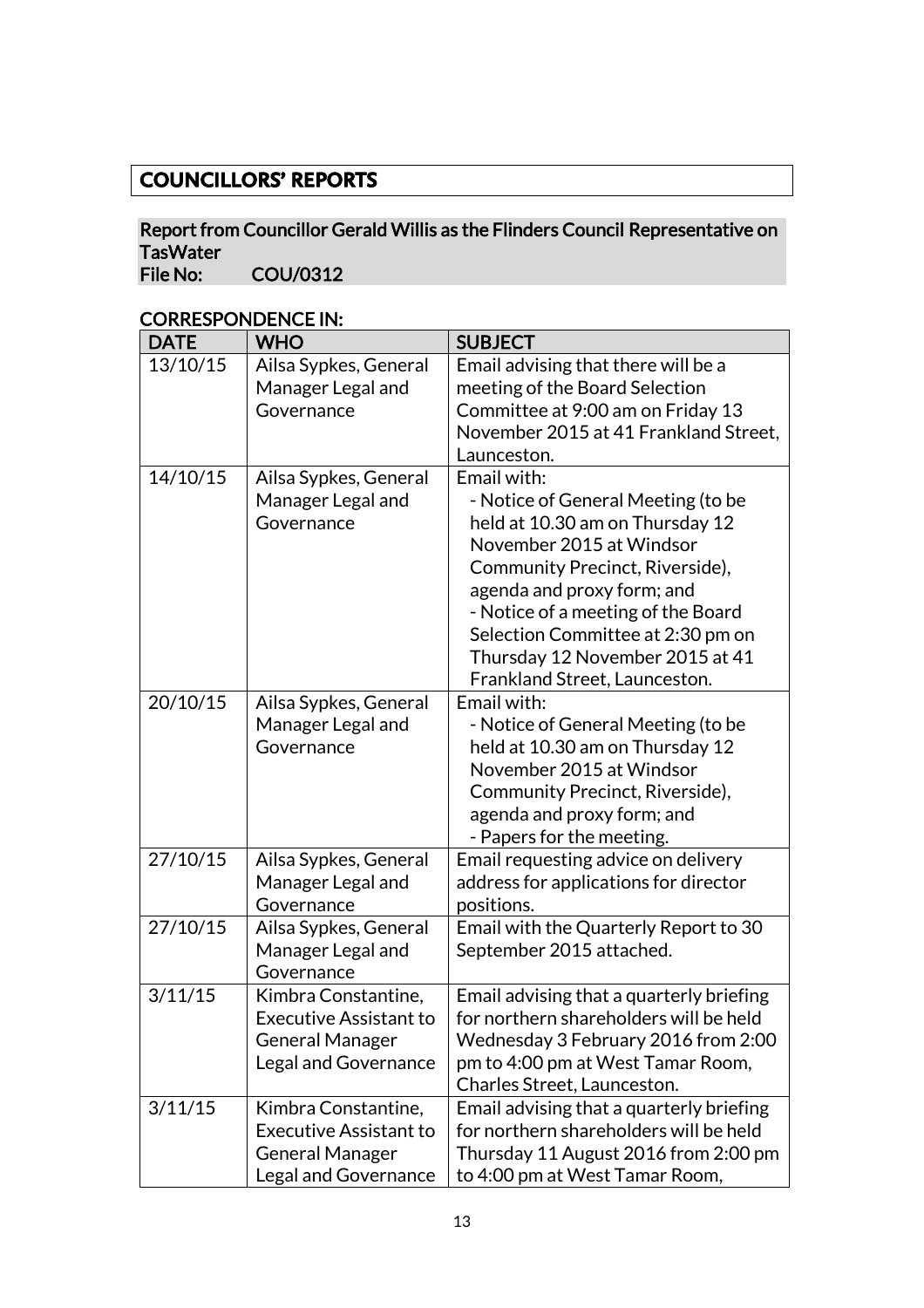|          |                       | Charles Street, Launceston.            |
|----------|-----------------------|----------------------------------------|
| 6/11/15  | Ailsa Sypkes, General | Email advising that there will be a    |
|          | Manager Legal and     | meeting of the Board Selection         |
|          | Governance            | Committee at 12 noon on Monday 23      |
|          |                       | November 2015 at Clarence Council      |
|          |                       | offices, Hobart.                       |
| 9/11/15  | Ailsa Sypkes, General | Email with attached draft minutes of   |
|          | Manager Legal and     | the Board Selection Committee          |
|          | Governance            | meeting held Friday 6 November 2015    |
|          |                       | which included notice that the next    |
|          |                       | meeting of the committee will be on    |
|          |                       | Thursday 12 November 2015at 41         |
|          |                       | Frankland Street, Launceston.          |
| 10/11/15 | Ailsa Sypkes, General | Email with:                            |
|          | Manager Legal and     | - Schedule of interviews of candidates |
|          | Governance,           | for director positions; and            |
|          |                       | - A list of interview questions.       |

# RECOMMENDATION:

That Cr Gerald Willis's report be received.

# DECISION:

302.11.2015 Moved: Deputy Mayor M Cobham Seconded: Cr P Rhodes That Cr Gerald Willis's report be received.

# CARRIED UNANIMOUSLY (7-0)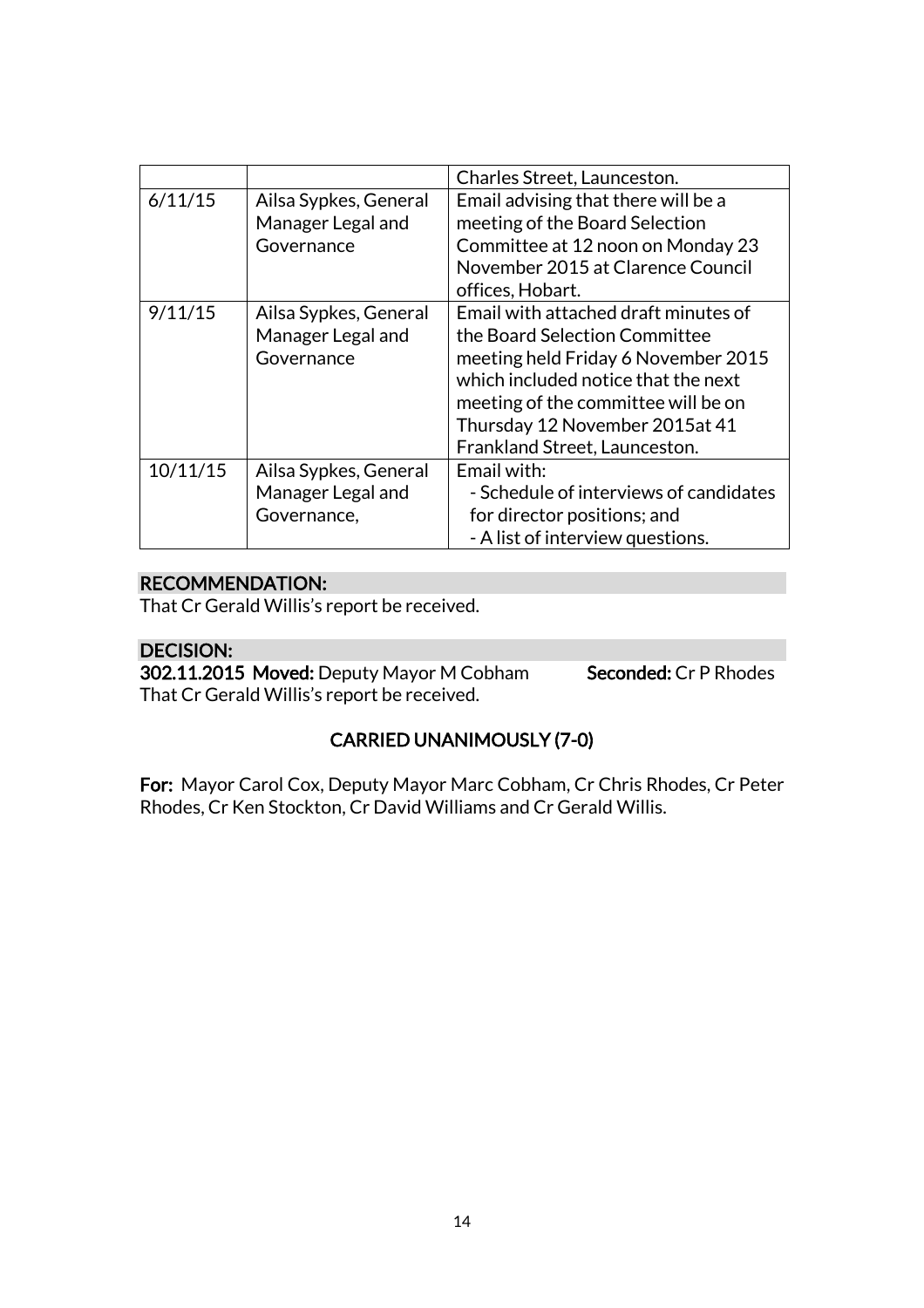# Deputy Mayor Marc Cobham<br>File No: COU/0600 COU/0600

# ACTIVITIES:

| <b>DATE</b>  | <b>ITEM</b>                                                    |
|--------------|----------------------------------------------------------------|
| 15/10/15     | Meeting with Telstra Staff                                     |
| 16/10/15     | <b>Attended Flinders Island Show</b>                           |
| 22/10/15     | <b>Monthly Council Meeting</b>                                 |
| $23/10/15 -$ | <b>Acting Mayor</b>                                            |
| 01/11/15     |                                                                |
| 28/10/15     | Meeting with A/General Manager                                 |
| 28/10/15     | Meeting with A/ General Manager and Westpac State Manager      |
| 28/10/15     | Travel to Hobart with A/General Manager                        |
| 29/10/15     | Radio interview re Westpac intention to close local branch in  |
|              | 2016                                                           |
| 29/10/15     | Attended Local Government Association of Tasmania meeting in   |
|              | <b>Brighton</b>                                                |
| 30/10/15     | Return to Flinders Island                                      |
| 03/11/15     | Meeting with Mayor                                             |
| 09/11/15     | Furneaux (Emita) Hall Special Committee meeting                |
| 11/11/15     | <b>Council Workshop</b>                                        |
| 13/11/15     | 2 phone calls with residents re proposal to rename Emita Beach |
| 14/11/15     | 3 phone calls with residents re proposal to rename Emita Beach |
| 15/11/15     | 3 phone calls with residents re proposal to rename Emita Beach |
| 16/11/15     | Furneaux (Emita) Hall Special Committee meeting                |

# CORRESPONDENCE IN:

| <b>DATE</b> | <b>WHO</b>          | <b>SUBJECT</b>           |
|-------------|---------------------|--------------------------|
| 21/10/15    | <b>B.</b> Watson    | <b>Quoin Development</b> |
| 21/10/15    | J. O'Dell           | <b>Quoin Development</b> |
| 21/10/15    | S. Donati           | <b>Quoin Development</b> |
| 21/10/15    | J. Jacques          | <b>Quoin Development</b> |
| 22/10/15    | H and B Ridgeway    | <b>Quoin Development</b> |
| 01/11/15    | I. Bayley           | <b>Quoin Development</b> |
| 05/11/15    | <b>B.</b> Godbehere | <b>Quoin Development</b> |
| 09/11/15    | <b>B.Godbehere</b>  | <b>Quoin Development</b> |

# CORRESPONDENCE OUT:

| <b>DATE</b> | WHO      | <b>SUBJECT</b>           |
|-------------|----------|--------------------------|
| As above    | As above | <b>Quoin Development</b> |

# RECOMMENDATION:

That Deputy Mayor Marc Cobham's report be received.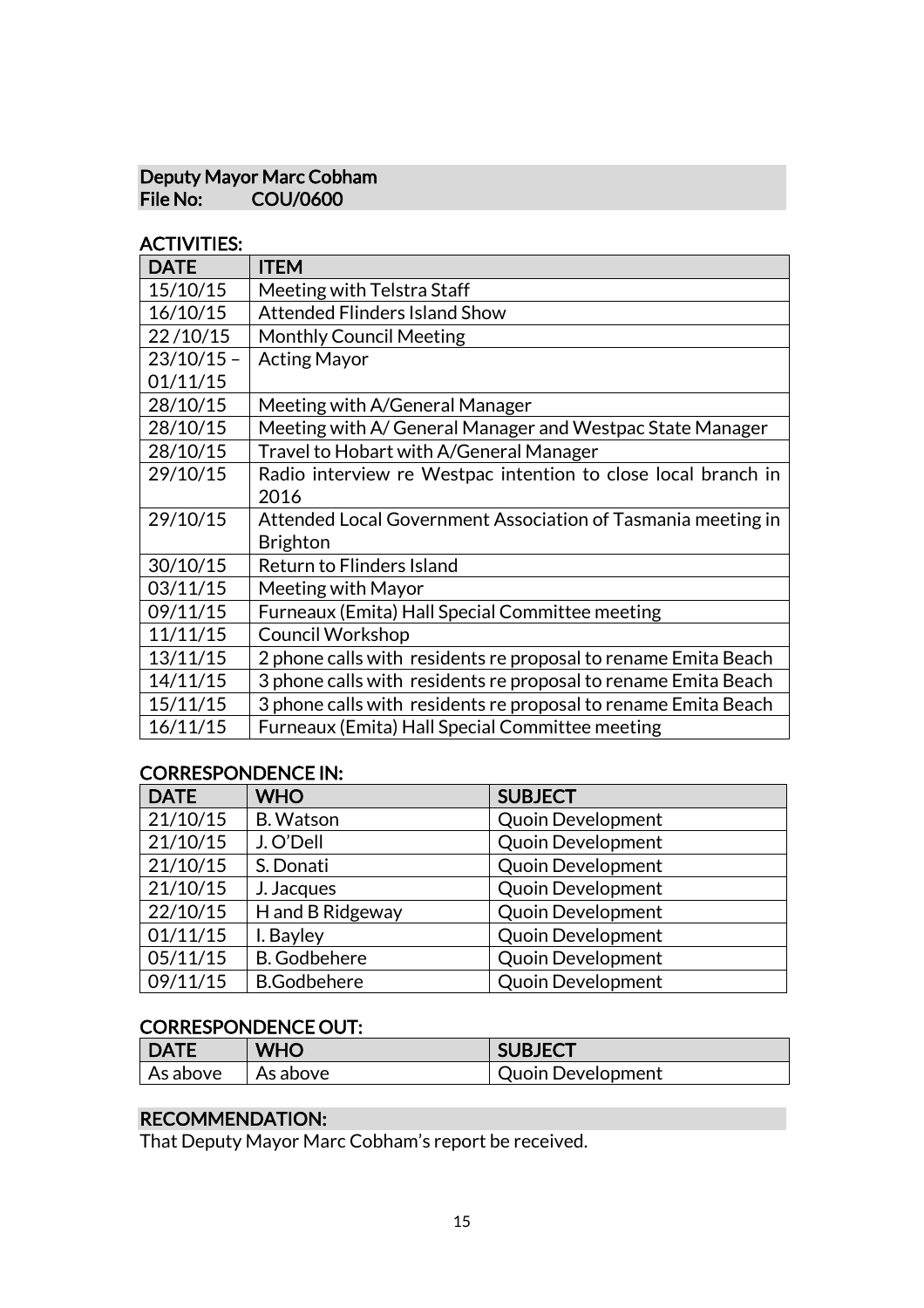# DECISION:

303.11.2015 Moved: Cr D Williams Seconded: Cr P Rhodes That Deputy Mayor Marc Cobham's report be received.

# CARRIED UNANIMOUSLY (7-0)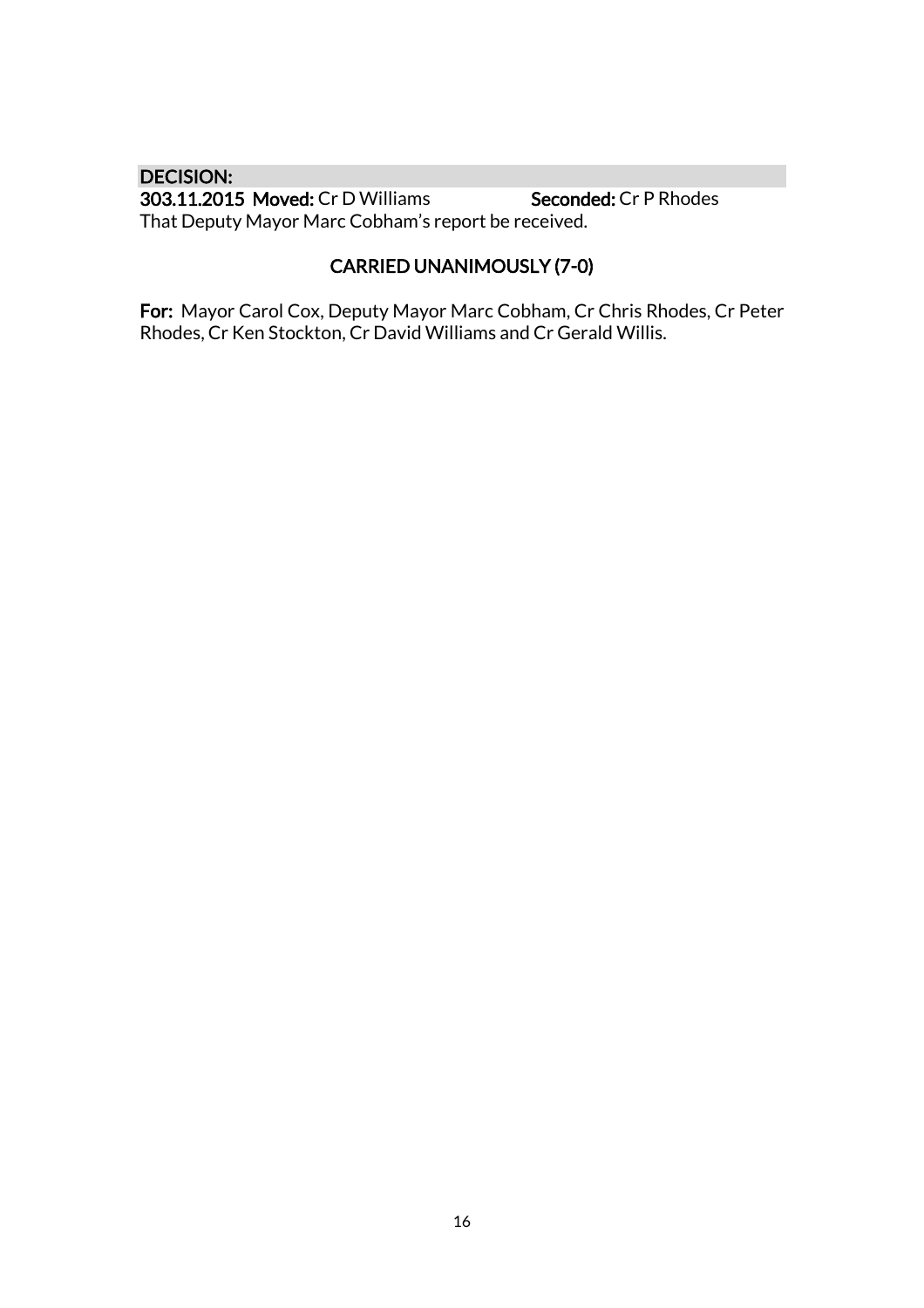# **MAYOR'S REPORT:**

| <b>ACTION</b>            | <b>Information</b> |
|--------------------------|--------------------|
| <b>PROPONENT</b>         | Mayor C Cox        |
| <b>FILE REFERENCE</b>    | COU/0600           |
| <b>ASSOCIATED PAPERS</b> | Nil                |

# REPORT:

#### APPOINTMENTS:

| 16.10.15  | <b>Flinders Island Show</b>                                  |  |
|-----------|--------------------------------------------------------------|--|
| 22.10.15  | <b>Council Meeting</b>                                       |  |
| $23.10 -$ | Deputy Mayor, Cr Cobham as Acting Mayor                      |  |
| 01.11.15  |                                                              |  |
| 03.11.15  | Melbourne Cup gathering at the Tavern                        |  |
| 07.11.15  | Anglican Church Fair                                         |  |
| 10.11.15  | Met with Leanne & John Clifford re Banking                   |  |
| 10.11.15  | Met with Michael Buck, Chair of Flinders Island Tourism and  |  |
|           | <b>Business Association (FITBA)</b>                          |  |
| 11.11.15  | <b>Council Workshop</b>                                      |  |
| 17.11.15  | Attended a King Island Council Ordinary Meeting              |  |
| 17.11.15  | Dined with Zoe Behrendt, Manager of Corporate Services, King |  |
|           | <b>Island Council</b>                                        |  |

#### Banking:

Westpac, after a drawn out period of suggesting they would upgrade the local Instore to a sub-branch, has finally confirmed it will close the Whitemark Instore in September of 2016. A letter confirming this was received from the Tasmanian State Manager, Lester Wynn-Jones, subsequent to his visit to the Island when he met with Acting Mayor and Acting General Manager, subsequent to meeting with the operators of the Westpac Instore Agency.

It is considered that the services to be provided by Australia Post on behalf of Westpac go nowhere near providing for the needs of a community with no other direct bank presence. The State Manager of Bendigo Bank has been in contact and will meet with Council in early December.

#### Emita Beach Renaming Proposal:

A reference to this proposal was made in the Mayor's Column of the Island News due out on the  $19<sup>th</sup>$  and it was requested that rate payers contact Councillors with their views on the proposal.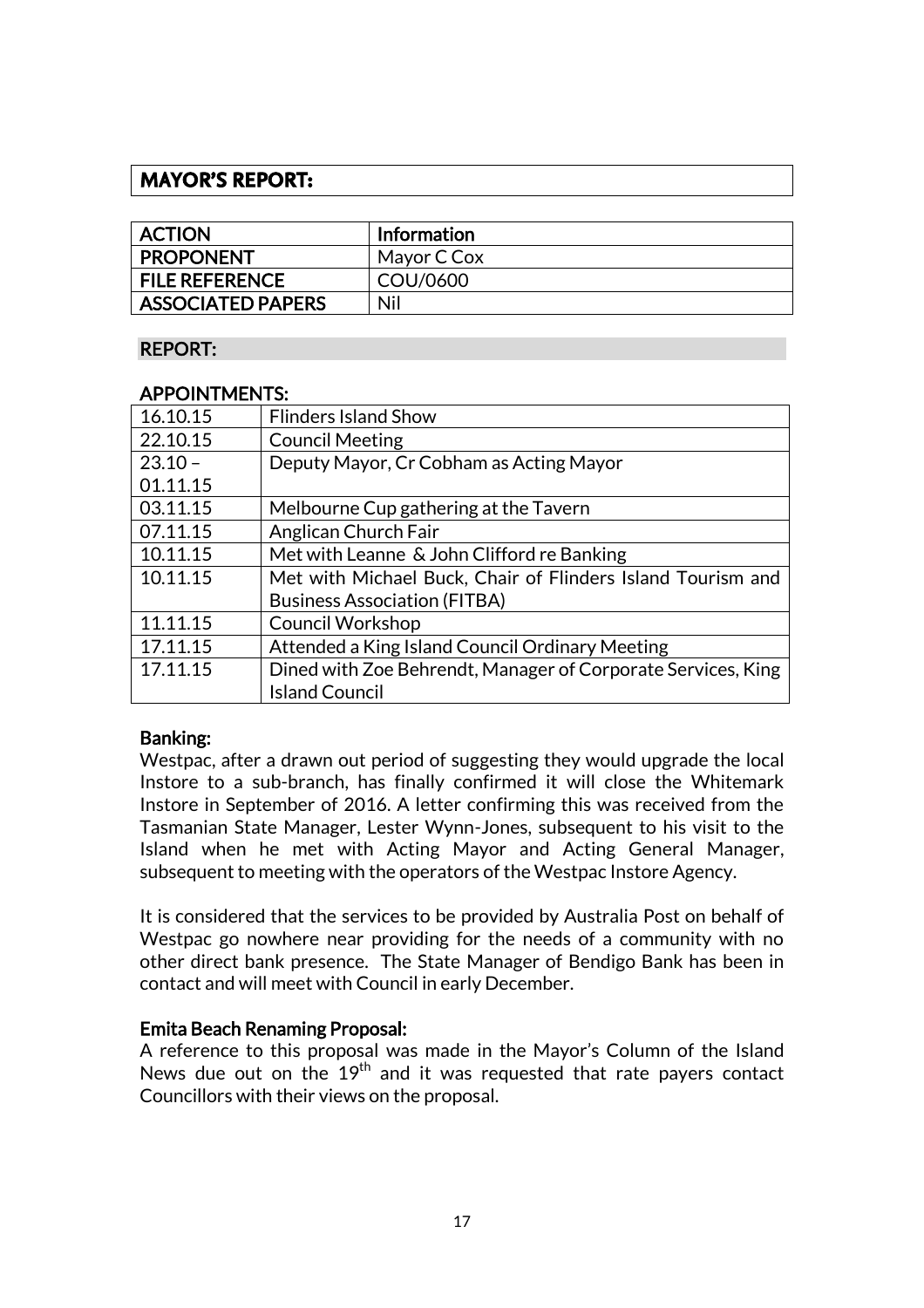# CORRESPONDENCE IN:

| <b>DATE</b>        | <b>WHO</b>                  | <b>SUBJECT</b>                                    |
|--------------------|-----------------------------|---------------------------------------------------|
| 15.10.15           | T Clark, Northern           | Auditor's Independent Report for NTD              |
|                    | Tasmania                    |                                                   |
|                    | Development (NTD)           |                                                   |
| 15.10.15           | A Eadie, Tourism            | <b>Tourism Awards and Skills Workshops</b>        |
|                    | Northern Tasmania           | reminder                                          |
| $15\,\mathrm{\AA}$ | F Madigan, Local            | General Meeting 29 <sup>th</sup> October - Agenda |
| 16.10.15           | Government                  | available                                         |
|                    | Association of              |                                                   |
|                    | Tasmania (LGAT)             |                                                   |
| $15\ \&$           | S Rogers, Westpac           | Meeting invitation - State Manager                |
| 22.10.15           |                             | Lester Wynne Jones to visit Flinders on           |
|                    |                             | 28 <sup>th</sup> October                          |
| 16.10.15           | S Watson, LGAT              | Formalising collaboration between Local           |
|                    |                             | Government peak bodies                            |
| 16.10.15           | S McDonald, NBN Co          | NBN 3 year roll-out construction update           |
| 16.10.15           | Ms B Worsley                | Thank you re information on time                  |
|                    |                             | capsule                                           |
| 16.10.15           | <b>TasEvent Exchange</b>    | Invitation to 10 <sup>th</sup> Tasmanian Event    |
|                    |                             | Exchange                                          |
| 19.10.15           | Denise Colvin, NTD          | Invitation to farewell function for James         |
|                    |                             | McKee                                             |
| 19.10.15           | <b>Bruce Robertson</b>      | Re Banking on Finders Island and                  |
|                    |                             | Australia Post                                    |
| 20.10.15           | J Cazaly                    | Re Quoin Development Application                  |
| 20.10.15           | C Agostinelli, LGAT         | <b>LGAT General Meeting Minutes</b>               |
| 21.10.15           | J O'Dell                    | Re Quoin Development Application                  |
| 21.10.15           | I James                     | Killiecrankie Café Update                         |
| 21.10.15           | B & H Ridgeway              | Re Quoin Development Application                  |
| 22.10.15           | J Briant                    | Media release Launceston Airport -                |
|                    |                             | recognition in Tourism Awards                     |
| 22.10.15           | Tasmanian Audit             | Flinders Council - Report of the Auditor          |
|                    | Office                      | General for Mayor's Comment                       |
| 27.10.15           | A Sypkes, TasWater          | Quarterly Report to Owners'                       |
|                    |                             | Representatives                                   |
| 27.10.15           | S Whitely, Forestry         | <b>Release of Annual Report</b>                   |
|                    | Tasmania                    |                                                   |
| 27.10.15           | <b>Biosecurity Tasmania</b> | Advisory - removal of imported fish               |
|                    |                             | products                                          |
| 28.10.15           | S Osborne, Strategic        | Invite to Information Session on the              |
|                    | Partnerships                | upcoming 2016 census                              |
|                    | Australia, Australian       |                                                   |
|                    | <b>Bureau of Statistics</b> |                                                   |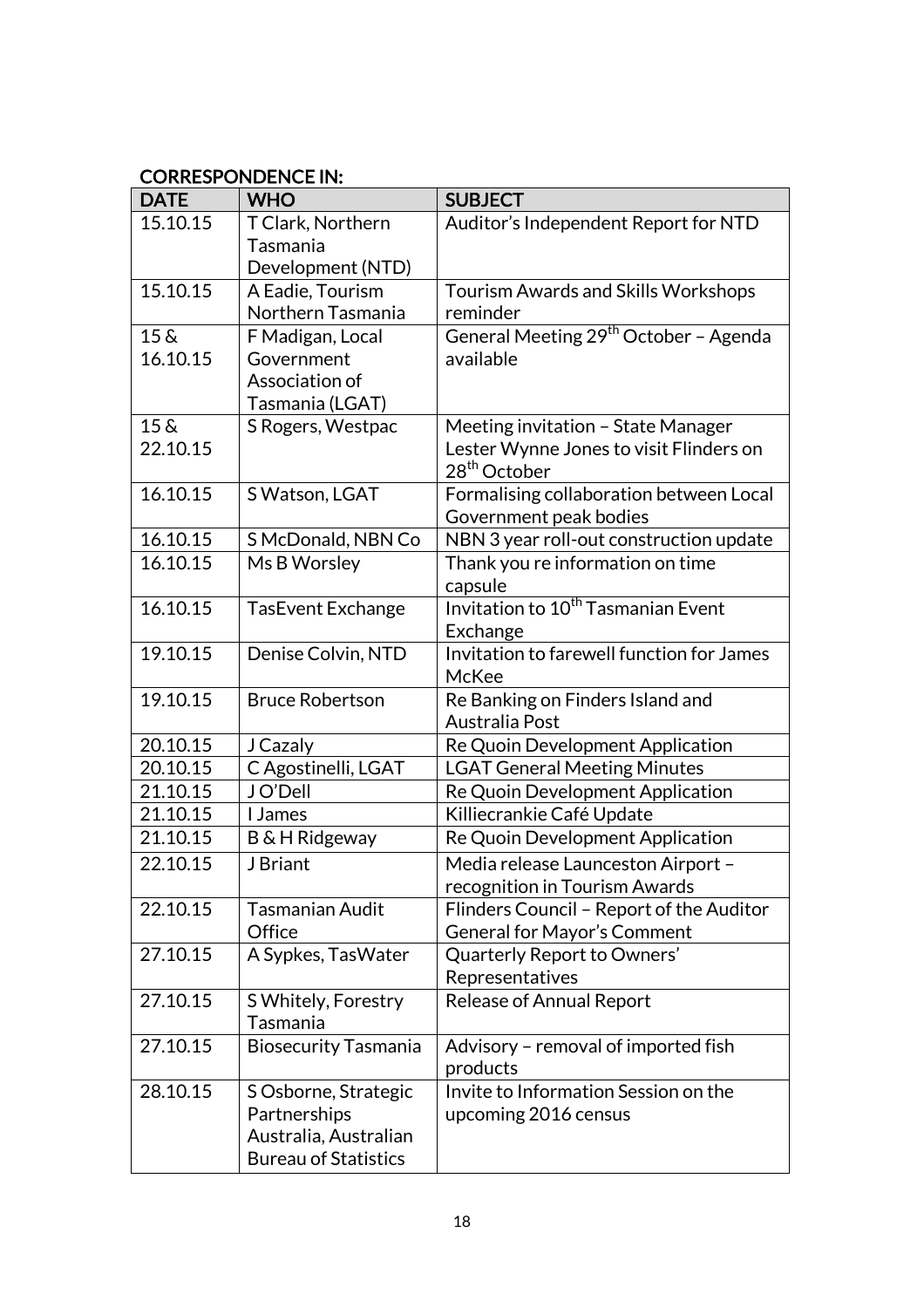| 28.10.15          | <b>Royal Flying Doctor</b>  | 2014/15 Annual Report is available on     |
|-------------------|-----------------------------|-------------------------------------------|
|                   | Service, Tasmania           | website: www.flyingdoctor.org.au/about-   |
|                   |                             | the-rfds/annual-reports                   |
| 29.10 15          | Tasmanian Audit             | Flinders Council - Report of the Auditor  |
|                   | Office                      | General - additional commentary for       |
|                   |                             | Mayor's comment                           |
| 30.10.15          | <b>Tourism Northern</b>     | Annual Report 2014-15                     |
|                   | Tasmania                    |                                           |
| 30.10.15          | <b>Government News</b>      | Government News - October/November        |
|                   |                             | 2015                                      |
| 01.11.15          | I Bayly                     | Re Quoin Development Application          |
| 03.11.15          | Lester Wynn Jones,          | Follow up letter to island visit          |
|                   | Westpac                     |                                           |
| 03.11.15          | F Madigan, LGAT             | <b>LGAT Christmas Function</b>            |
| $05\,\mathrm{\&}$ | <b>B</b> Godbehere          | Re Quoin Development Application          |
| 14.11.15          |                             |                                           |
| 05.11.15          | L Taverner, Norfolk         | <b>Australian Small Islands Forum</b>     |
|                   | <b>Island</b>               | information                               |
| 07.11.15          | <b>Australian Local</b>     | <b>Local Government Focus</b>             |
|                   | Government                  |                                           |
|                   | Association                 |                                           |
| 07.11.15          | Alan Robinson & Liz         | Re proposal to rename Emita Beach         |
|                   | Robinson                    |                                           |
| 10.11.15          | L Mason, Chair,             | Advice of Annual Report 2014/15           |
|                   | Tasmanian                   |                                           |
|                   | <b>Community Fund</b>       |                                           |
| 10.11.15          | <b>Tasmanian Young</b>      | Awards are now open and promotion         |
|                   | <b>Achievers Award</b>      | appreciated                               |
| 11.11.15          | <b>B</b> Marquis, NTD       | Tasmania Northern Tasmania Natural        |
|                   |                             | Resource Management North review of       |
|                   |                             | draft terms of reference                  |
| 11.11.15          | P Holmes, CONNECT           | Connect 2015 Program details              |
|                   | 2015 Manager                |                                           |
| 12.11.15          | A Freidersdorf              | Age friendly                              |
| 12.11.15          | K Stephenson, LGAT          | <b>State Budget Submission</b>            |
| 12.11.15          | <b>Biosecurity Tasmania</b> | Advisory - Newly declared pest -          |
|                   |                             | aquarium item                             |
| 15.11.15          | Mayor Steve Martin          | Suggestion to fly flags at half-mast in   |
|                   |                             | respect of people killed in Paris attacks |
| 16.11.15          | Stephnie Watson,            | Councils to fly flags at half-mast in     |
|                   | <b>LGAT</b>                 | respect of people killed in Paris attacks |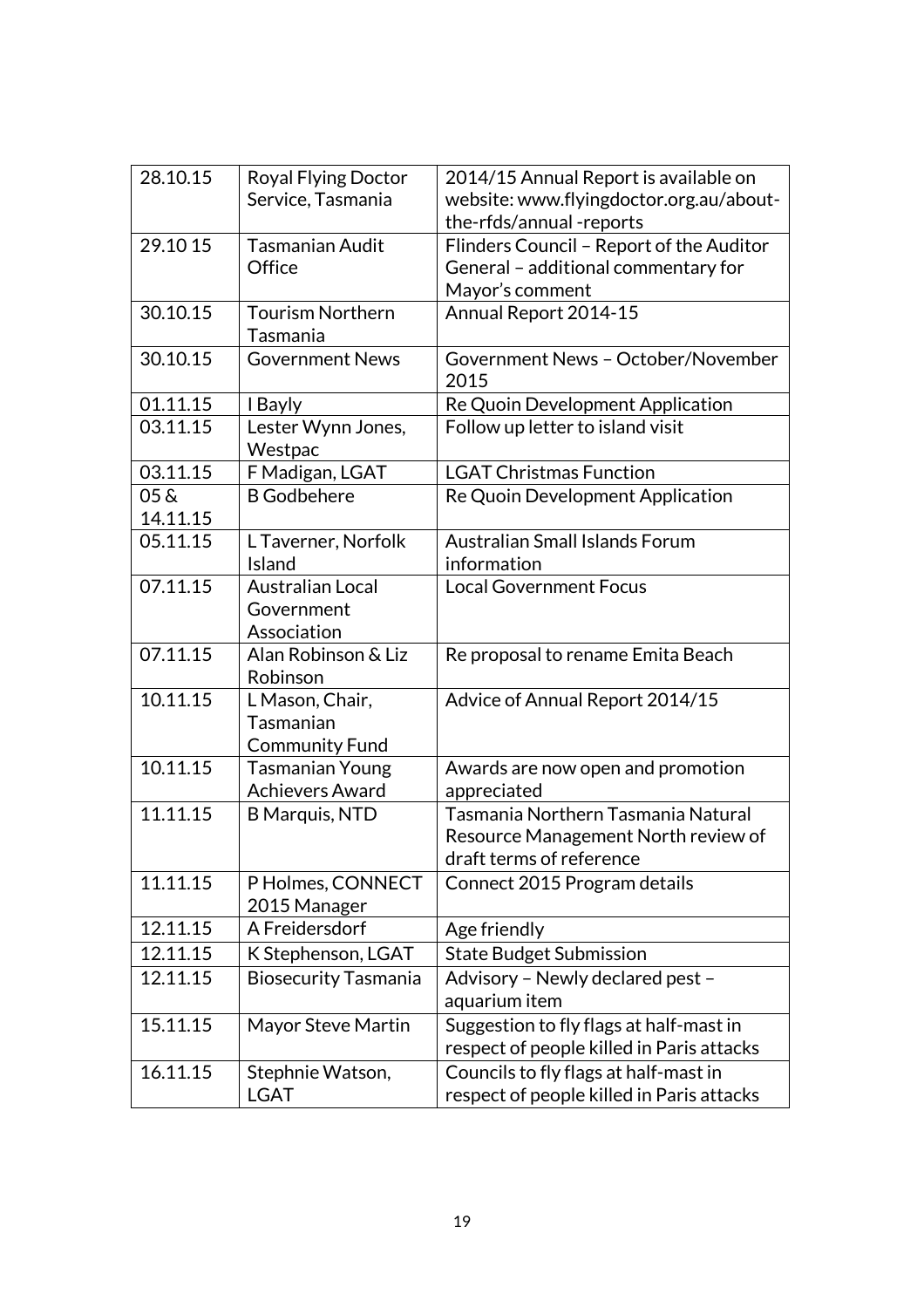# CORRESPONDENCE OUT:

| <b>DATE</b>        | <b>WHO</b>              | <b>SUBJECT</b>                           |
|--------------------|-------------------------|------------------------------------------|
| 13.10.15           | <b>Government House</b> | Apology to invitation                    |
| 14.05.15           | A Round, Department     | Apology to invitation to Tasmanian       |
|                    | of Premier and          | <b>Australian of the Year Awards</b>     |
|                    | Cabinet                 |                                          |
| $17\,\mathrm{\AA}$ | S Rogers, Westpac       | Re meeting invitation                    |
| 22.10.15           |                         |                                          |
| 20.10.15           | J Cazaly                | Re Quoin Development Application         |
| 22.10.15           | P Hodgen, Launceston    | Congratulations on Launceston Airport's  |
|                    | Airport                 | recognition in the Tourism Awards        |
| 22.10.15           | <b>James</b>            | Re Killiecrankie Café                    |
| 24.10.15           | P Holmes, CONNECT       | Re arrangements and travel               |
|                    | 15                      | arrangements to King Island 24.10.15     |
| 24.10.15           | <b>E</b> Roberts        | Re Auditors - General Local Government   |
|                    |                         | reports                                  |
| 05.11.15           | I Bayly                 | Re Quoin Development Application         |
| 10.11.15           | <b>B</b> Godbehere      | Re Quoin Development Application         |
| 12.11.15           | M Buck, FITBA           | Long runway temporary closure            |
| 16.11.15           | K Stephenson and        | Re Flag Advice - Paris terrorist attacks |
|                    | <b>Mayors</b>           |                                          |

# VOTING REQUIREMENTS:

Simple Majority

# RECOMMENDATION:

That the Mayor's report be received.

# DECISION:

304.11.2015 Moved: Deputy Mayor M Cobham Seconded: Cr P Rhodes That the Mayor's report be received.

# CARRIED UNANIMOUSLY (7-0)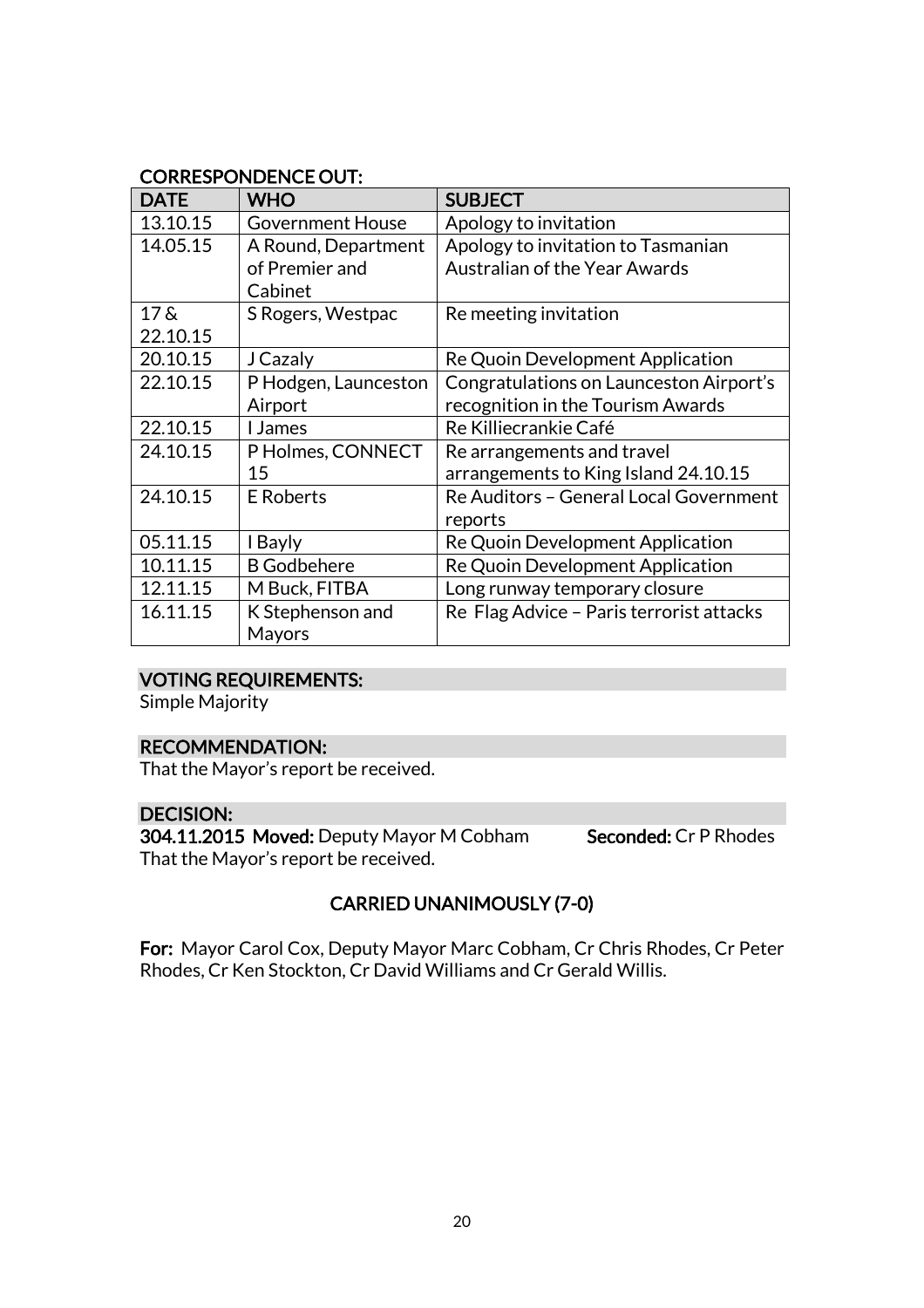# **A. DEVELOPMENT SERVICES AND PLANNING APPLICATIONS**

At 1.08pm, Mayor Carol Cox announced that pursuant to Section 25 of the Local Government (Meeting Procedures) Regulations 2005 the Council will now act as a Planning Authority under the Land Use Planning and Approvals Act 1993.

#### Item A1: Development Application – (Nick Griggs & Co.)

| <b>ACTION</b>                      |                   | Decision                                                                                                                              |
|------------------------------------|-------------------|---------------------------------------------------------------------------------------------------------------------------------------|
| <b>PROPONENT</b>                   |                   | Nick Griggs & Co.                                                                                                                     |
| <b>OFFICER</b>                     |                   | James Ireland (Consultant Town Planner)                                                                                               |
| <b>APPROVED BY</b>                 |                   | Karin van Straten (Senior Consultant Town                                                                                             |
|                                    |                   | Planner)                                                                                                                              |
| <b>FILE REFERENCE</b>              |                   | DA2015/043                                                                                                                            |
| <b>ASSOCIATED PAPERS</b>           |                   | Annexure 6: Plan of subdivision                                                                                                       |
|                                    |                   | Annexure 7: Bushfire response                                                                                                         |
|                                    |                   |                                                                                                                                       |
| Proposal:                          |                   | Three Lot Subdivision                                                                                                                 |
| Location:                          |                   | Palana Road, Palana (CT: 197698/1)                                                                                                    |
| Applicant:                         |                   | Nick Griggs & Co                                                                                                                      |
| Zoning:                            | <b>Rural Zone</b> |                                                                                                                                       |
| <b>Special Areas:</b>              |                   | <b>Visually Sensitive Area</b><br>Ecologically Sensitive Area (approx. 1.7% of the site)<br>Shorelines, Water Bodies and Watercourses |
| <b>Buffer Attenuation</b><br>Area: | None              |                                                                                                                                       |
| Schedules:                         |                   | Schedule 7 Development in Bushfire Prone Areas                                                                                        |
| Representations:                   | One               |                                                                                                                                       |

#### INTRODUCTION:

This report considers an application for a three lot subdivision of land located at Palana Road, Palana (CT: 197698/1).

#### Subject Site

The subject site is a 201.6ha roughly rectangular lot located between Palana Road and the Crown coastal reserve, just north of Mount Killiecrankie. It has frontage to Palana Road of 981.09m and a depth of 2279.43m. There is a 4m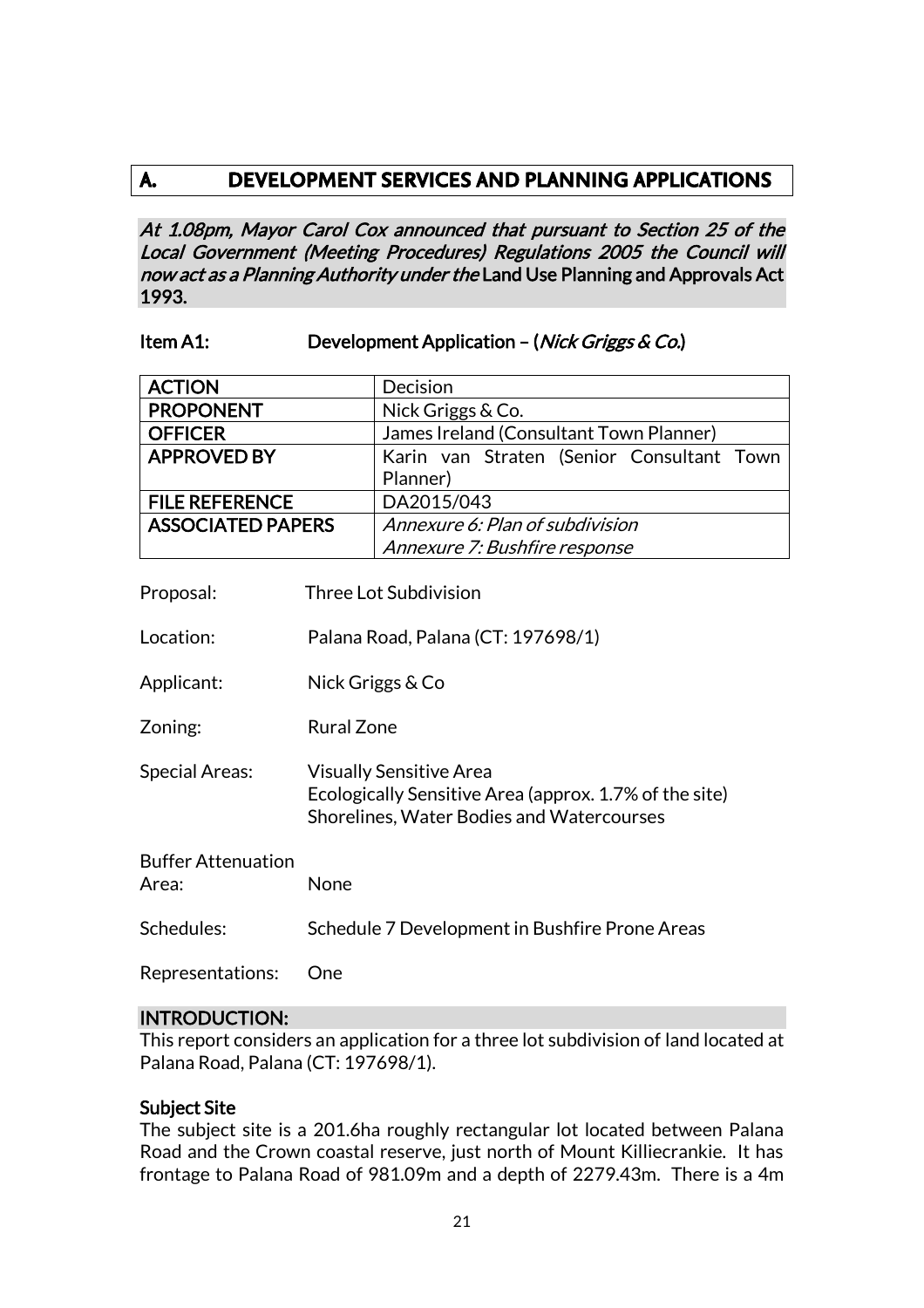wide right of way along part of the south side boundary. The site rises from the road at 50m above sea level up to a high point near the north side boundary of 110m before falling to 10m near the coastal reserve. The site is mostly covered in coastal scrub and heathland with an area of the threatened community eucalyptus viminalis. The lot is vacant of development. To the north and south west are vacant privately owned lots. To the east and direct south is Parks and Wildlife Service land. To the west is the coastal reserve.

#### Zoning

The subject property is located within the Rural Zone, pursuant to the *Flinders* Planning Scheme 2000.



# Subject Site and Surrounding Area

#### Statutory Timeframes

| Date Received:                    | 1/10/15   |
|-----------------------------------|-----------|
| Advertised:                       | 7/10/15   |
| Closing date for representations: | 22/10/15  |
| Request for further information:  | 21/10/15  |
| Information received:             | 3/11/15   |
| Extension of time granted:        | <b>NA</b> |
| Extension of time expires:        | <b>NA</b> |
| Decision due:                     | 25/11/15  |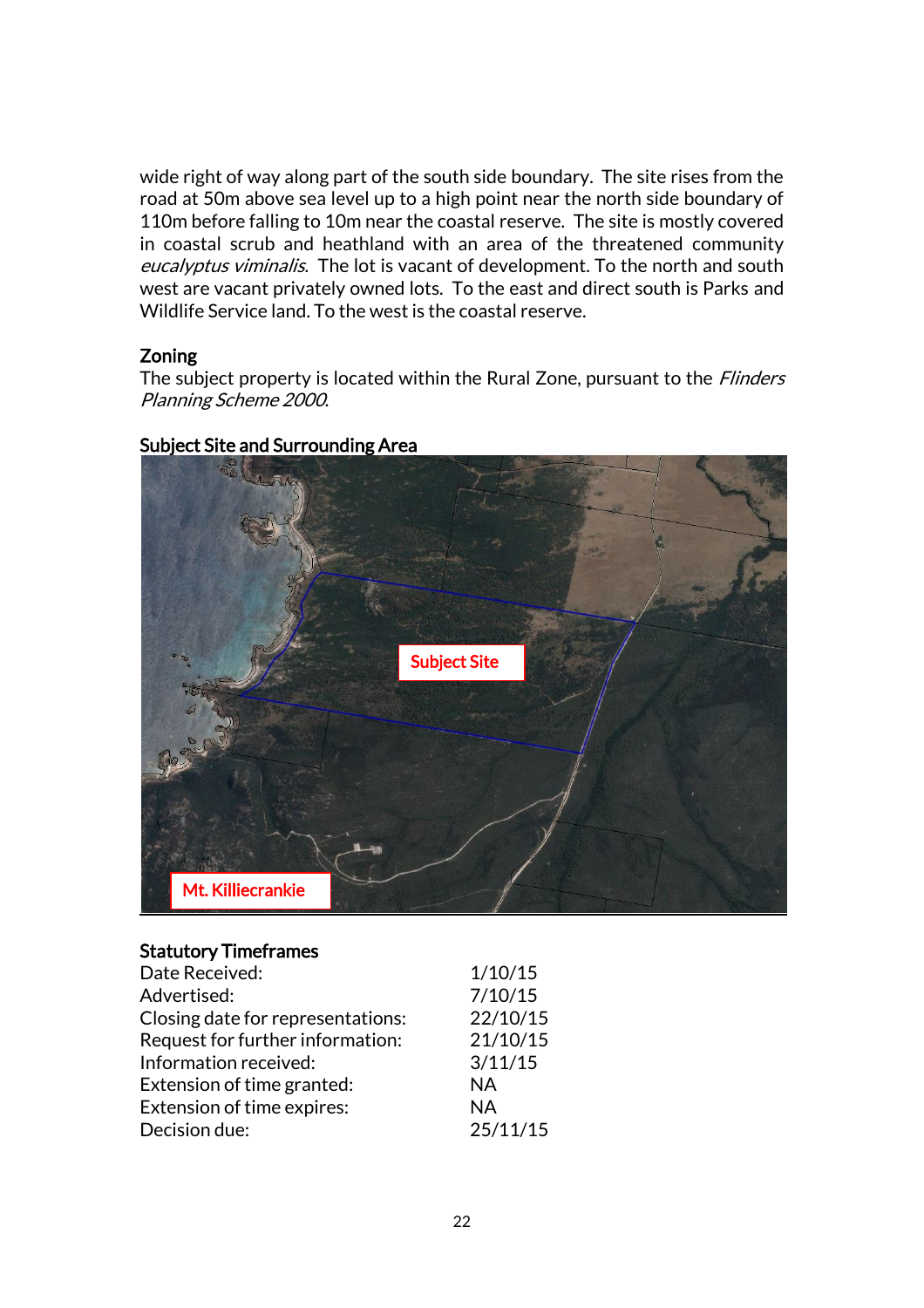# OFFICER'S REPORT:

# **General**

It is proposed to subdivide the 201.6ha vacant subject site into three roughly rectangular lots, with all three lots running from Palana Road to the coast. Lots 1 and 2 are both 67ha and Lot 3 is 67.59ha. All lots have frontage to Palana Road of 324-325m.

# Assessment

Pursuant to Section 81 of the Local Government (Building and Miscellaneous) Act 1993, subdivision requires a discretionary application.

# Clause 3.10 Consideration of Applications for Planning Permits

Council shall take into consideration the following:

1. the objectives, the intent of the zone, use and development principles, any development plan affecting the land and any relevant development standards or other relevant requirements of the Scheme;

An assessment is made below:

# 5.8.1 Zone Intent

- (a) The Rural Zone on Flinders Island is intended to maintain the existing rural character of the island which is typified by a pattern of areas of open farmland, typically with shelter belts of remnant vegetation, interspersed with irregular areas of native vegetation and substantial unspoiled landform. On other islands within the Planning Area the zone is intended to preserve the existing character which displays minimal signs of European occupation.
- (b) Use and development in the Rural Zone is intended to accommodate agricultural uses and development predominantly, with some compatible non-agricultural uses and development in appropriate circumstances, including tourist operation and rural industries. Forest plantations may be appropriate where they do not adversely affect the character of an area or detract from important views.

COMMENT: The proposal is consistent with the zone intent. The site has native vegetation and substantial unspoiled landform. Although no use or development except for subdivision is proposed, the large lots proposed allow the rural character to be maintained. Criteria (b) is only relevant when a use and development application is made.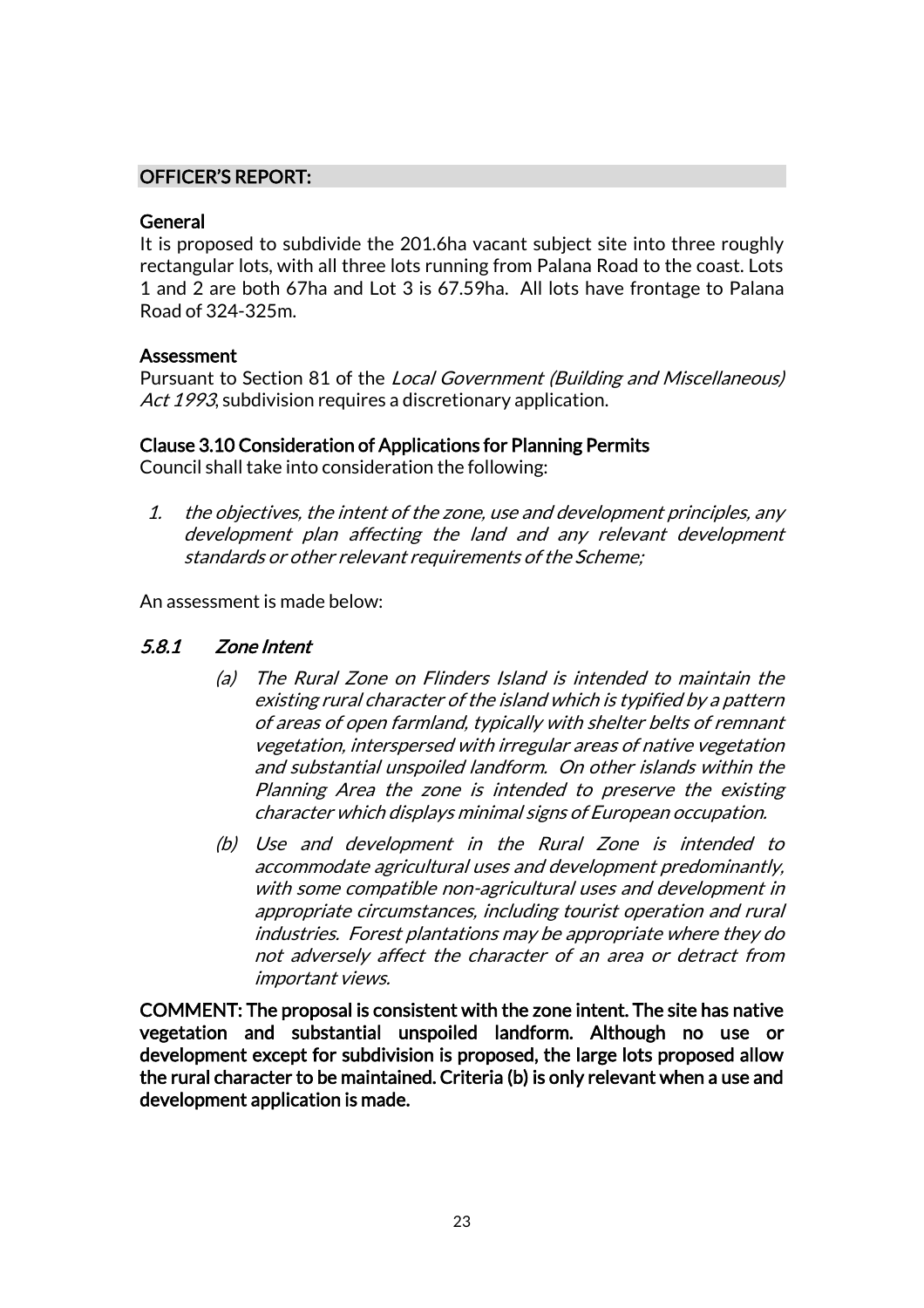# 5.8.2 Desired Zone Character and Zone Guidelines

- (a) The use or development of small existing rural lots for the purpose of residential living shall only be approved where such use or development is compatible with any existing or potential agricultural use of that land or surrounding lands.
- (b) Use or development should enhance the rural character of the zone. Buildings should be substantial distances from the road frontage and apart, unless inappropriate for operational or topographical reasons. Where land clearance is undertaken it should be visually sympathetic; important trees (or stands of trees) should be retained, important hilltop locations should not be cleared and location of trees and shrubs along fence lines, property boundaries, watercourses and at property entrances is encouraged. Buildings and structures for aquaculture should be sited with regard to the protection of coastal scenery and compatibility with recreational use of the coastline.
- (c) Land use or development and management practices shall be environmentally appropriate and shall avoid contamination or despoliation of the land, ground water, water courses, shore-lines, lagoons and marshes. Sand-dunes and coastal vegetation and ecologically important areas shall be protected from degradation.
- (d) Forestry activities in the zone shall be in accordance with the Forest Practices Code

COMMENT: Criteria (a) is not applicable. In relation to (b), although no buildings are proposed, the proposed lot dimensions mean that future buildings can be: "…substantial distances from the road frontage and apart." Although the subdivision itself does not require vegetation clearance, there will be a requirement to clear bushfire hazard management areas for future buildings. The lots are sufficiently large for this to not have an unreasonable visual impact. Most likely future uses of the land, including a house, will require a discretionary application and will have to meet (c). Criterion (d) is not applicable. 5.8.3 Subdivision Standards

- (a) The minimum lot size is 40 ha
- (b) A lot less than 40 hectares may be approved at Council's discretion for the following purposes;
	- (i) For an intensive agricultural use;
	- (ii) For a use, other than agriculture, that is consistent with the zone intent, desired zone character and zone guidelines;
	- (iii) For an aquaculture use;
	- (iv) For a servicing facility, infrastructure or recreational use;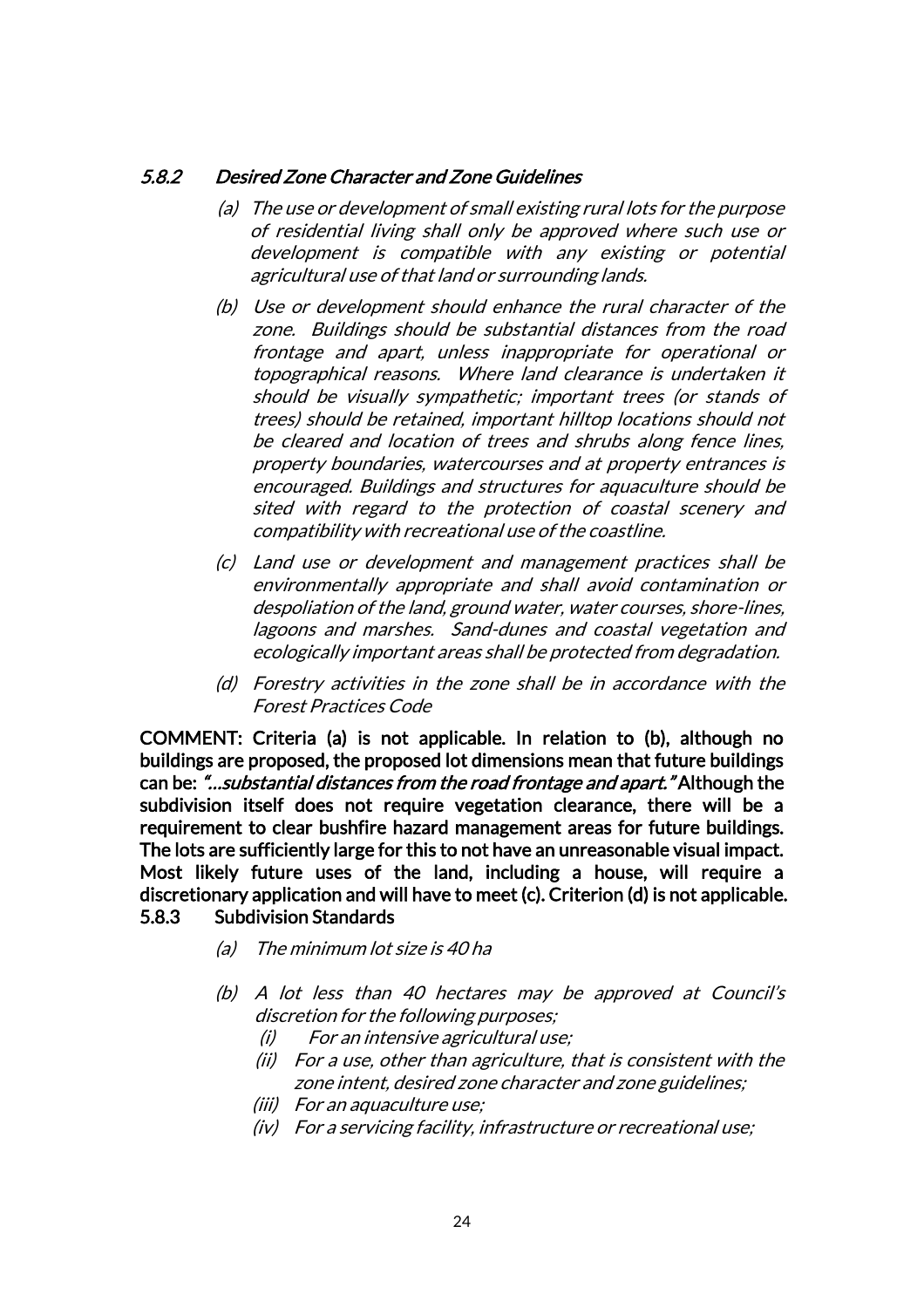- (v) For boundary alterations where no additional titles are created and the resultant lots will comply with the intent of the zone.
- (c) In considering an application under Clause 5.8.3(b) Council shall require a detailed assessment of the proposal prepared by a suitably qualified, independent, agricultural consultant that demonstrates:
	- $(i)$  In the case of lots for intensive agricultural use, the capacity of the proposed lot(s)
	- (ii) other cases, the agricultural capacity of the proposed lot(s) (including any balance lot) and methods which will be employed to safeguard their agricultural capacity;
- (d) Before accepting an application under Clause 5.9.3(b) Council may require the applicant to submit a Development Plan for the land to which the application relates. The Development Plan should show that:
	- (i) Subdivision will not fragment or diminish the agricultural potential of the land;
	- (ii) Subdivision will not result in ribbon development along roads and coastlines;
	- (iii) Development will not cause significant adverse impact on the natural environment, flora and fauna, coastal waters, watercourses or skylines;
	- (iv) Development or use will not be likely to result in land use conflict with existing land uses in the vicinity.

# COMMENT: The proposal meets (a) as each lot is larger than 40ha. On this basis, (b) to (d) are not applicable.

2. any relevant proposals, reports or requirements of any public authorities; None were received.

3. any representations received following public notification where required under the Act;

#### One representation was received, from a landowner to the north. Matters raised in the representation are addressed below:

| Issue:           | Comment:                                                                          |
|------------------|-----------------------------------------------------------------------------------|
|                  | The development application $\overline{A}$ and use or development except for      |
|                  | fails to satisfy the visually subdivision is proposed in this application,        |
|                  | sensitive area criteria in the $\vert$ the assessment criteria under the visually |
| planning scheme. | sensitive area have limited application. The                                      |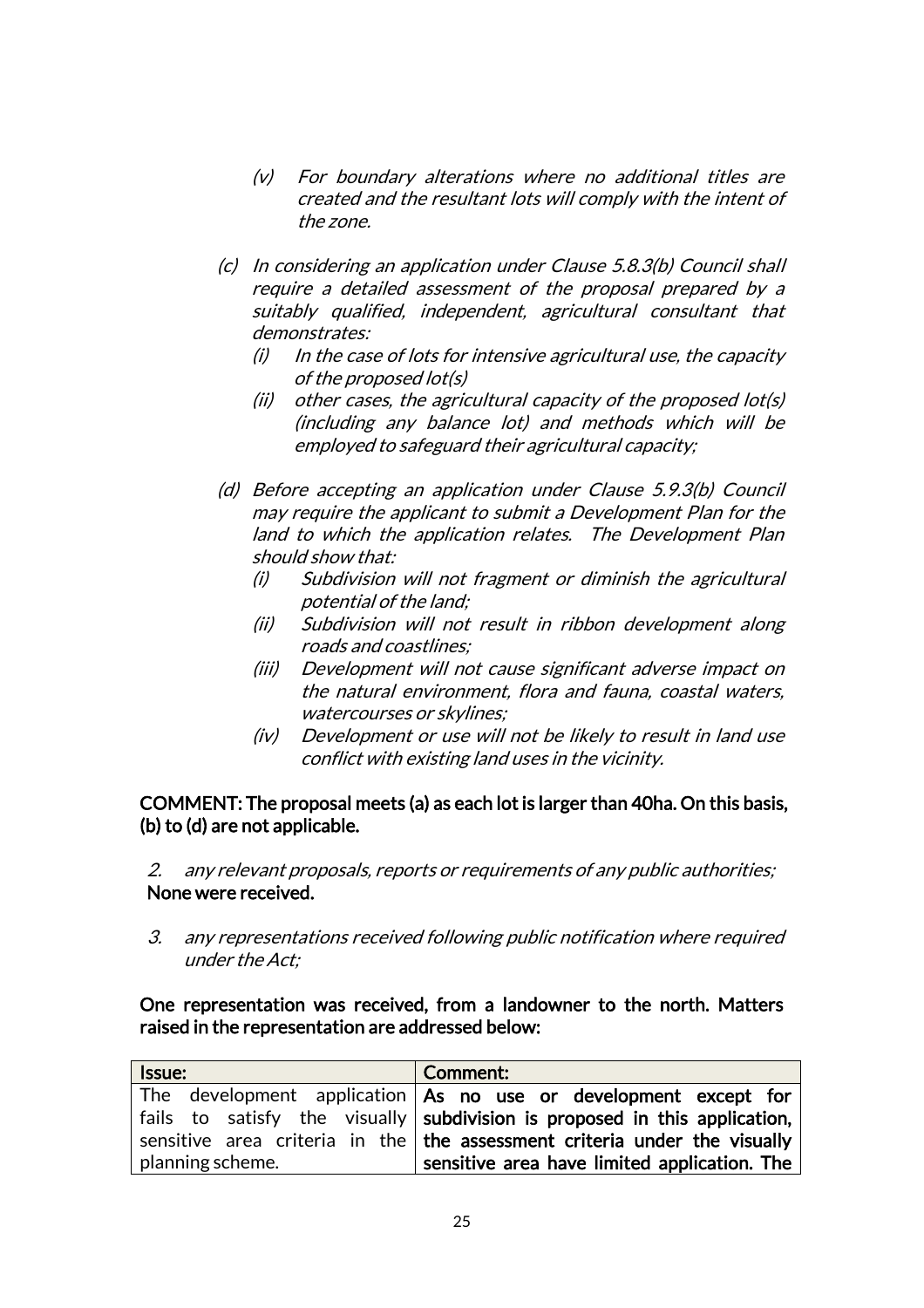|                                    | matters listed at 7.2.4 cannot be assessed as<br>they only relate to development.<br><b>The</b><br>objectives at 7.2.2 are applicable and the<br>proposal meets them (see assessment<br>elsewhere in this report). |
|------------------------------------|--------------------------------------------------------------------------------------------------------------------------------------------------------------------------------------------------------------------|
| The development application        | It is Council, not those notified, that decides if                                                                                                                                                                 |
| sufficient<br>not<br>does<br>carry | there is sufficient information, under Clause                                                                                                                                                                      |
| information for it to be assessed  | 3.8 of the scheme: "[an application] shall                                                                                                                                                                         |
| under the planning scheme.         | contain such information as is necessary for                                                                                                                                                                       |
|                                    | Council to determine compliance with the                                                                                                                                                                           |
|                                    | Scheme". Council decided that there was                                                                                                                                                                            |
|                                    | information to<br>sufficient<br>determine                                                                                                                                                                          |
|                                    | compliance with the scheme.                                                                                                                                                                                        |

- 4. whether any part of the land is subject to:
- (a) landslip, soil instability, or erosion;
- (b) excessive slope;
- (c) ponding or flooding;
- (d) bush fire hazard;
- (e) a Protected Catchment District under Water Management Act 1999;
- (f) any Special Area Provisions in Part 7;
- (g) pollution; and
- (h) other hazards to safety or health.

# The land is subject to bushfire hazard. An assessment against Schedule 7 Development in Bushfire Prone Areas is made elsewhere in this report.

- 5. whether the proposed use or development is satisfactory in terms of its siting, size or appearance and levels of emissions in relation to:
- (a) existing site features;
- (b) adjoining land;
- (c) the streetscape and/or landscape;
- (d) the natural environment;
- (e) items of historic, architectural or scientific interest;
- (f) buffer zones, attenuation areas,
- (g) easements;
- (h) a water supply for firefighting purposes;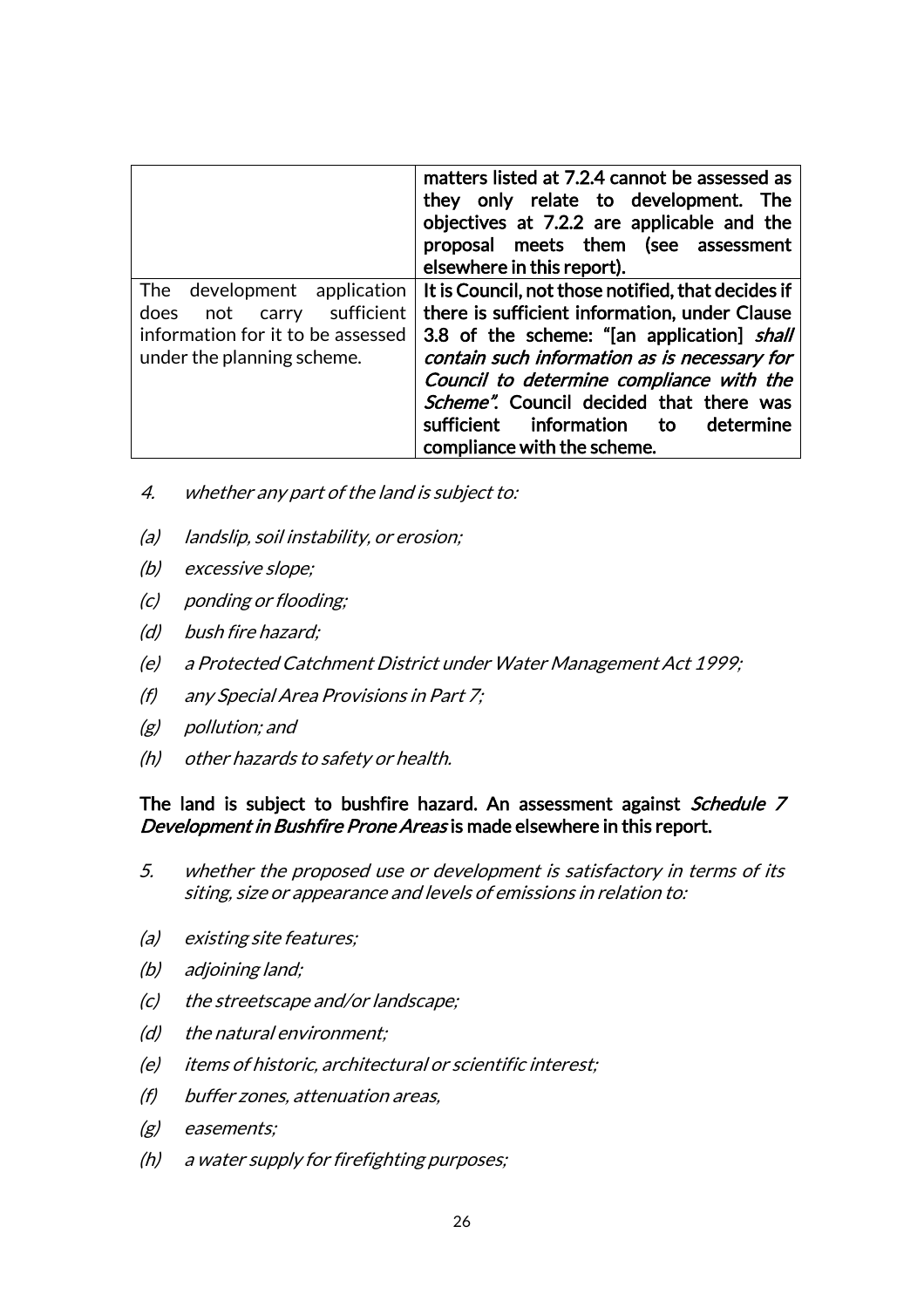- (i) any received pollution;
- (j) the escape of pollutants into storm drains and watercourses: and
- (k) isolation, separation from other lands.

As far as the above apply to subdivision, the proposal is satisfactory. The size of the lots meets the zone standards and enables future development without threatening the existing site features, landscape, natural environment or items of scientific interest. Most likely future uses will require a discretionary permit (including a house) where the above can be more accurately assessed. The subdivision is to be provided with a water supply for firefighting purposes.

6. whether the proposed use or development will be supplied with an adequate level of infrastructure and services, and if there is any necessity to improve deficient access, roads or road junctions, water, sewerage, electricity or transport services and the like, without detriment to existing users;

#### A permit condition will require a mains power connect. It is understood that the road network has sufficient capacity to serve the new lots.

7. whether the proposed use or development would adversely affect the existing and possible future use or development of adjacent land, and vice versa;

It is likely that most of the surrounding land has limited agricultural potential, consistent with the subject site. Notwithstanding this, the likely development of houses on the new lots would not affect any agricultural use of adjacent land.

8. the provision of adequate landscaping, amenity facilities and illumination, and the treatment of the site generally;

#### Not applicable.

9. the sight distances available to and from proposed point(s) of access, together with an estimate of the speed of passing traffic;

# Complies. Long (200m+) site distances are available on Palana Road which has an 80km/h speed limit.

10. the design and siting of the proposal to enable reduction in energy consumption through alternative energy use or reduction in demand; and

# Not applicable. Any future house would have to meet this.

11. the safety and well-being of the general public.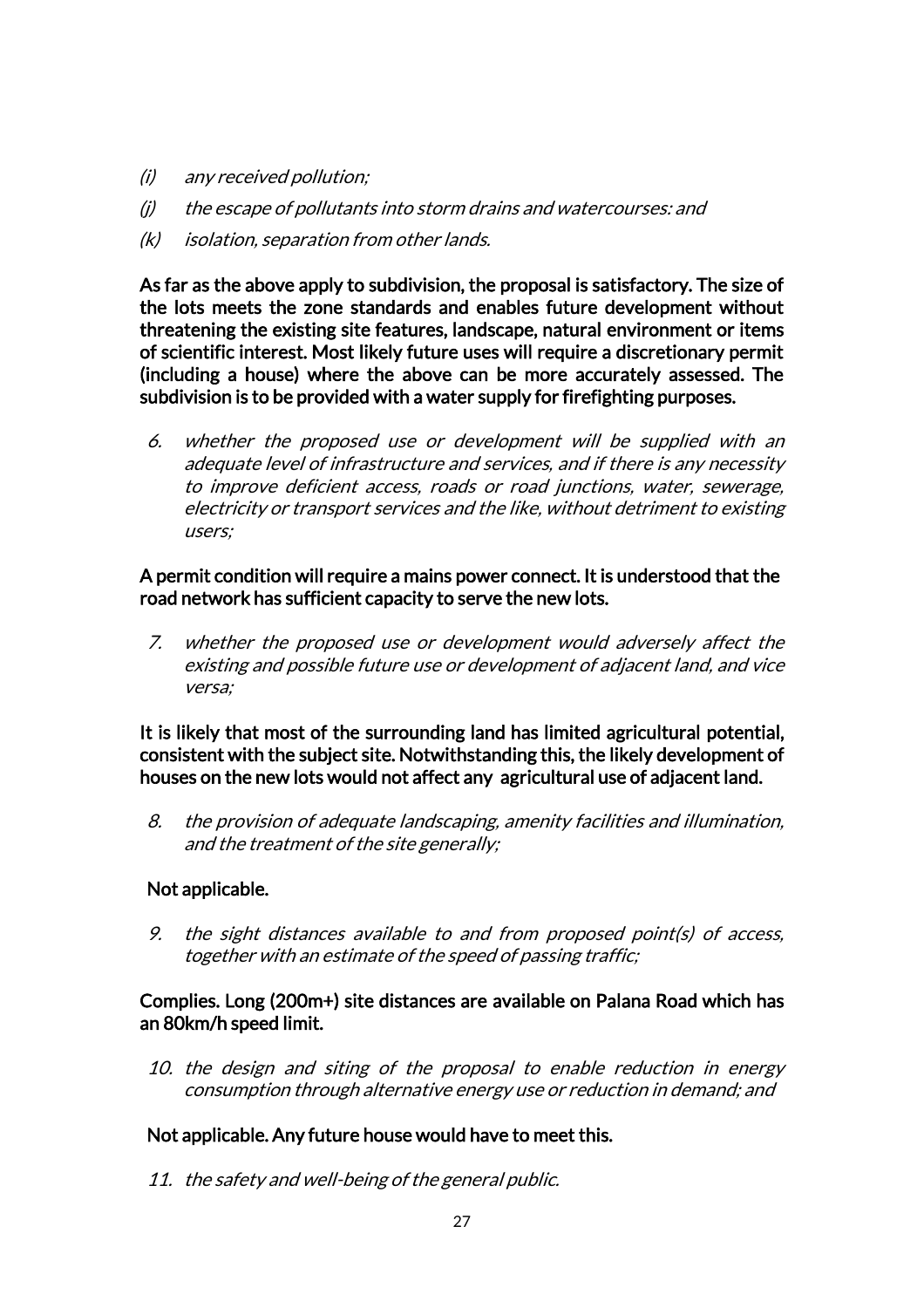# Complies.

12. Any other matter which Council is of the opinion is relevant to the particular application.

# None stated.

# 4.1 Plans of Subdivision

- 4.1.1 In considering any application for the subdivision of land Council must:
	- (a) give consideration to the matters listed in Clauses  $3.9 \& 3.10$  as far as they be relevant to a subdivision;
	- (b) in no case approve the subdivision of any lot or other block of land of a size, shape or dimension other than is provided for in Part 6 of this Scheme and required to enable all other relevant provisions of this Scheme to be met; and
	- (c) have regard to any other relevant matters required under this Scheme and the provisions of the Local Government (Building and Miscellaneous Provisions) Act, 1993;

COMMENT: In relation to (a) an assessment is provided elsewhere in this report. The proposal complies with (b). In relation to (c), pursuant to Section 81 of the Local Government (Building and Miscellaneous) Act 1993, subdivision requires a discretionary application.

# Part 6 – Use and Development Principles

An assessment is made below against the relevant principles (those that are not applicable have been omitted for brevity):

6.0 Use and development shall be consistent with the following principles:

6.1 Use

- (a) Use or development shall not unreasonably impact on any existing or intended use of development of neighbouring land.
- (b) Subdivision of land shall be carried out in accordance with the subdivision provisions for the zone within which the land is located or where that is not appropriate in accordance with:

(i) the requirements of the intended use, and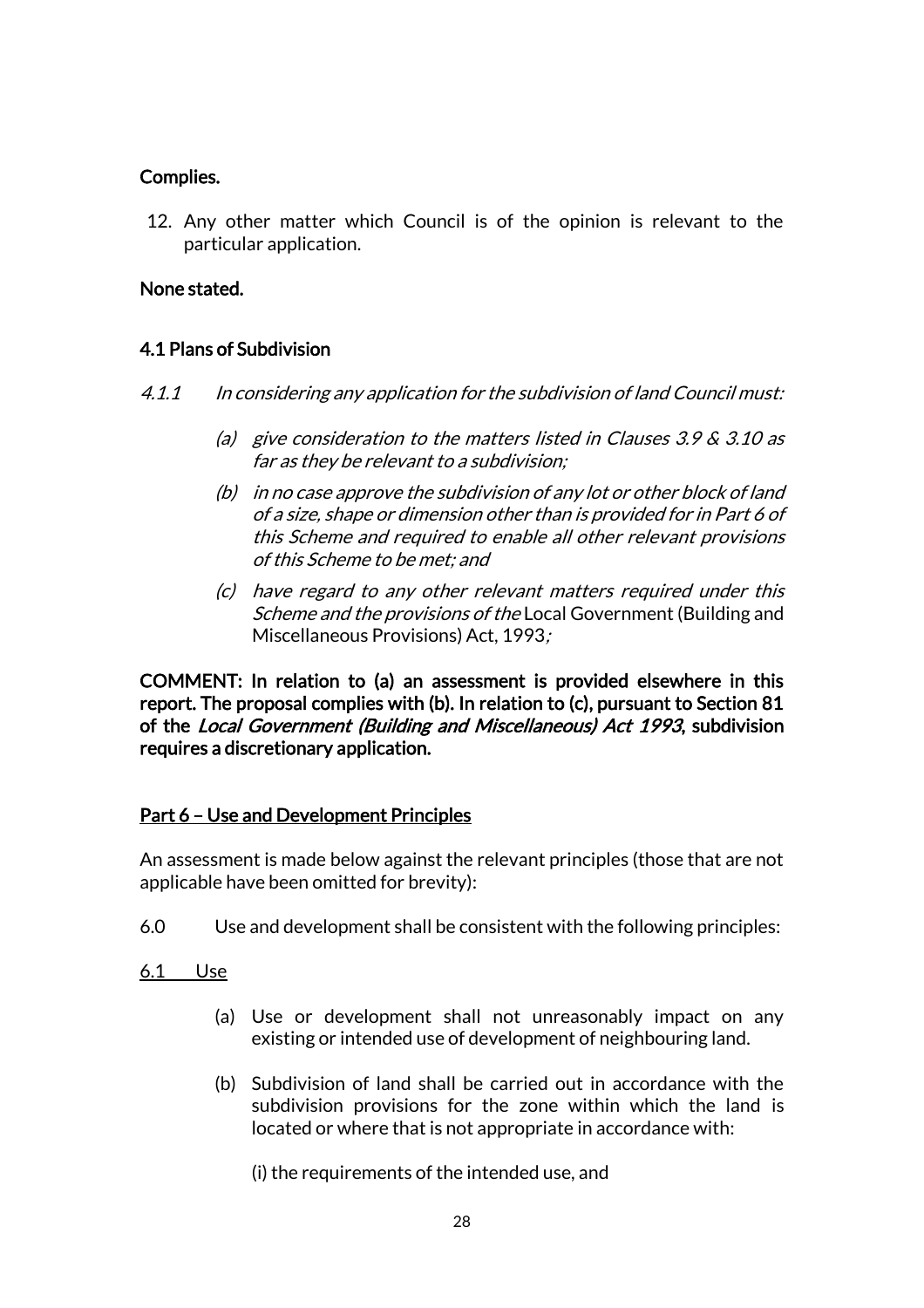- (ii) the Zone Intent, or alternatively by
- (iii) an approved Development Plan that has been adopted by Council and inserted as a provision in the Scheme.

# COMMENT: An assessment against is made elsewhere in this report.

- 6.2 Character
	- (a) Use and development shall adequately respect the character of, and future intentions for the area in which it is to be located.
	- (b) Subdivision layout, particularly roads, shall take adequate account of land contours and the need to avoid visual scarring.

COMMENT: In relation to (a), the subject site is zoned rural and has a rural character, even if it does not necessarily have agricultural potential. The large lots proposed enable this character to be maintained. In relation to (b), no roads are proposed as part of the subdivision.

#### 6.3 Amenity

(a) Adequate public open space shall be provided in areas of new subdivision, to meet the recreational and open space requirements of the community generally and particularly the new owners of the lots created by subdivision.

# COMMENT: No public open space is proposed. However it is normal for a subdivision of this size to make a cash contribution to Council in lieu.

#### 6.4 Environment

- (a) Use or development shall not be allowed to detrimentally affect the environment. All areas, and sensitive ecological and/or visual areas in particular, shall be developed in a manner and to an extent which is consistent with the protection of the values of the area.
- (b) Use or Development and land management practices shall be directed towards achieving environmental sustainability, biodiversity and ecological balance, and avoiding environmental damage such as soil erosion, coastal dune erosion, loss of important animal and plant species and increases in vermin populations.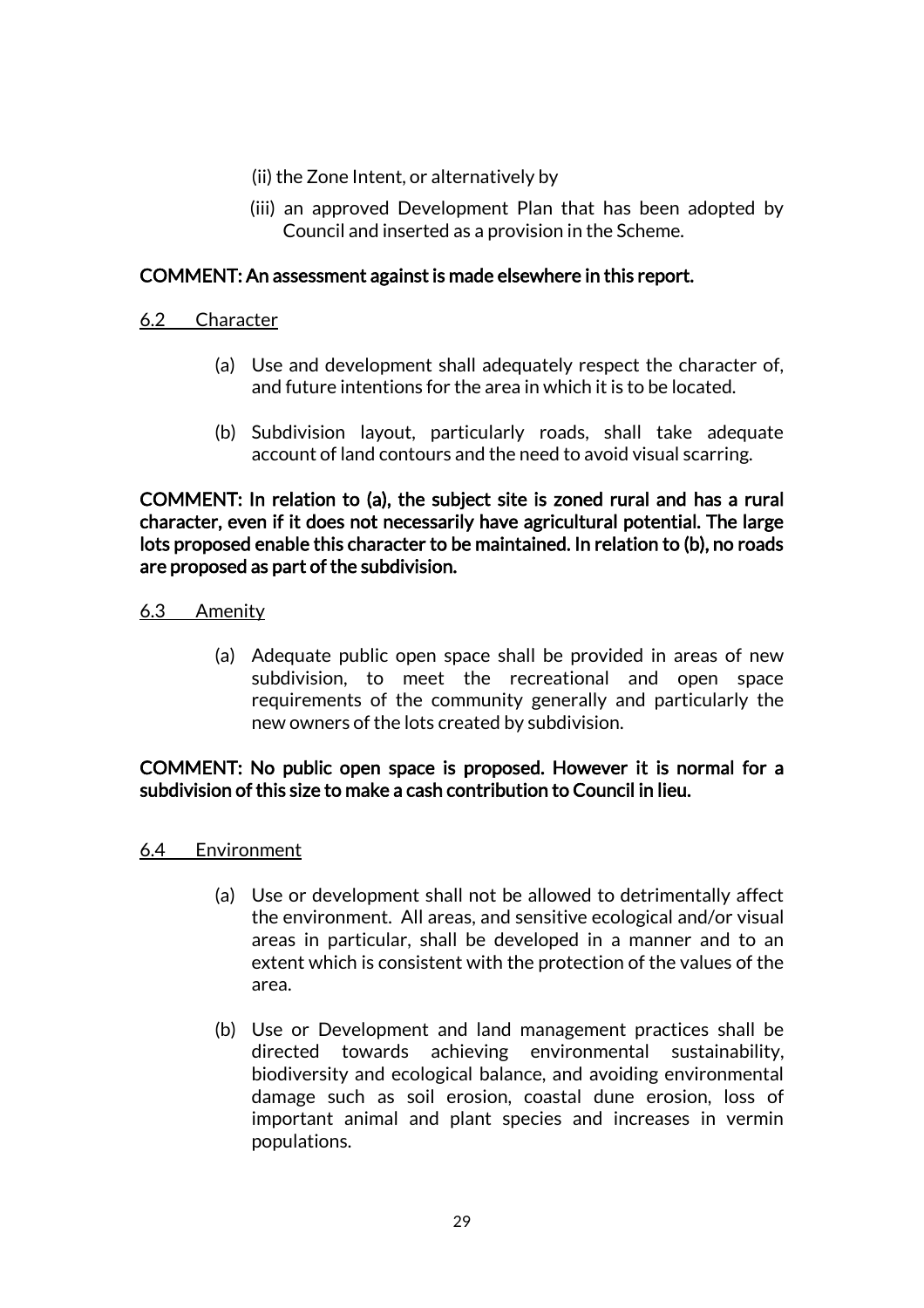- (c) Use or Development shall not be located in areas of unacceptable risk (e.g. from fire, flood or landslip). In situations where risk may exist, use and development shall be appropriately sited and designed to provide an acceptable level of protection and safety for future users. In particular.
	- i. Lands subject to flood risk are those subject to a greater than one in a 100 year flood interval (1% probability), and land, the natural surface level of which is below 3 metres Australian Height Datum (AHD); and
	- ii. Land which comprises soils of known or suspected instability, has a slope greater than 1 in 4, or is filled or reclaimed land, are deemed to constitute an unstable land hazard; and
	- iii. Use and development in bushfire prone areas will comply with the provisions of Schedule 7 Development in Bushfire Prone Areas or some other provisions acceptable to Council and the Tasmania Fire Service.

COMMENT: In relation to (a), part of the subject site is in visually sensitive area. A detailed assessment is made at Part 7 of this report. In relation to (b), the subdivision itself has no direct environmental impact. Any future development of houses will require a discretionary application and will have to address (b). In relation to (c), i) and ii) are not applicable. In relation to iii), the site is prone to bushfire, so Schedule 7 applies.

# 6.5 Heritage

# COMMENT: The subject site is not heritage listed.

#### 6.6 Access and Parking

- (a) All new lots must be provided with satisfactory pedestrian and vehicular access to a public street.
- (b) All Use or Development shall provide satisfactory pedestrian and vehicular access which is suited to the volume and needs of future users.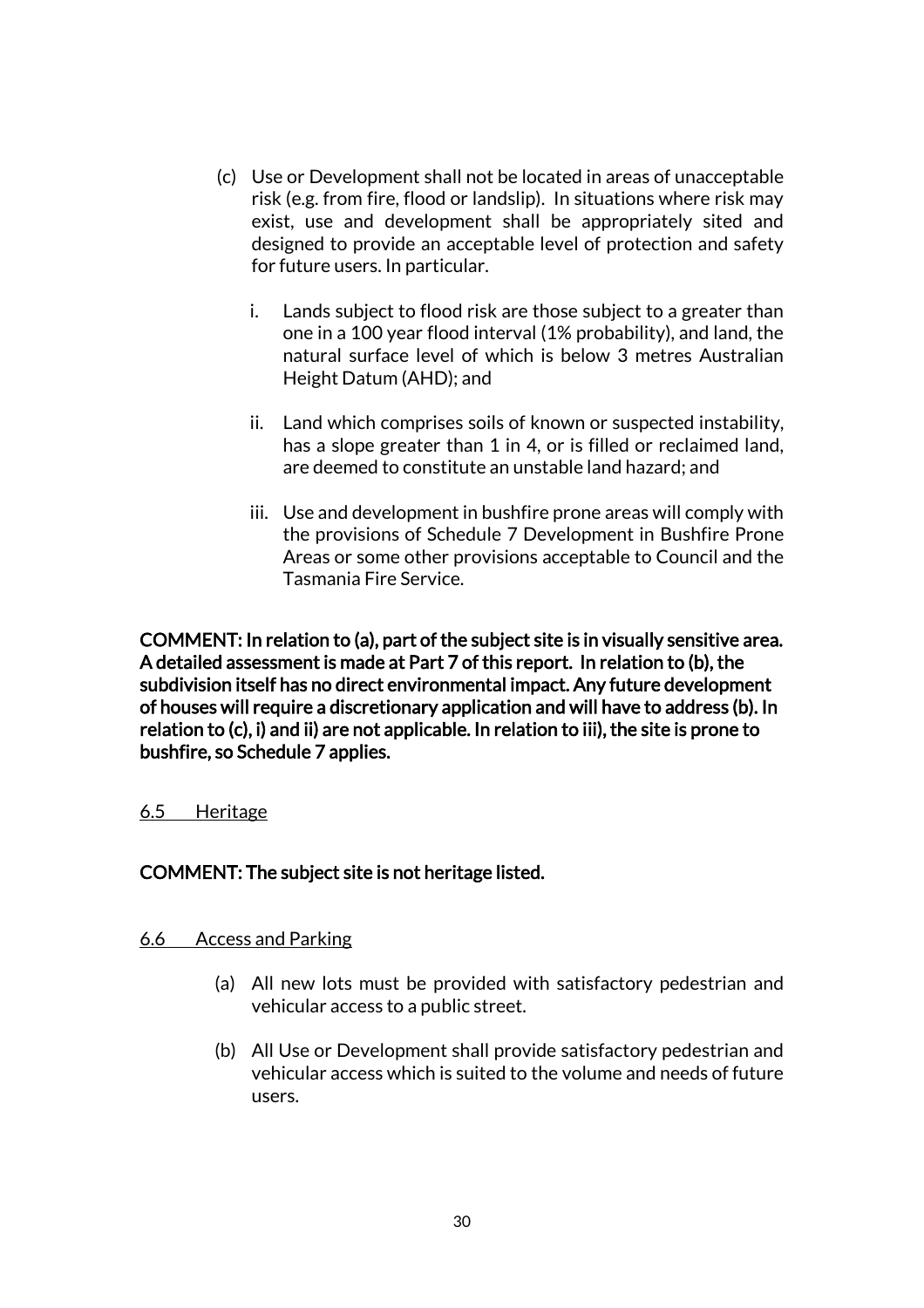# COMMENT: All new lots will be able to be provided with suitable access from Palana Road.

#### 6.7 Services

- (a) Use or Development shall be provided with adequate and appropriate services which are suited to the lifestyle requirements of people, the nature of the location, and the ability of the community to provide.
- (b) Lot size and arrangement shall be adequate and appropriate to ensure an acceptable level of servicing, particularly in relation to waste disposal.
- (c) In areas not serviced with water use or development shall provide adequate water supply and effluent disposal systems. Each house shall provide a potable water storage facility (minimum capacity of 40kl) to provide for the anticipated number of occupants, and a wastewater disposal system approved by the Council's Environmental Health Officer
- (d) Use or Development in the bushfire prone areas will provide fire protection features and water supplies which comply with Schedule 7.
- (e) Use or Development shall be appropriately sited, designed and constructed to avoid conflict with service mains (including telephone, power, sewer, water and irrigation channels/pipelines). Buildings shall not be erected over any service main or within any easement providing for same whether utilised or not.
- (f) Servicing systems shall use adequate and appropriate design methods and materials to ensure an acceptable life span and allow for adequate maintenance requirements.
- (g) Use or Development shall optimise efficiency in the use of energy and resources. In particular, land should be subdivided on a generally sequential basis (i.e. one area is substantially developed before the next is subdivided), common trenching should be used for different services where appropriate, and solar access maximised.

COMMENT: The proposed lots are to be serviced to meet (a) and (c). The lots are sufficiently large to comply with (b), subject to environmental health approval of wastewater disposal for any future house or other building. Criterion (d) is addressed elsewhere in this report as it relates to bushfire. Criteria (e) to (f) will be addressed when development is proposed. In relation to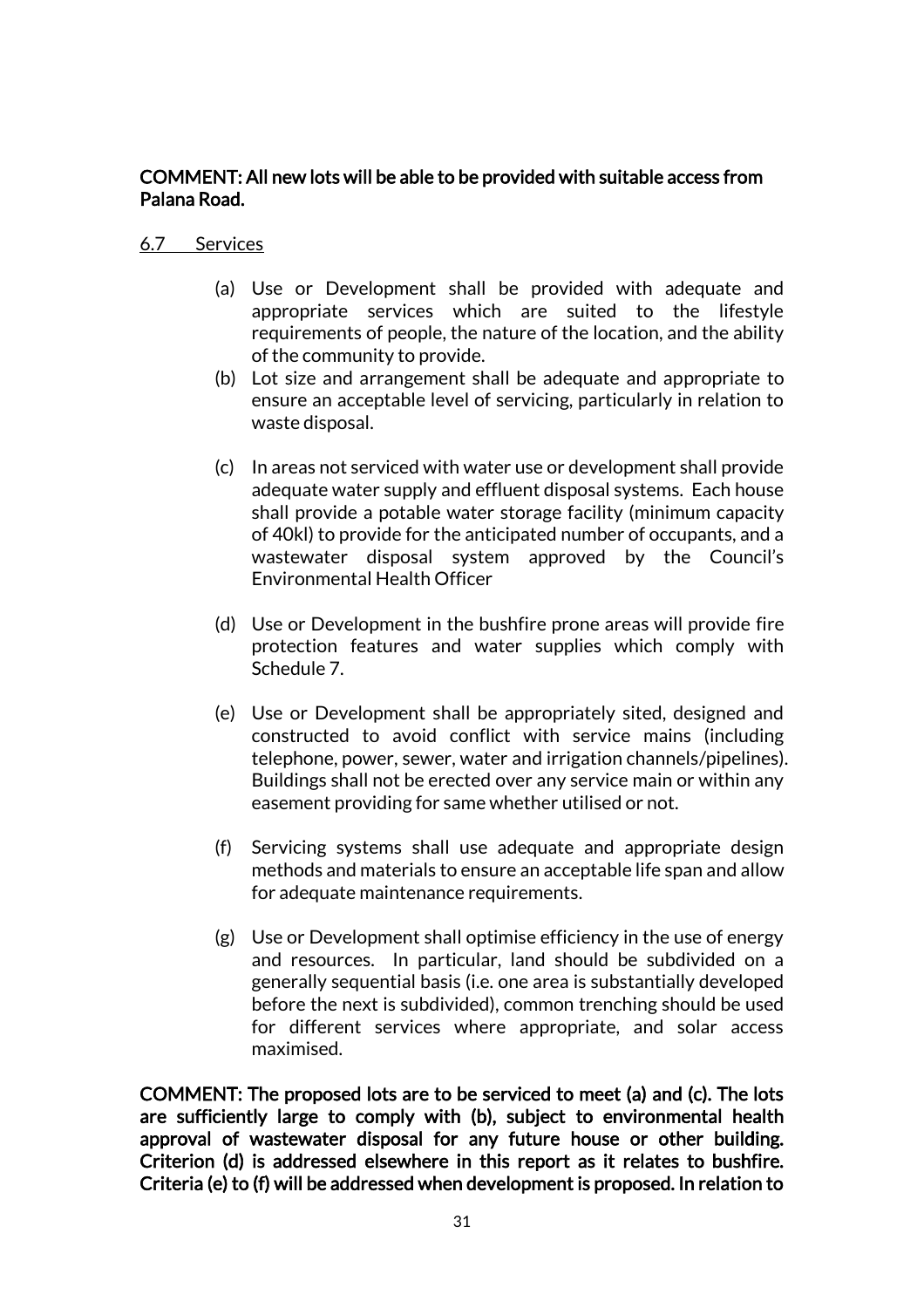# (g), this proposal is consistent with the subdivision of land on a sequential basis as it is one of the last large coastal lots in Palana.

# 6.8 Social Interest

- 1. Use or Development should demonstrate how it suits the community interest.
- 2. Use or Development shall have adequate and appropriate types and levels of access to social facilities and services (eg. shops, government agencies, telecommunication, health services and educational facilities).

COMMENT: The proposal provides additional possible housing lots on Flinders Island which anecdotally is considered to be in the community interest. The proposed location of the housing lots cannot be considered to have adequate and appropriate access to services as the subdivision is a 40km drive from the closest social facilities and services in Whitemark. Notwithstanding, this may in fact be an attraction for this type of buyer.

# 6.9 Administration

- (a) In considering subdivision and/or rezoning proposals, an appropriate balance shall be maintained between current demand and stock available for use or development, and the number of new lots that would be created.
- (b) Use or Development proposals should only be approved where the cost to the public of providing and maintaining services is not exceeded by the economic benefit of the use or development to the community.
- (c) In considering any proposal, Council shall obtain the advice and opinion of other relevant group(s), individual(s) or organisation(s) with direct interest in the proposal.

COMMENT: In relation to (a), there is anecdotal evidence of a shortage of affordable housing lots on Flinders Island. However, the majority of lots in Palana are undeveloped. From a planning perspective only, there is not a shortage of vacant lots in the area. In relation to (b), the cost of providing services to the new lots should not be unreasonable. In relation to (c), the proposal was notified in accordance with the Land Use Planning and Approvals Act 1993.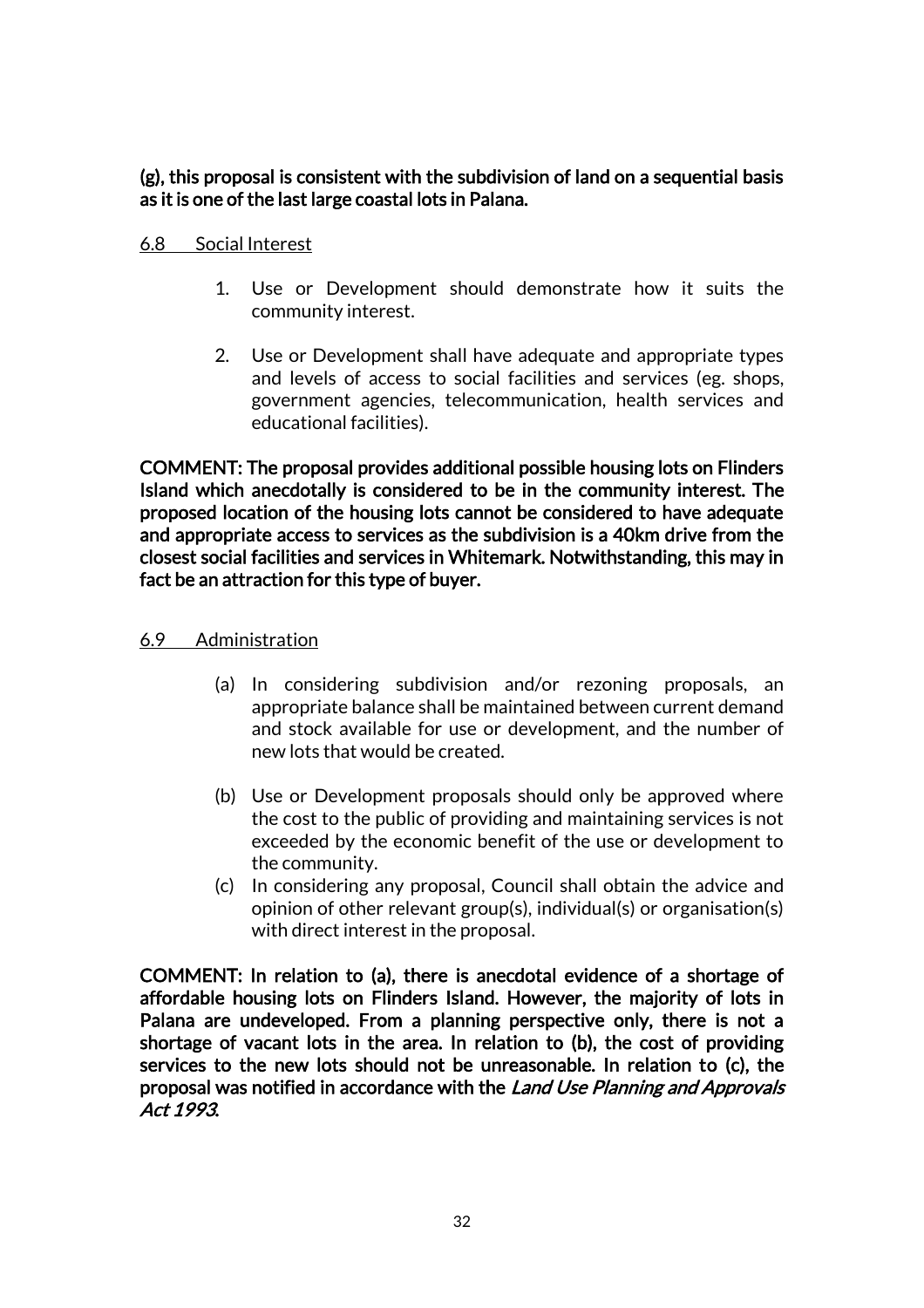# Part 7 – Special Area Provisions

# 7.2 Visually Sensitive Areas

This area affects approximately 60% of the subject site. The objectives of the Visually Significant Areas overlay are:

- (a) To retain the natural appearance of each Area;
- (b) To minimise the visual impact of Use or Development;
- (c) To retain and restore where possible the natural vegetation cover.

In considering an application for Use or development within the Visually Sensitive areas and whether to impose conditions Council shall consider the following matters:

- (a) The objectives listed in Clause 7.2.2
- (b) The siting, orientation, setbacks, bulk, form, height, scale and external finishes of buildings and structures
- (c) The visual impact of buildings, clearing, excavation, access, construction, fences, firebreaks or the deposition of fill;
- (d) The adequacy of proposed landscaping and whether any special works or practices are required to protect the scenic values of the site;
- (e) Whether development is proposed to be located on skylines or ridgelines.

COMMENT: Approximately 60% of the subject site is affected by the special area. In relation to the objectives of the visually sensitive area, the subdivision itself does not have a visual impact. However, the subdivision allows the future construction of houses on the three lots created, subject to a discretionary planning application. They may be sited outside the special area but could also be sited within it.

In relation to the objectives of the special area, due to the large size of the lots created, it will be possible to retain the natural appearance of the area and to minimise the impact of future development.

In relation to (b) to (e), no buildings are proposed so these cannot be applied. Again, all future houses will require a discretionary planning application which will have to address these criteria.

# 7.3 Ecologically Sensitive Areas

This area affects approximately 1.7% of the site, in a strip 640m long along part of the Palana Road frontage. It is uncertain what it is based on, as it doesn't correspond with the Tas Veg or threatened communities mapping. Notwithstanding, an assessment is made below: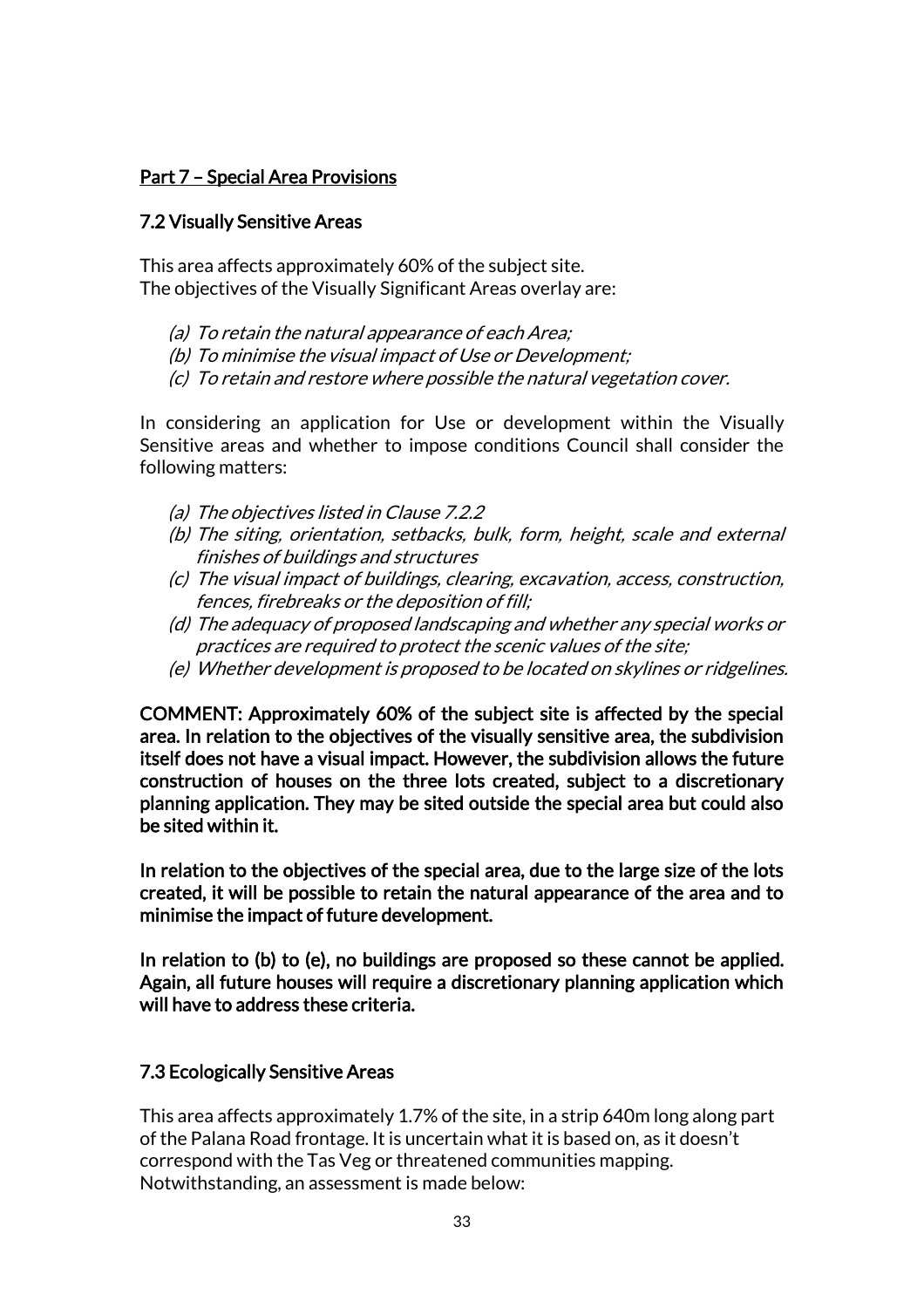The objectives of the Ecologically Significant Areas are:

- (a) to promote the maintenance of ecological processes and genetic diversity;
- (b) to protect and enhance ecosystems, habitats and biological communities which enable the survival of indigenous flora and fauna and assist to maintain biodiversity;
- (c) to identify and protect habitats which support threatened, rare or endangered species;
- (d) to ensure that planning decisions incorporate consideration of the ecological impacts of Use or Development.
- (e) to encourage land management practices, based on expert advice, that will sustain the natural and ecological values of the land.

In considering an application for Use and Development within the Ecologically Sensitive areas and whether to impose conditions Council shall consider the following matters:

- (a) The objectives listed in Clause 7.3.2;
- (b) The effect of the proposed Use on the natural values of the land;
- (c) The siting of buildings, structures, works and effluent disposal systems in relation to natural vegetation, watercourses and wetlands
- (d) The likely ecological impact of the building, clearing, excavation, drainage works, access construction, vehicular traffic, fences, firebreaks or the deposition of fill;
- (e) The adequacy of proposed management and whether any special works or practices are required to protect the ecological values of the site;
- (f) Whether access to particular sites should be restricted on a seasonal or more frequent basis in order to conserve the reproductive potential of species;
- $(g)$  The identification of natural values, including the presence of any rare. Threatened or endangered species and what management requirements may be necessary;
- (h) The need for management approaches to prevent the importation of weeds, soil diseases or toxic substances that may contaminate the land.

COMMENT: As the subdivision does not propose any buildings, most of the above matters are not relevant. Although it is highly unlikely that a future house would be located in the strip of this special area (it is a maximum of 100m from Palana Road when there is over 2km of more desirable lot depth towards the coast), it may be prudent, at the time of a future application, to ensure a house is not located here. A discretionary planning application will be needed for house.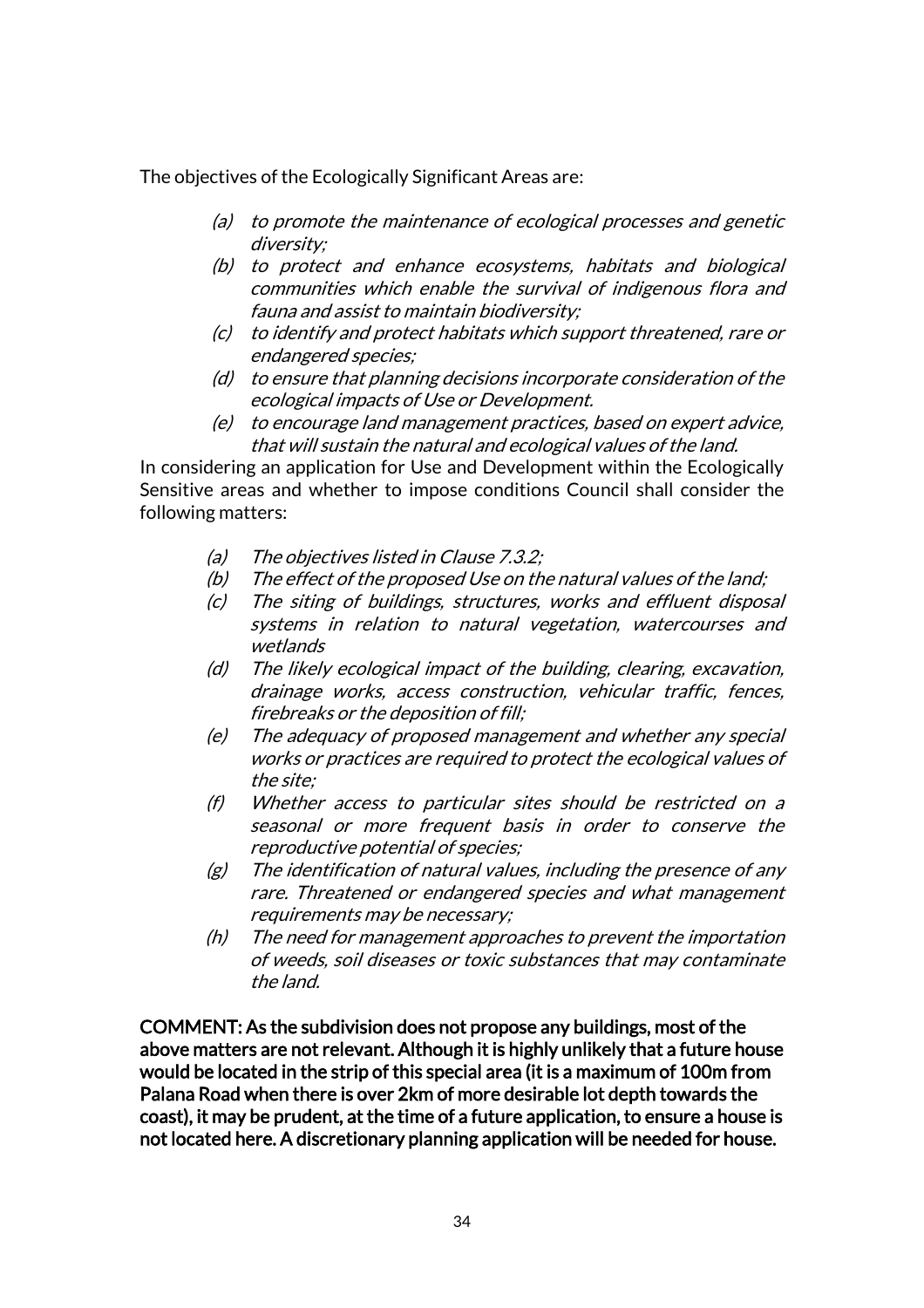# 7.5 Shorelines, Water Bodies and Watercourses

This overlay affects a strip of land up to 70m wide along the boundary with the coastal reserve.

In considering an application for Use or Development in Shorelines, Water Bodies and Watercourses and whether to impose conditions Council shall consider the following matters:

- (a) The siting, orientation, setback, bulk, form, height, scale, materials and external finishes of buildings and structures
- (b) The impact upon water quality, foreshore or streamside vegetation and wildlife habitat of building, clearing, excavation, effluent disposal, access construction, fences, firebreaks or the deposition of fill;
- (c) Whether land should be acquired by Council as a condition of subdivision or otherwise, to protect the items listed in Schedule 3;
- (d) Whether additional fencing or any other special works or practices are required to protect the items listed in Schedule 3;
- (e) The design, content and location of signage and interpretative displays.

As the subdivision does not propose any buildings, the above matters are not strictly relevant. If a future house was proposed anywhere on a future lot including in the special area, it would be subject to a discretionary planning application. There is sufficient area outside this overlay area for a house, should this be necessary. Criteria (c) to (e) are not applicable.

# Schedule 7 – Development in Bushfire Prone Areas

The subdivision is within a bushfire prone area. An assessment against the schedule is made below:

| <b>S7.1.0 ISSUE</b><br>Subdivision<br>design and<br>layout                                                                                                                                                                                  | <b>INTENT</b> - The design, siting and layout of subdivisions in<br>bushfire prone areas should minimise fire risks and the<br>potential for loss of life. |                                                                                                                                                                                                         |
|---------------------------------------------------------------------------------------------------------------------------------------------------------------------------------------------------------------------------------------------|------------------------------------------------------------------------------------------------------------------------------------------------------------|---------------------------------------------------------------------------------------------------------------------------------------------------------------------------------------------------------|
|                                                                                                                                                                                                                                             | <b>ACCEPTABLE SOLUTIONS</b>                                                                                                                                | PERFORMANCE CRITERIA                                                                                                                                                                                    |
| <b>S7.1.1a</b> Subdivisions are designed so that<br>buildings are separated from the bushfire<br>hazard by Building Protection Zones (BPZ) and<br>Fuel Modified Buffer Zones (FMBZ) and<br><b>S7.1.1b</b> A BPZ surrounds a building and is |                                                                                                                                                            | Subdivisions are designed to<br>have lots of sufficient size and<br>appropriate shapes to provide<br>building envelopes located<br>within sufficient fuel reduced<br>areas so buildings are not subject |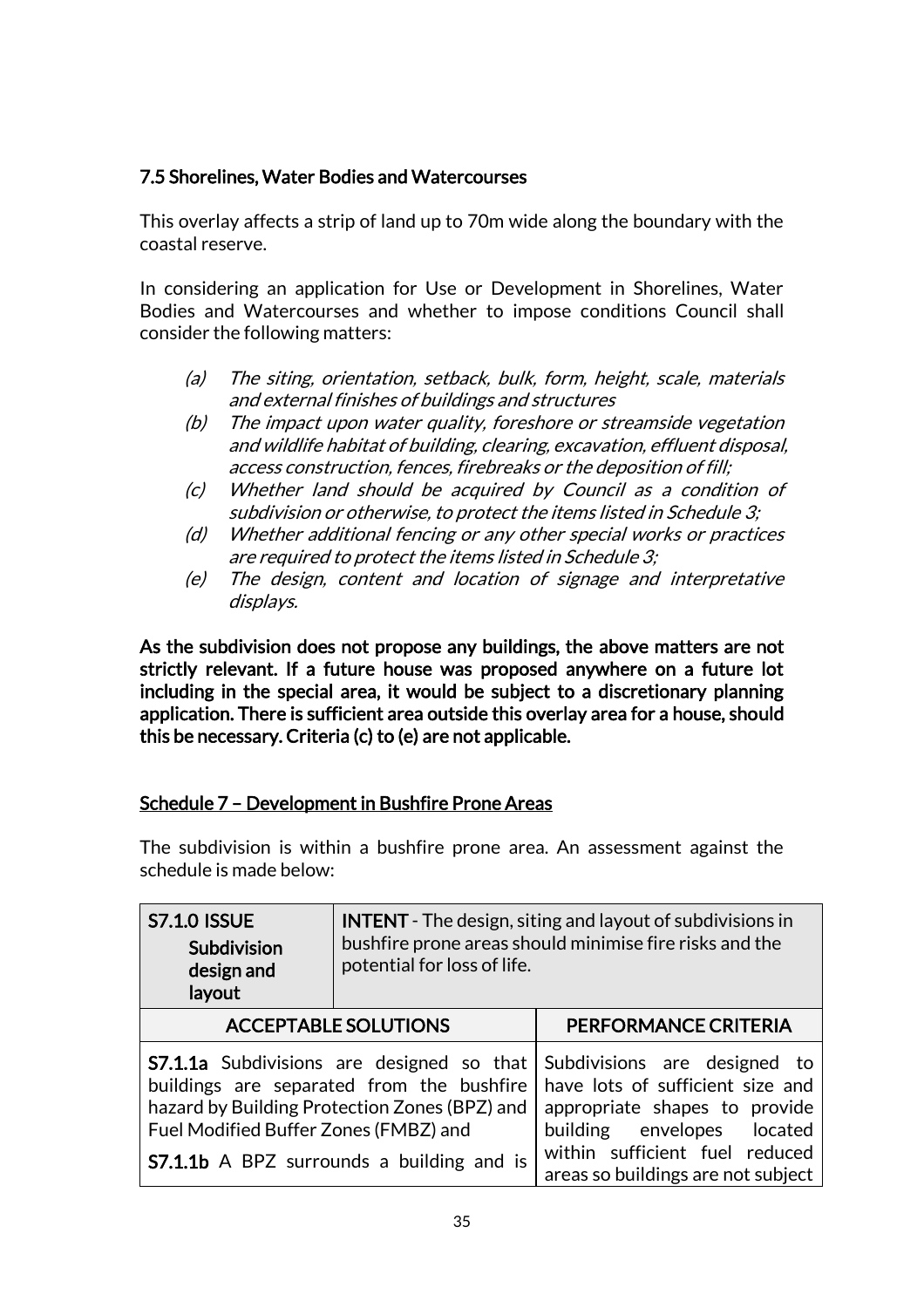| separated from the fire hazard by a FMBZ and<br><b>S7.1.1c</b> BPZ and FMBZ can be constructed to<br>the width measured along the ground as<br>shown in Table 7.1 and<br><b>S7.1.1d</b> If the required width of the BPZ is<br>exceeded, the width of the FMBZ may be<br>reduced by that additional width, thus<br>maintaining the same total width of fuel<br>reduced areas. (Note the width of the BPZ<br>cannot be reduced).                                                                                                                                                                                           | to threatening levels of flames<br>and radiation during a bushfire.                                                                                                                                     |  |
|---------------------------------------------------------------------------------------------------------------------------------------------------------------------------------------------------------------------------------------------------------------------------------------------------------------------------------------------------------------------------------------------------------------------------------------------------------------------------------------------------------------------------------------------------------------------------------------------------------------------------|---------------------------------------------------------------------------------------------------------------------------------------------------------------------------------------------------------|--|
| COMMENT: BPZs and FMBZs are not referred to in the application so the<br>performance criteria must be met. The size of the proposed lots is sufficient<br>(67ha+ with a minimum dimension of 320m+) to ensure that future buildings are<br>not subject to threatening levels of flames and radiation during a bushfire.                                                                                                                                                                                                                                                                                                   |                                                                                                                                                                                                         |  |
| <b>S7.1.2a</b> FMBZ are within the boundaries of the<br>subdivision and BPZ are within the boundaries<br>of each lot or<br><b>S7.1.2b</b> In reticulated water supply areas, the<br>width of the FMBZ may be reduced if it can be<br>shown that other fire protection measures<br>acceptable to the Tasmania Fire Service and<br>Council are to be incorporated into the<br>development or<br><b>S7.1.2c</b> Where the subdivision does not<br>provide either sufficient BPZ or FMBZ for<br>individual lots, a multi-lot solution may be<br>proposed which may be acceptable to the<br>Tasmania Fire Service and Council. | Subdivisions provide all lots with<br>sufficient fuel reduced areas<br>around building envelopes so<br>buildings are not subject to<br>threatening levels of flames and<br>radiation during a bushfire. |  |
| COMMENT: FMBZs and BPZs are not referred to in the application so the<br>performance criteria must be met. The size of the proposed lots is sufficient<br>(67ha+ with a minimum dimension of 320m+) to ensure that future FMBZs and<br>BPZs can be accommodated within the lots.                                                                                                                                                                                                                                                                                                                                          |                                                                                                                                                                                                         |  |

| <b>S7.2.0 ISSUE</b><br>Access in<br>subdivisions                                     | <b>INTENT</b> - Subdivisions are designed to provide safe<br>access for emergency and other vehicles to all lots and<br>buildings. |                                                                                         |
|--------------------------------------------------------------------------------------|------------------------------------------------------------------------------------------------------------------------------------|-----------------------------------------------------------------------------------------|
| <b>ACCEPTABLE SOLUTIONS</b>                                                          |                                                                                                                                    | PERFORMANCE CRITERIA                                                                    |
| <b>S7.2.1a</b> Subdivisions have two access roads to<br>low bushfire hazard areas or |                                                                                                                                    | Subdivisions should have safe<br>alternative routes to low<br>bushfire hazard areas for |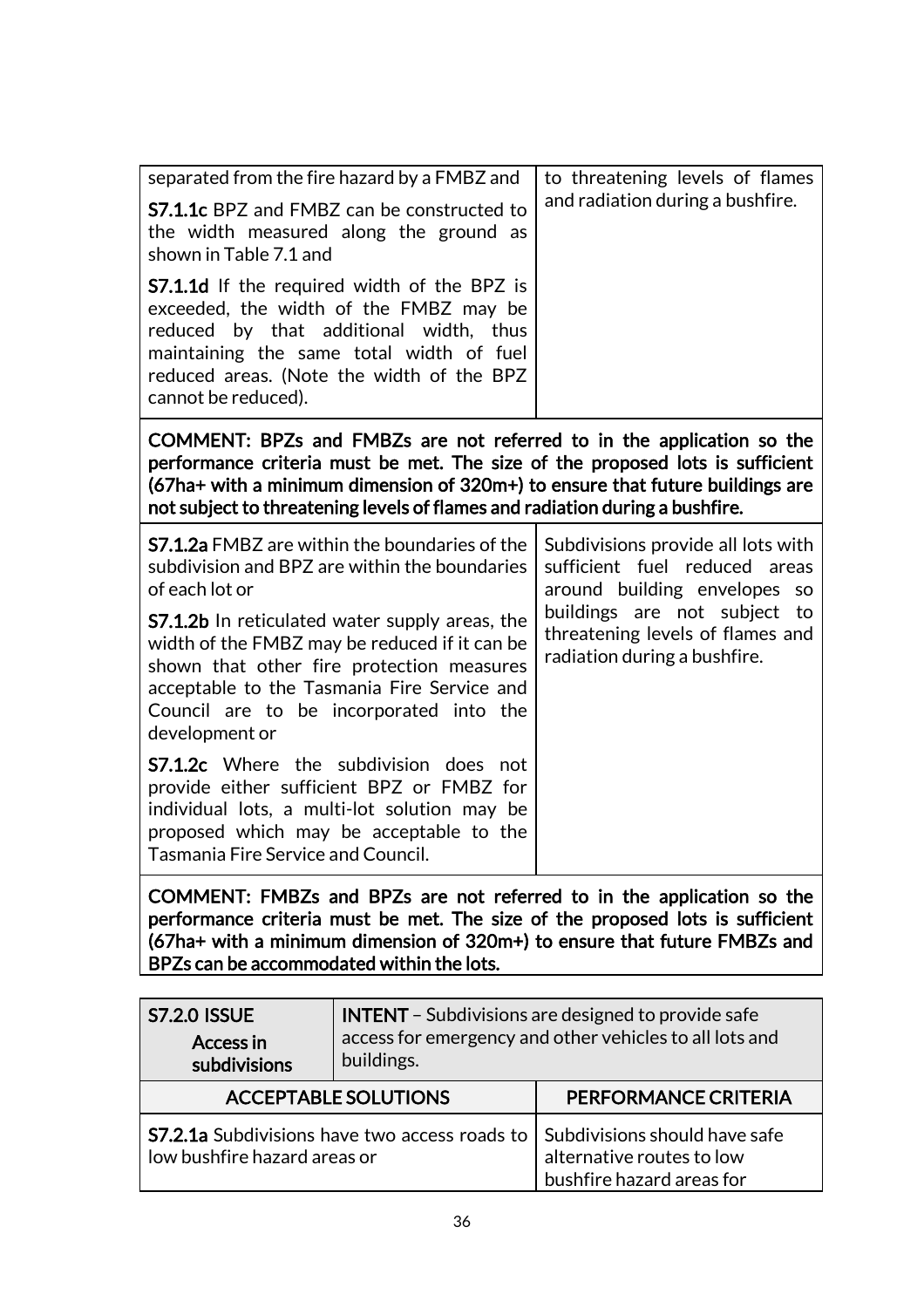| <b>7.2.1b</b> Dead end roads must not exceed 200<br>metres in length or service more than 8 lots or                                                                                                                                     | emergency and other vehicles. |
|-----------------------------------------------------------------------------------------------------------------------------------------------------------------------------------------------------------------------------------------|-------------------------------|
| <b>S7.2.1c</b> Where only one road is available, the<br>Tasmania Fire Service and Council may<br>approve a local area development plan which<br>provides for the eventual linking of a dead end<br>road to a connective road network or |                               |
| <b>S7.2.1d</b> The Tasmania Fire Service and Council<br>may approve a non through road provided it is<br>linked to a formed fire trail to the<br>requirements of the Tasmania Fire Service and<br>Council.                              |                               |
| COMMENT: Palana Road is a through road, meeting the acceptable solution<br>S7.2.1a.                                                                                                                                                     |                               |

| <b>S7.2.2a</b> Access must be of all-weather<br>construction and                                                                                                          | Safe access roads shall<br>provided at all times. | be. |
|---------------------------------------------------------------------------------------------------------------------------------------------------------------------------|---------------------------------------------------|-----|
| <b>S7.2.2b</b> Road structures (including bridges)                                                                                                                        |                                                   |     |
| must have a minimum load limit of 20 tonnes                                                                                                                               |                                                   |     |
| and                                                                                                                                                                       |                                                   |     |
| <b>S7.2.2c</b> There must be vertical clearance to a<br>height of 4 metres above the trafficable width<br>of the access and                                               |                                                   |     |
| <b>S7.2.2d</b> There must be horizontal clearance<br>from 4 metres of the centre line of any<br>trafficable road for a height of 4 metres above<br>the trafficable width. |                                                   |     |

COMMENT: Complies with the acceptable solution. It is understood that Palana Road meets the acceptable solution.

| <b>S7.2.3a</b> A maximum gradient of 1 in 8 (12.5%) The horizontal and vertical<br>is specified. However, where a topographic alignments, crossfall and turning |           |
|-----------------------------------------------------------------------------------------------------------------------------------------------------------------|-----------|
| difficulty occurs, an absolute maximum grade $ $ areas reflect physical                                                                                         |           |
| of 1 in 5 (20%) for a distance no greater than $\vert$ characteristics and                                                                                      | major     |
| 50 metres may be approved by the Tasmania drainage functions for the site as                                                                                    |           |
| Fire Service and Council. The average well as satisfying design                                                                                                 |           |
| maximum grade must therefore not exceed $1$ requirements for emergency                                                                                          |           |
| in 7 (14.4%) and                                                                                                                                                | vehicles. |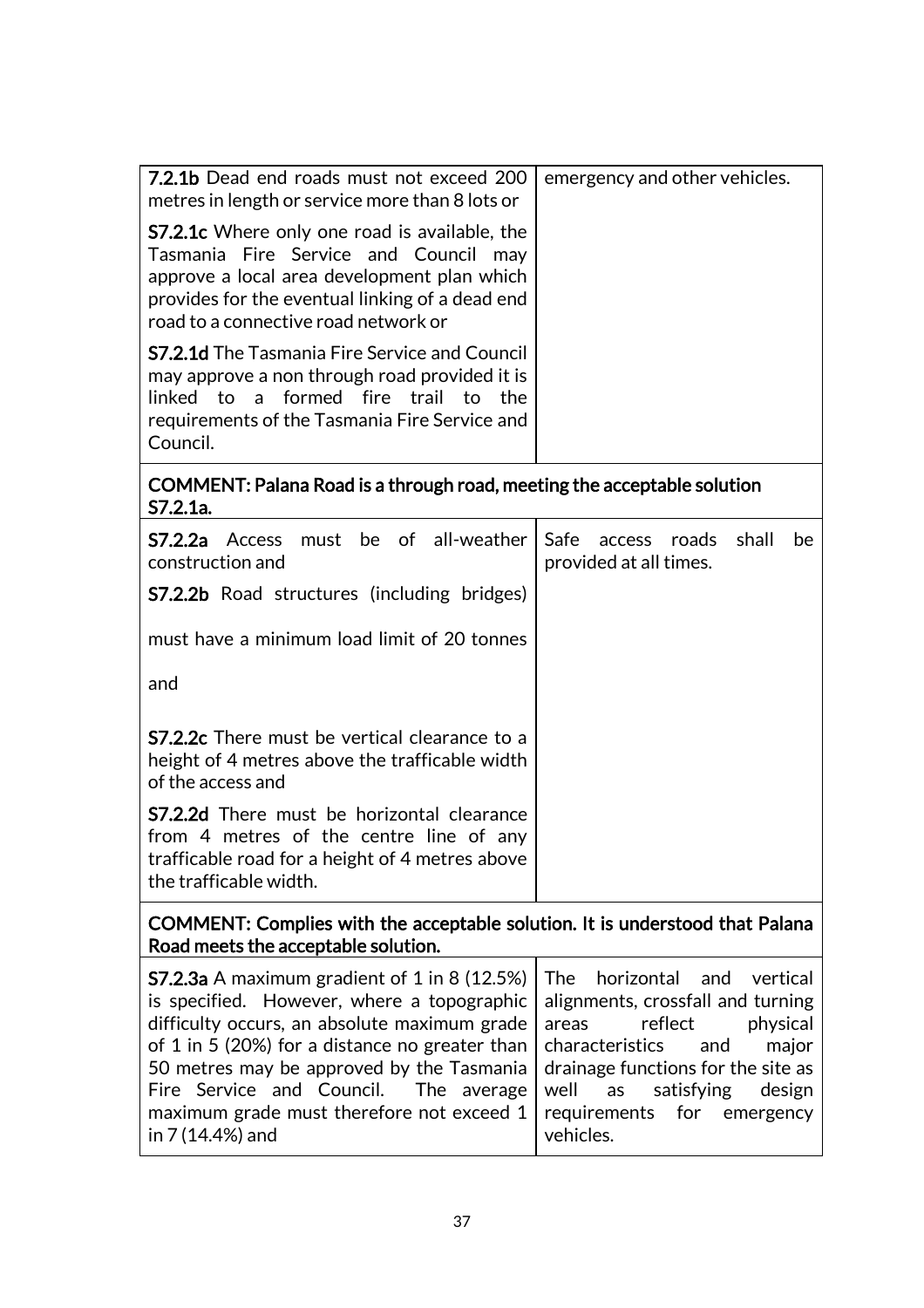| <b>S7.2.3b</b> Curves must have a minimum inner                                                                                                                                                                                                                                                             |                                                                                                                                   |
|-------------------------------------------------------------------------------------------------------------------------------------------------------------------------------------------------------------------------------------------------------------------------------------------------------------|-----------------------------------------------------------------------------------------------------------------------------------|
| radius of 10 metres and                                                                                                                                                                                                                                                                                     |                                                                                                                                   |
| <b>S7.2.3c</b> Dips must have no more than a 1 in 8                                                                                                                                                                                                                                                         |                                                                                                                                   |
| (12.5%) entry and exit angle and                                                                                                                                                                                                                                                                            |                                                                                                                                   |
| <b>S7.2.3d</b> All roads must have a maximum cross<br>fall alignment of 1 in 33 (3%).                                                                                                                                                                                                                       |                                                                                                                                   |
| COMMENT: Palana Road is existing. It is understood that it meets the acceptable<br>solution.                                                                                                                                                                                                                |                                                                                                                                   |
| <b>S7.2.4a</b> At the end of all roads or access ways<br>there must be a court bowl or cul de sac of a<br>minimum trafficable radius of 10 metres<br>(shoulders, seal or other consolidated edges<br>may be acceptable) or                                                                                  | Suitable turning areas for fire<br>suppression and other vehicles<br>must be provided at the end of all<br>roads and access ways. |
| <b>S7.2.4b</b> At the end of all roads or access ways<br>there must be hammerhead "T" or "Y"<br>turnarounds with minimum 4 metres width<br>and total length of 16 metres.                                                                                                                                   |                                                                                                                                   |
| COMMENT: As Palana Road is a through road and no cul de sac are proposed, this<br>is not applicable.                                                                                                                                                                                                        |                                                                                                                                   |
| S7.2.5a The minimum trafficable width for<br>metres which may include<br>access is 6<br>consolidated, formed, surfaced and drained<br>shoulders or                                                                                                                                                          | Access should be of sufficient<br>width to allow simultaneous<br>access and egress for emergency<br>and other vehicles.           |
| <b>S7.2.5b</b> Where 8 or less lots are being<br>serviced, an access with trafficable width of 4<br>metres for a maximum of 90 metres length<br>may be provided or                                                                                                                                          |                                                                                                                                   |
| S7.2.5c Where the access is less than 6 metres<br>trafficable width, passing bays of a minimum<br>length of 20 metres must be provided every<br>200 metres along the access. The combined<br>width of the access and the passing bay must<br>be a minimum 6 metres. fire suppression and<br>other vehicles. |                                                                                                                                   |
| COMMENT: Palana Road is existing. It is understood that it meets the acceptable                                                                                                                                                                                                                             |                                                                                                                                   |

COMMENT: Palana Road is existing. It is understood that it meets the acceptable solution.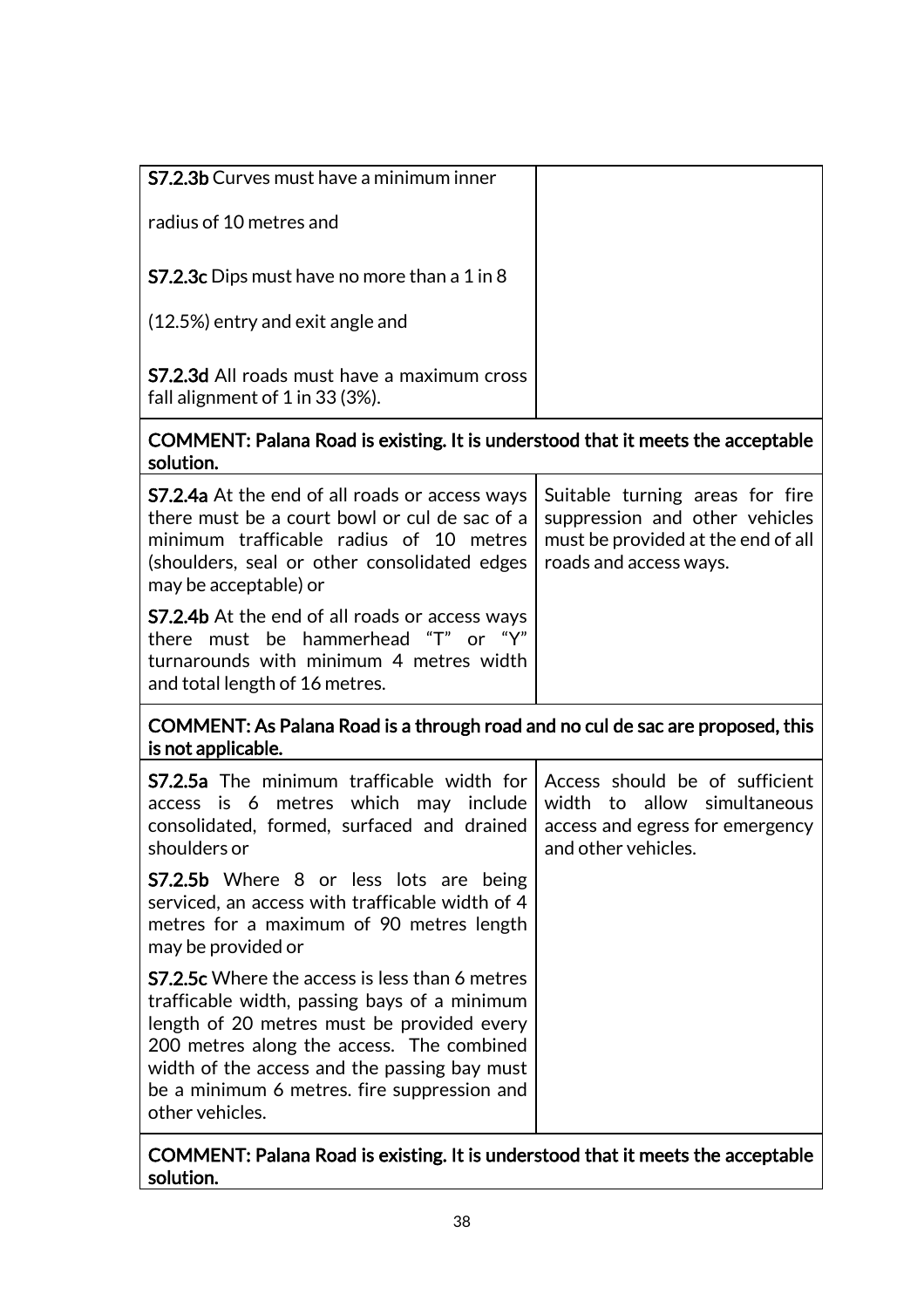| <b>S7.2.6a</b> An access road forms the perimeter of<br>the development or                                                                                                                                                                                                                                              |                                                                                                                                                       | Access to the perimeter of the<br>development must be provided. |
|-------------------------------------------------------------------------------------------------------------------------------------------------------------------------------------------------------------------------------------------------------------------------------------------------------------------------|-------------------------------------------------------------------------------------------------------------------------------------------------------|-----------------------------------------------------------------|
| <b>S7.2.6b</b> A fire trail connected to an access road<br>forms the perimeter of the development.                                                                                                                                                                                                                      |                                                                                                                                                       |                                                                 |
|                                                                                                                                                                                                                                                                                                                         | COMMENT: Palana Road provides access to all lots.                                                                                                     |                                                                 |
| <b>S7.2.7a</b> Fire trails are constructed to 4WD<br>standard and                                                                                                                                                                                                                                                       |                                                                                                                                                       | Fire trails must be safe for use<br>fire suppression.           |
| <b>S7.2.7b</b> Fire trails have a formed width of 4<br>metres and                                                                                                                                                                                                                                                       |                                                                                                                                                       |                                                                 |
| <b>S7.2.7c</b> Fire trails must have vertical clearance<br>to a height of 4 metres above the trafficable<br>and                                                                                                                                                                                                         |                                                                                                                                                       |                                                                 |
| and                                                                                                                                                                                                                                                                                                                     | <b>S7.2.7d</b> Fire trails must have horizontal<br>clearance from 3 metres of the centre line for a<br>height of 4 metres above the trafficable width |                                                                 |
| S7.2.7e Fire trails will have a maximum<br>gradient of $1$ in 6 (17%).                                                                                                                                                                                                                                                  |                                                                                                                                                       |                                                                 |
| COMMENT: NA. No fire trails are proposed.                                                                                                                                                                                                                                                                               |                                                                                                                                                       |                                                                 |
| <b>S7.3.0 ISSUE</b>                                                                                                                                                                                                                                                                                                     |                                                                                                                                                       | <b>INTENT</b> - To ensure adequate water supplies are           |
| <b>Water supplies for</b><br>fire suppression in<br>subdivisions                                                                                                                                                                                                                                                        | services to defend properties from bushfire                                                                                                           | available in a subdivision for landowners or emergency          |
|                                                                                                                                                                                                                                                                                                                         | <b>ACCEPTABLE SOLUTIONS</b>                                                                                                                           | PERFORMANCE CRITERIA                                            |
| <b>S7.3.1a</b> Subdivisions have a reticulated water Subdivisions have an adequate<br>supply with a minimum flow rate as specified<br>by Australian Standard AS 2419 for the<br>intended class of development as required<br>under the Building Code of Australia or 600<br>litres per minute (whichever is greater) or |                                                                                                                                                       | size of water supply.                                           |
| <b>S7.3.1b</b> Subdivisions have a static water supply<br>to comply with AS 2419 for the intended class<br>of development as required under the Building<br>Code of Australia for fire suppression or                                                                                                                   |                                                                                                                                                       |                                                                 |
|                                                                                                                                                                                                                                                                                                                         |                                                                                                                                                       |                                                                 |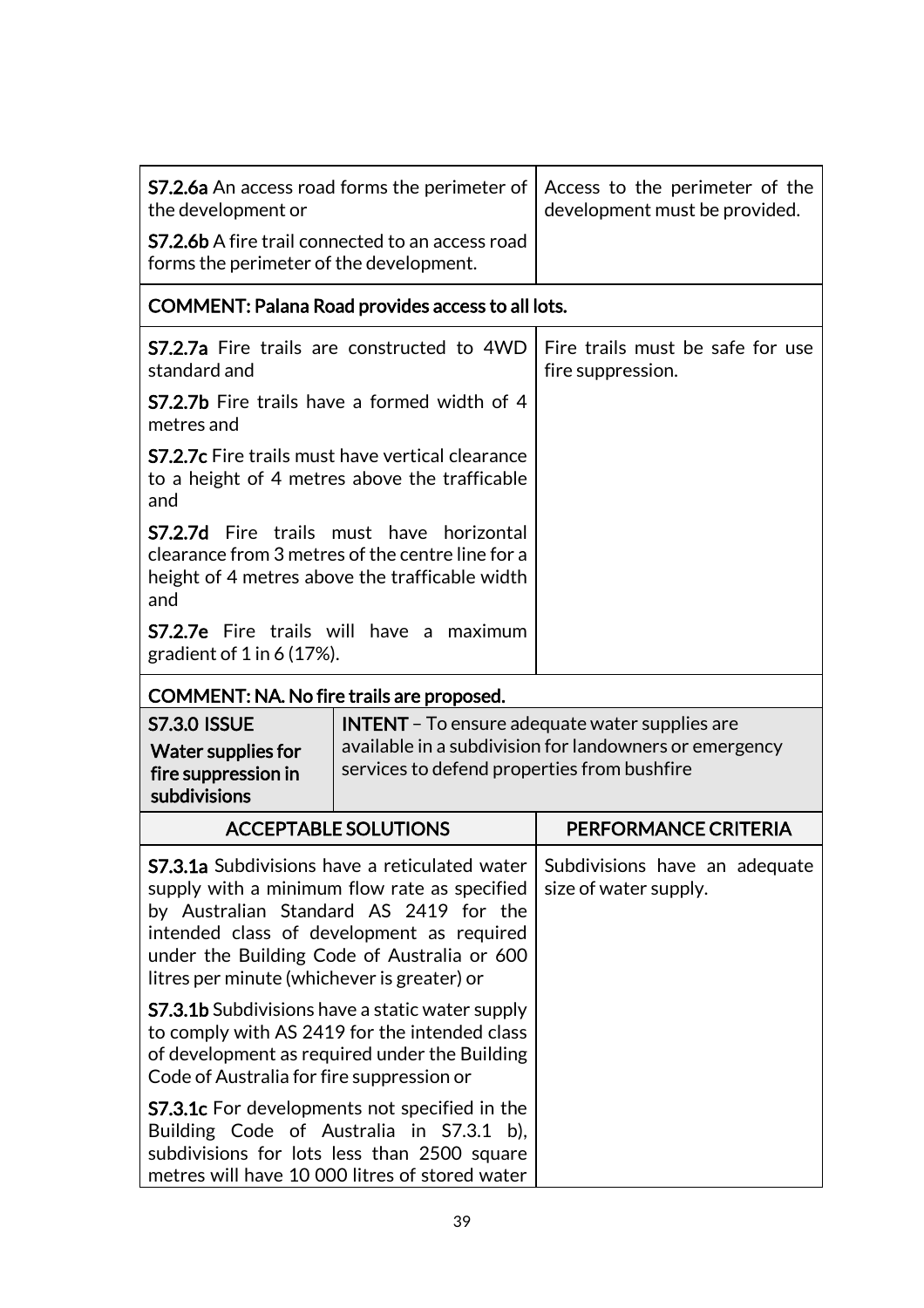| for fire suppression and for lots 2500 square<br>metres or larger, 20 000 litres of stored water<br>for fire suppression.                                                                                                                                                                                                                                                                                                                                                                                                                                                   |                                                                                                                                                                        |
|-----------------------------------------------------------------------------------------------------------------------------------------------------------------------------------------------------------------------------------------------------------------------------------------------------------------------------------------------------------------------------------------------------------------------------------------------------------------------------------------------------------------------------------------------------------------------------|------------------------------------------------------------------------------------------------------------------------------------------------------------------------|
| COMMENT: Water supply will be provided in accordance with S7.3.1b.                                                                                                                                                                                                                                                                                                                                                                                                                                                                                                          |                                                                                                                                                                        |
| <b>S7.3.2a</b> In areas where the water supply<br>complies with S7.3.1 a), the building envelope<br>must not be more than 130 metres from the<br>nearest fire hydrant. The hydrant must comply<br>with Tasmania Fire Service and Council<br>requirements or                                                                                                                                                                                                                                                                                                                 | The water<br>supply for<br>fire<br>suppression will be available at<br>all times.                                                                                      |
| <b>S7.3.2b</b> In areas where the water supply does<br>not comply with S7.3.1 a), a static supply<br>complying with $57.3.1$ b) or c) will be located<br>within the subdivision to be accessible by<br>emergency vehicles at all times. The supply<br>may be from a single source or a combination<br>of storages for either individual lots or for the<br>subdivision.<br><b>Storages</b><br>entire<br>must<br>be<br>accessible from all the lots they are intended<br>to serve.                                                                                           |                                                                                                                                                                        |
| S7.3.3a<br>water storage tanks<br>All<br>are<br>constructed of non-combustible and non-rust<br>materials such as galvanised steel<br>and<br>concrete and<br><b>S7.3.3b</b> All above ground pipelines and fittings<br>are either constructed of non-combustible and<br>non-rust materials such as galvanised steel and<br>copper, or protected from the effects of heat<br>and flame by lagging or other means and<br><b>S7.3.3c</b> All below-ground water pipelines are<br>installed to a depth as specified in the National<br>Plumbing Code AS 3500 (generally 300 mm). | The<br>water<br>supply pipelines,<br>fittings<br>and<br>storages<br>are<br>designed, located and fitted to<br>ensure reliability of the water<br>supply during a fire. |
| COMMENT: Not applicable. Will apply to future development applications.                                                                                                                                                                                                                                                                                                                                                                                                                                                                                                     |                                                                                                                                                                        |
| <b>S7.3.4a</b> If the storage is accessible and above<br>ground, a male 64 mm 5V thread coupling to<br>Tasmania Fire Service specifications must be<br>installed on the storage to supply water or                                                                                                                                                                                                                                                                                                                                                                          | Access to static supplies will be<br>suitable for emergency vehicles.                                                                                                  |
| S7.3.4b If the storage is accessible and below<br>ground, there must be sufficient hard standing<br>beside or adjacent to the storage to allow an                                                                                                                                                                                                                                                                                                                                                                                                                           |                                                                                                                                                                        |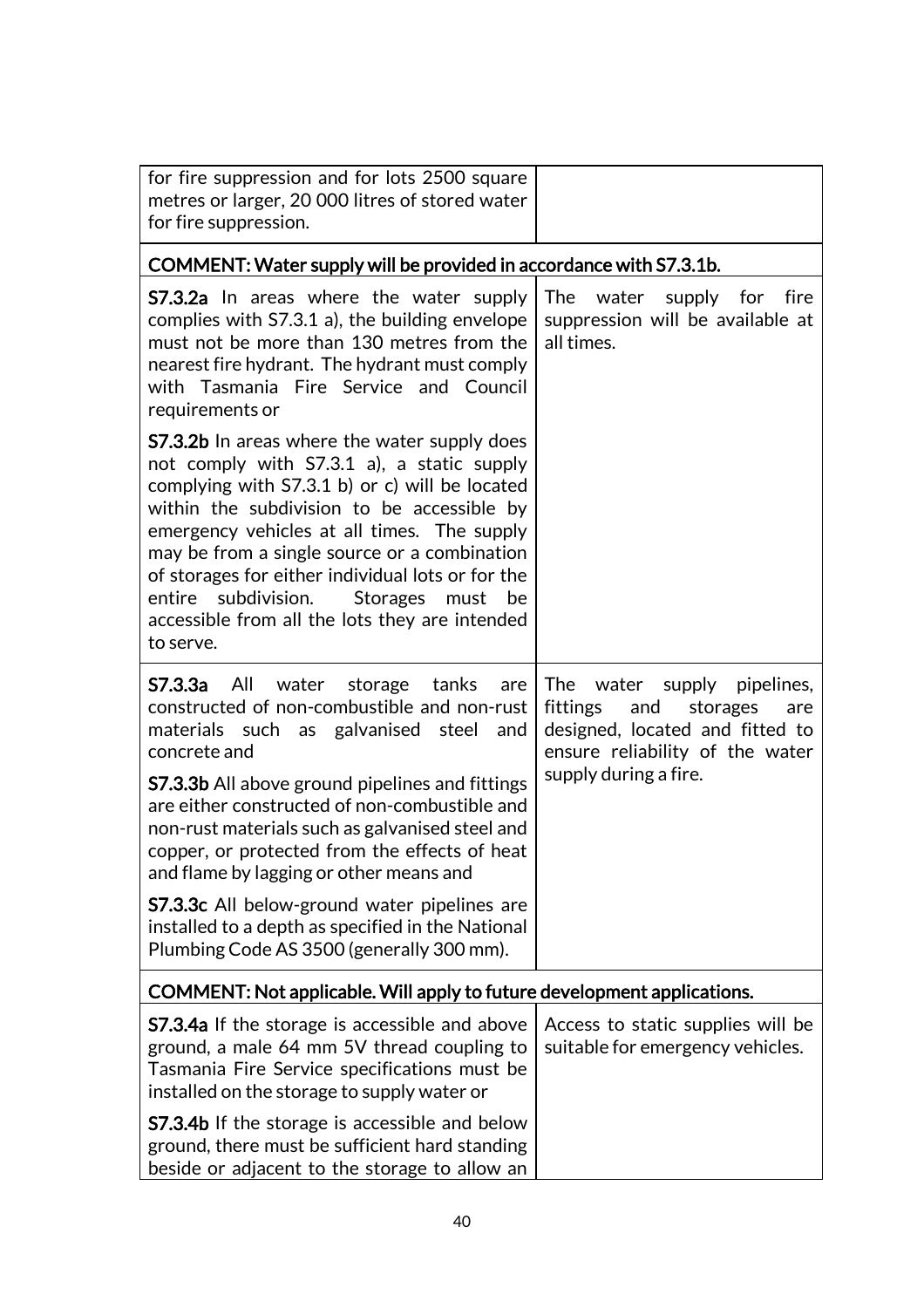| emergency vehicle access for draughting from<br>the storage or                                                                                                                                                                                                                                 |
|------------------------------------------------------------------------------------------------------------------------------------------------------------------------------------------------------------------------------------------------------------------------------------------------|
| <b>S7.3.4c</b> If the storage is not directly accessible,<br>a remote access point may be provided which<br>must deliver water at a minimum flow rate of<br>270 litres per minute at the delivery point<br>through a male 64 mm 5V thread coupling to<br>Tasmania Fire Service specifications. |

# COMMENT: Not applicable. Will apply to future development applications.

### Referrals

The application did not require referrals.

#### STATUTORY REQUIREMENT:

The application was advertised for 14 days in accordance with the Act. One representation was received.

#### POLICY/STRATEGIC IMPLICATIONS:

The relevant strategic outcome and strategies of the Flinders Council Strategic Plan 2011 are outlined under Land Use, Development and Building.

The strategic outcome is identified as:

"A productive system of land and building development that promotes investment and activity while protecting people and the environmental characteristics of the Flinders municipal area."

COMMENT: The proposal is consistent with this strategic outcome. The environmental characteristics of the rural zone and the special areas are able to be protected if an application for a house is made on the newly created lots.

#### BUDGET AND FINANCIAL IMPLICATIONS:

Not applicable.

### OFFICER'S RECOMMENDATION:

That the application for a three lot subdivision in the rural zone, by Nick Griggs & Co. for land located at Palana Road, Palana (CT: 197698/1) be APPROVED subject to the following conditions:

#### APPROVED PLAN

1. The use and/or development must be carried out as shown on the plan by Nick Griggs & Co. (File no. 4120/01) dated 21/9/15 to the satisfaction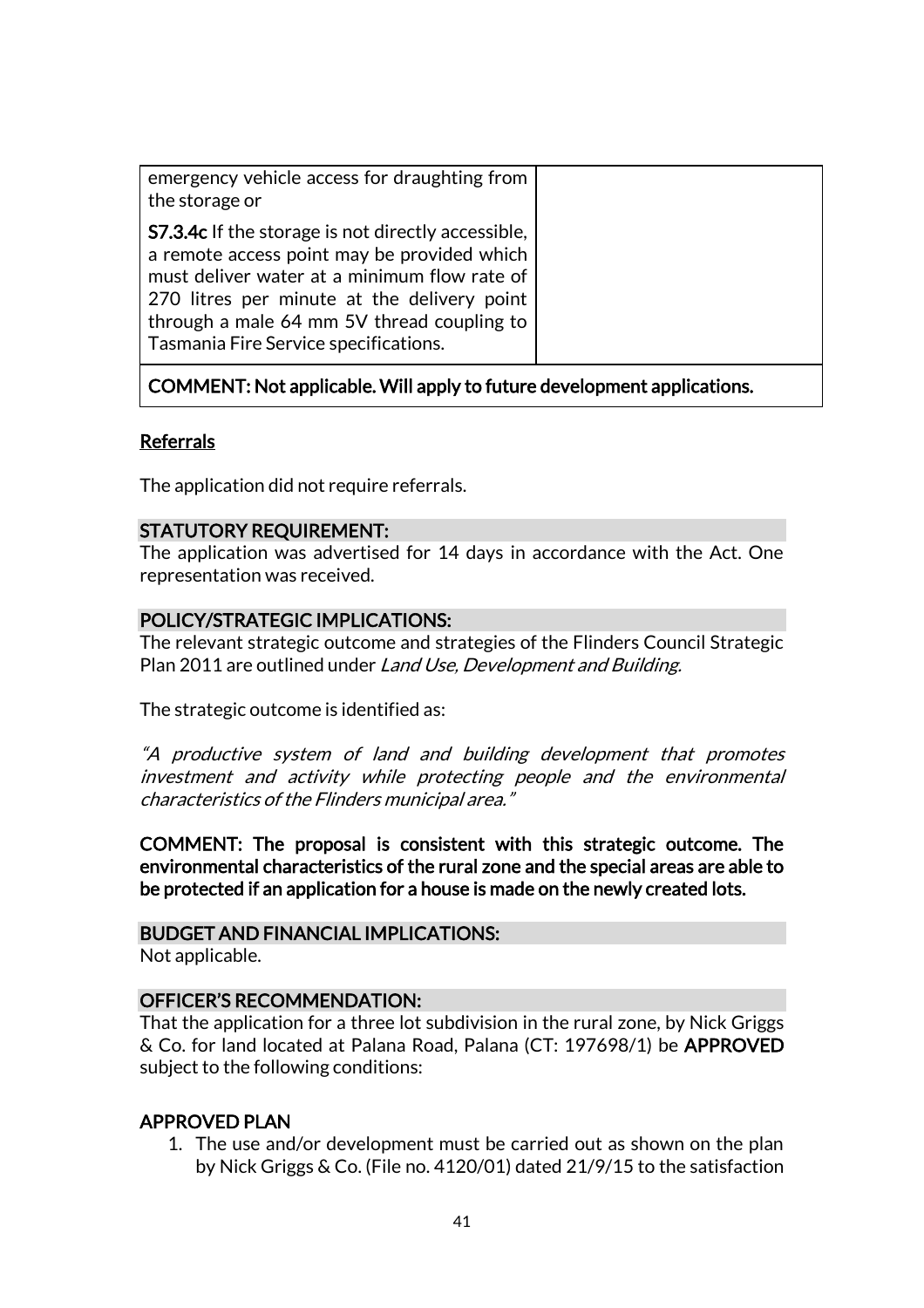of the Council. Any other proposed development and/or use will require a separate application to and assessment by the Council.

### WATER SUPPLY FOR FIRE FIGHTING

2. Prior to the sealing of the final plan, each lot must be provided with a water tank exclusively for firefighting purposes with a minimum capacity of 10,000 litres and with connections for firefighting purposes included.

### FINAL SURVEY DIAGRAM

3. The Final Survey Diagram and Schedule of Easements (and three copies) must be submitted for sealing, together with a copy of the Survey Notes.

# PUBLIC OPEN SPACE CONTRIBUTION

4. When the Final Survey Diagram is submitted for sealing, payment of \$15 000 must be provided as cash in lieu of the provision of land for Public Open Space.

# RETICULATED SERVICES

5. Power mains must be provided to each lot in accordance with a design approved by Hydro Tasmania. A copy of the approved design must be submitted to Council upon approval by Hydro Tasmania.

### EASEMENTS

6. Easements are required over all Council and third party services located in private property. The minimum width of any easement must be 3 metres for Council (public) mains. A lesser width may be approved for a private service prior to the lodgement of a final plan of survey.

### VEHICULAR CROSSING APPLICATION

7. Prior to the sealing of the Final Plan, each lot must be provided with an adequate all weather access from the edge of the road pavement to the property boundary.

# COVENANTS ON SUBDIVISIONS

- 8. Covenants or similar restrictive controls must not be included on or otherwise imposed on the titles to the lots created by the subdivision permitted by this permit unless:
	- a) Such covenants or controls are expressly authorised by the terms of this permit; or
	- b) Such covenants or similar controls are expressly authorised by the consent in writing of the Council.
	- c) Such covenants or similar controls are submitted for and receive written approval by Council prior to submission of a Plan of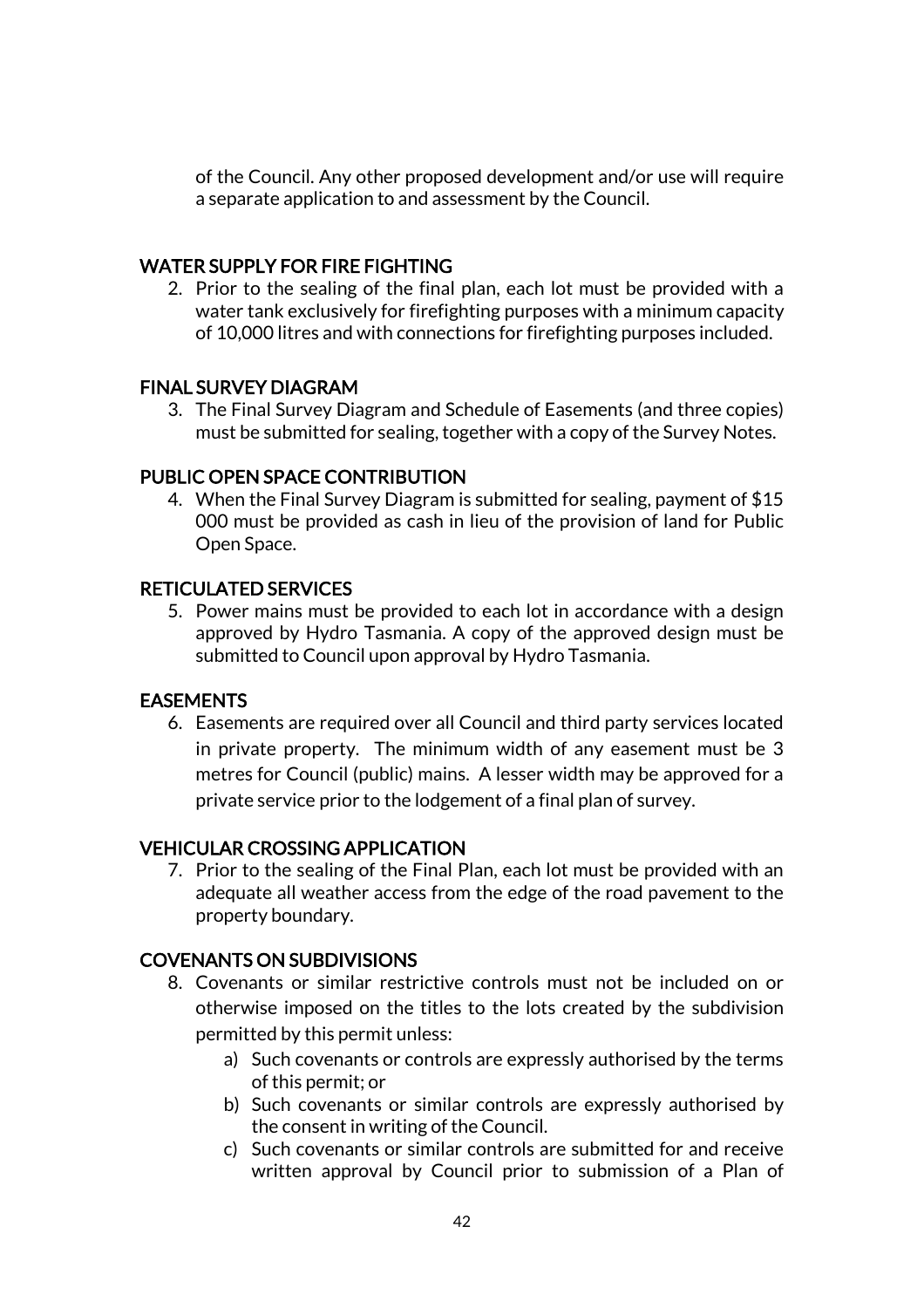Survey and associated title documentation is submitted to Council for sealing.

### PERMIT NOTES

- A. This permit was issued based on the proposal documents submitted for DA2014/043. You should contact Council with any other use or developments, as they may require the separate approval of Council.
- B. This permit takes effect after:
	- a) the 14 day appeal period expires; or
	- b) any appeal to the Resource Management and Planning Appeal Tribunal is abandoned or determined; or.
	- c) any agreement that is required by this permit pursuant to Part V of the Land Use Planning and Approvals Act 1993 is executed; or
	- d) any other required approvals under this or any other Act are granted.
- C. This permit is valid for two (2) years only from the date of approval and will thereafter lapse if the development is not substantially commenced. A once only extension may be granted if a request is received at least 6 weeks prior to the expiration date.

#### Restrictive Covenants

D. The granting of this permit takes no account of any covenants applicable to the land. The permit holder and any other interested party, should make their own enquires as to whether the proposed development is effected, restricted or prohibited by any such covenant. If the proposal is non-compliant with any restrictive covenants, those restrictive covenants should be removed from the title prior to construction commencing or the owner will carry the liability of potential legal action in the future.

#### Access for People with a Disability

E. This permit does not ensure compliance with the Disability Discrimination Act, furthermore the developer may be liable to complaints under the said Act. The developer is directed to Australian Standard 1428 Parts 1 - 4 for technical direction on how to cater for people with disabilities.

### Appeal Provisions

F. A planning appeal may be instituted by lodging a notice of appeal with the Registrar of the Resource Management and Planning Appeal Tribunal.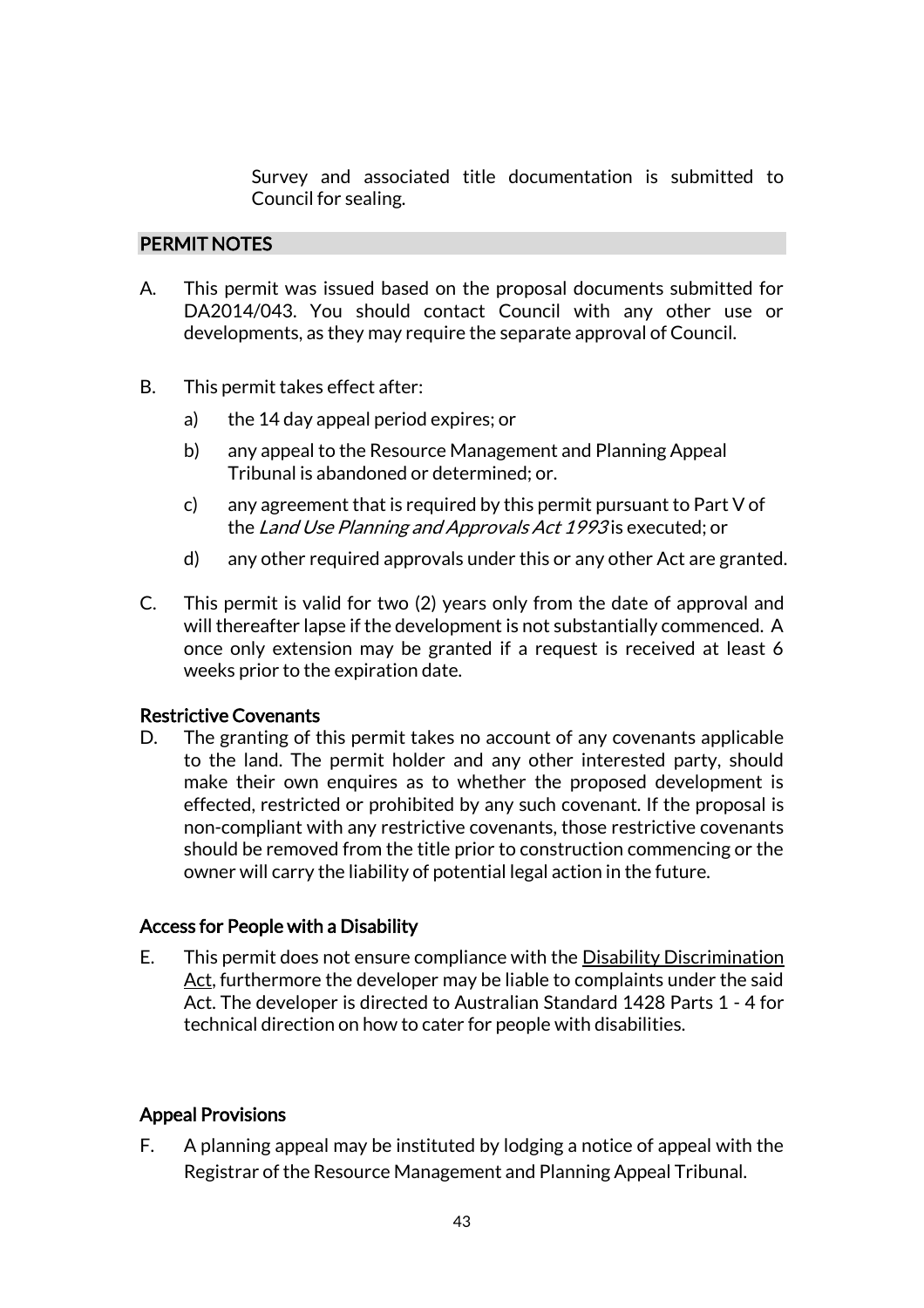A planning appeal may be instituted within 14 days of the date the Corporation serves notice of the decision on the applicant.

For more information see the Resource Management and Planning Appeal Tribunal websit[e www.rmpat.tas.gov.au](http://www.rmpat.tas.gov.au/)

### Permit Commencement.

G. If an applicant is the only person with a right of appeal pursuant to section 61 of the Land Use Planning and Approvals Act 1993 and wishes to commence the use or development for which the permit has been granted within that 14 day period, the Council must be so notified in writing. A copy of Council's Notice to Waive Right of Appeal is attached.

### Aboriginal Heritage

- H. If any Aboriginal relics are uncovered during works;
	- a) All works are to cease within a delineated area sufficient to protect the unearthed and other possible relics from destruction,
	- b) The presence of a relic is to be reported to Aboriginal Heritage Tasmania Phone: (03) 6233 6613 or 1300 135 513 (ask for Aboriginal Heritage Tasmania) Fax: (03) 6233 5555 email: [aboriginal@heritage.tas.gov.au\)](mailto:aboriginal@heritage.tas.gov.au) (and the relevant approval processes will apply with state and federal government agencies.

#### DECISION:

305.11.2015 Moved: Cr G Willis Seconded: Cr D Williams

That the application for a three lot subdivision in the rural zone, by Nick Griggs & Co. for land located at Palana Road, Palana (CT: 197698/1) be APPROVED subject to the following conditions:

### APPROVED PLAN

1. The use and/or development must be carried out as shown on the plan by Nick Griggs & Co. (File no. 4120/01) dated 21/9/15 to the satisfaction of the Council. Any other proposed development and/or use will require a separate application to and assessment by the Council.

### WATER SUPPLY FOR FIRE FIGHTING

2. Prior to the sealing of the final plan, each lot must be provided with a water tank exclusively for firefighting purposes with a minimum capacity of 10,000 litres and with connections for firefighting purposes included.

#### FINAL SURVEY DIAGRAM

3. The Final Survey Diagram and Schedule of Easements (and three copies) must be submitted for sealing, together with a copy of the Survey Notes.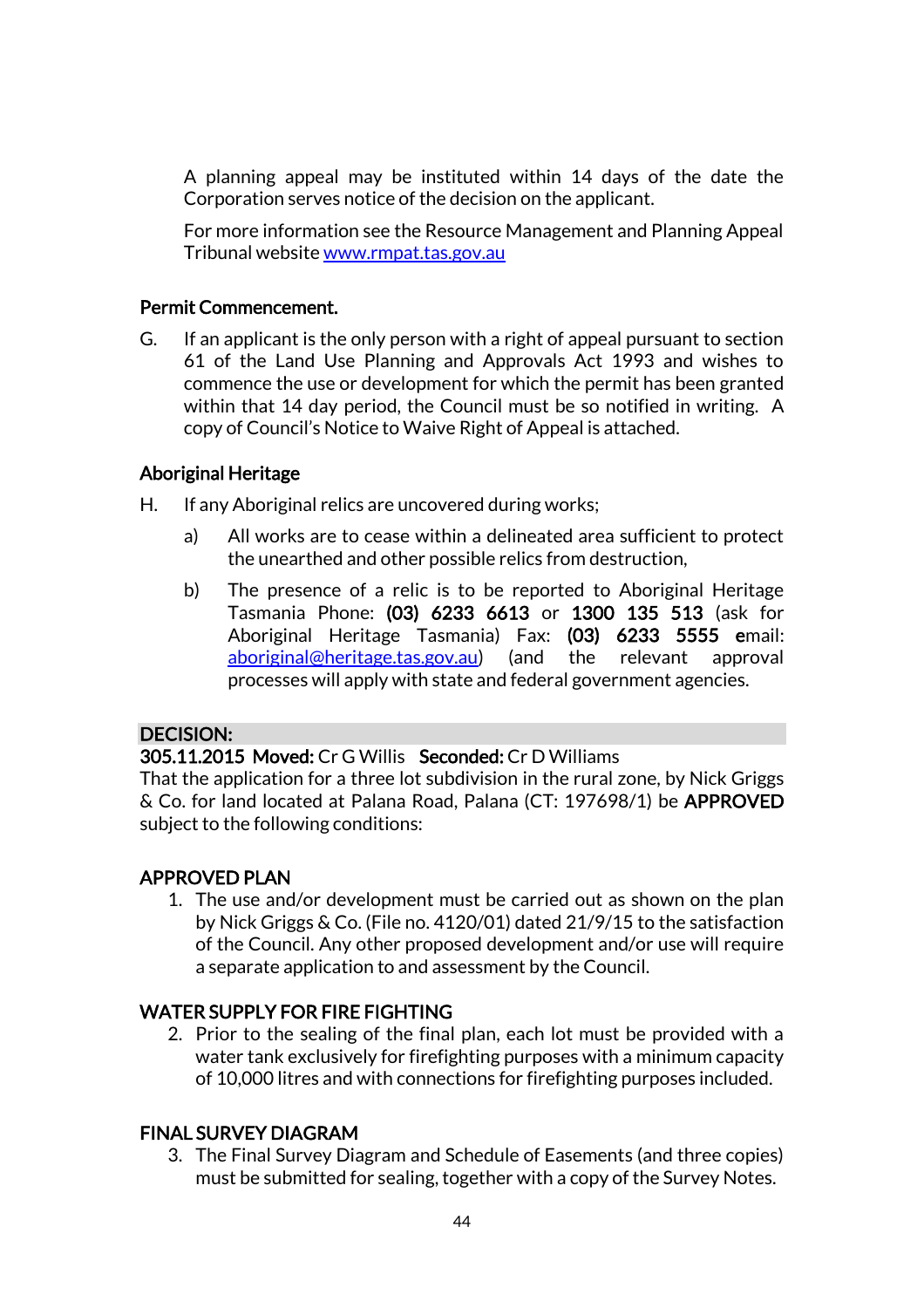### PUBLIC OPEN SPACE CONTRIBUTION

4. When the Final Survey Diagram is submitted for sealing, payment of \$15 000 must be provided as cash in lieu of the provision of land for Public Open Space.

### RETICULATED SERVICES

5. Power mains must be provided to each lot in accordance with a design approved by Hydro Tasmania. A copy of the approved design must be submitted to Council upon approval by Hydro Tasmania.

### **EASEMENTS**

6. Easements are required over all Council and third party services located in private property. The minimum width of any easement must be 3 metres for Council (public) mains. A lesser width may be approved for a private service prior to the lodgement of a final plan of survey.

# VEHICULAR CROSSING APPLICATION

7. Prior to the sealing of the Final Plan, each lot must be provided with an adequate all weather access from the edge of the road pavement to the property boundary.

### COVENANTS ON SUBDIVISIONS

- 8. Covenants or similar restrictive controls must not be included on or otherwise imposed on the titles to the lots created by the subdivision permitted by this permit unless:
	- a) Such covenants or controls are expressly authorised by the terms of this permit; or
	- b) Such covenants or similar controls are expressly authorised by the consent in writing of the Council.
	- c) Such covenants or similar controls are submitted for and receive written approval by Council prior to submission of a Plan of Survey and associated title documentation is submitted to Council for sealing.

And the following permit notes apply:

### PERMIT NOTES

- A. This permit was issued based on the proposal documents submitted for DA2014/043. You should contact Council with any other use or developments, as they may require the separate approval of Council.
- B. This permit takes effect after: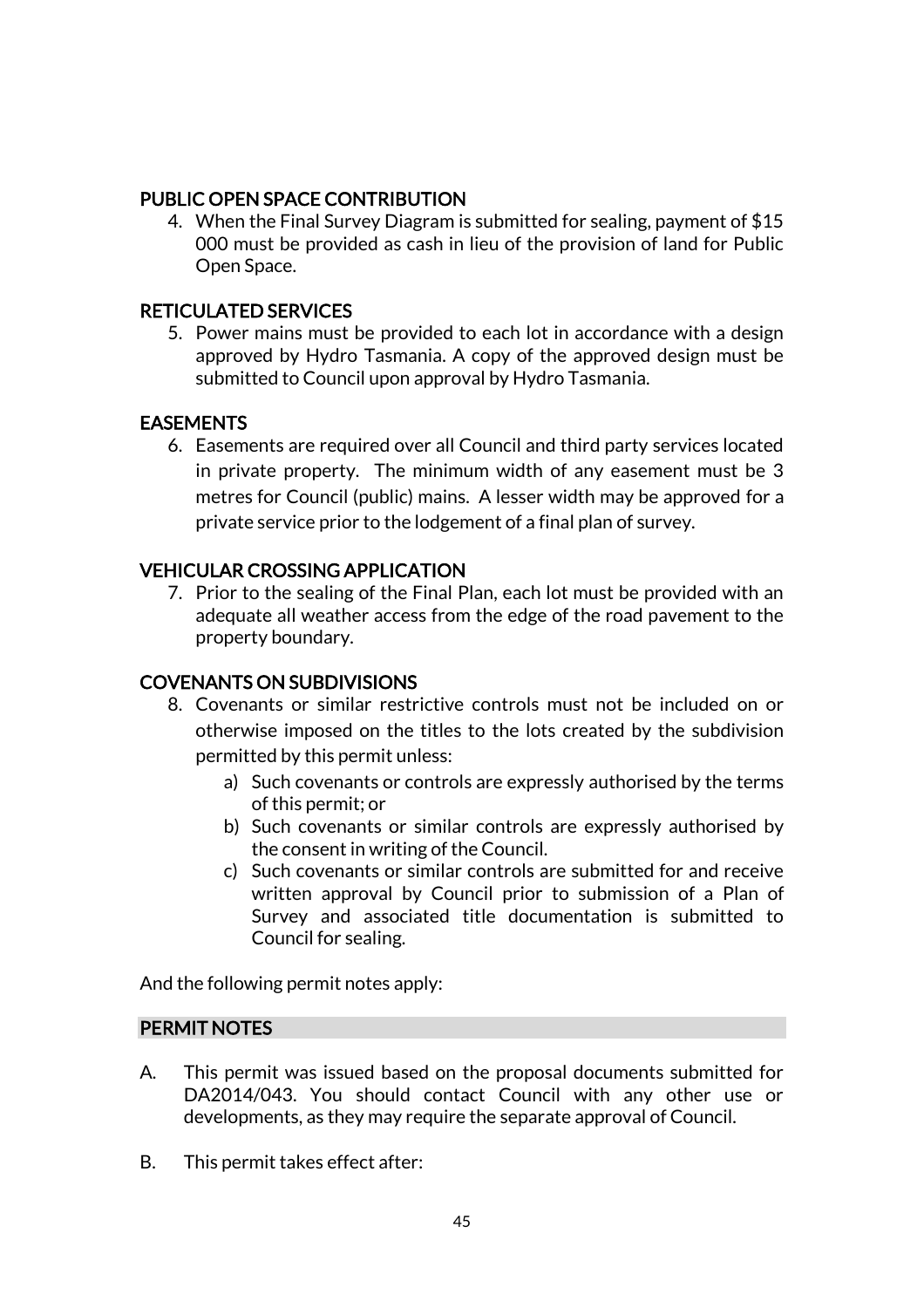- a) the 14 day appeal period expires; or
- b) any appeal to the Resource Management and Planning Appeal Tribunal is abandoned or determined; or.
- c) any agreement that is required by this permit pursuant to Part V of the Land Use Planning and Approvals Act 1993 is executed; or
- d) any other required approvals under this or any other Act are granted.
- C. This permit is valid for two (2) years only from the date of approval and will thereafter lapse if the development is not substantially commenced. A once only extension may be granted if a request is received at least 6 weeks prior to the expiration date.

#### Restrictive Covenants

D. The granting of this permit takes no account of any covenants applicable to the land. The permit holder and any other interested party, should make their own enquires as to whether the proposed development is effected, restricted or prohibited by any such covenant. If the proposal is non-compliant with any restrictive covenants, those restrictive covenants should be removed from the title prior to construction commencing or the owner will carry the liability of potential legal action in the future.

### Access for People with a Disability

E. This permit does not ensure compliance with the Disability Discrimination Act, furthermore the developer may be liable to complaints under the said Act. The developer is directed to Australian Standard 1428 Parts 1 - 4 for technical direction on how to cater for people with disabilities.

#### Appeal Provisions

F. A planning appeal may be instituted by lodging a notice of appeal with the Registrar of the Resource Management and Planning Appeal Tribunal.

A planning appeal may be instituted within 14 days of the date the Corporation serves notice of the decision on the applicant.

For more information see the Resource Management and Planning Appeal Tribunal websit[e www.rmpat.tas.gov.au](http://www.rmpat.tas.gov.au/)

#### Permit Commencement.

G. If an applicant is the only person with a right of appeal pursuant to section 61 of the Land Use Planning and Approvals Act 1993 and wishes to commence the use or development for which the permit has been granted within that 14 day period, the Council must be so notified in writing. A copy of Council's Notice to Waive Right of Appeal is attached.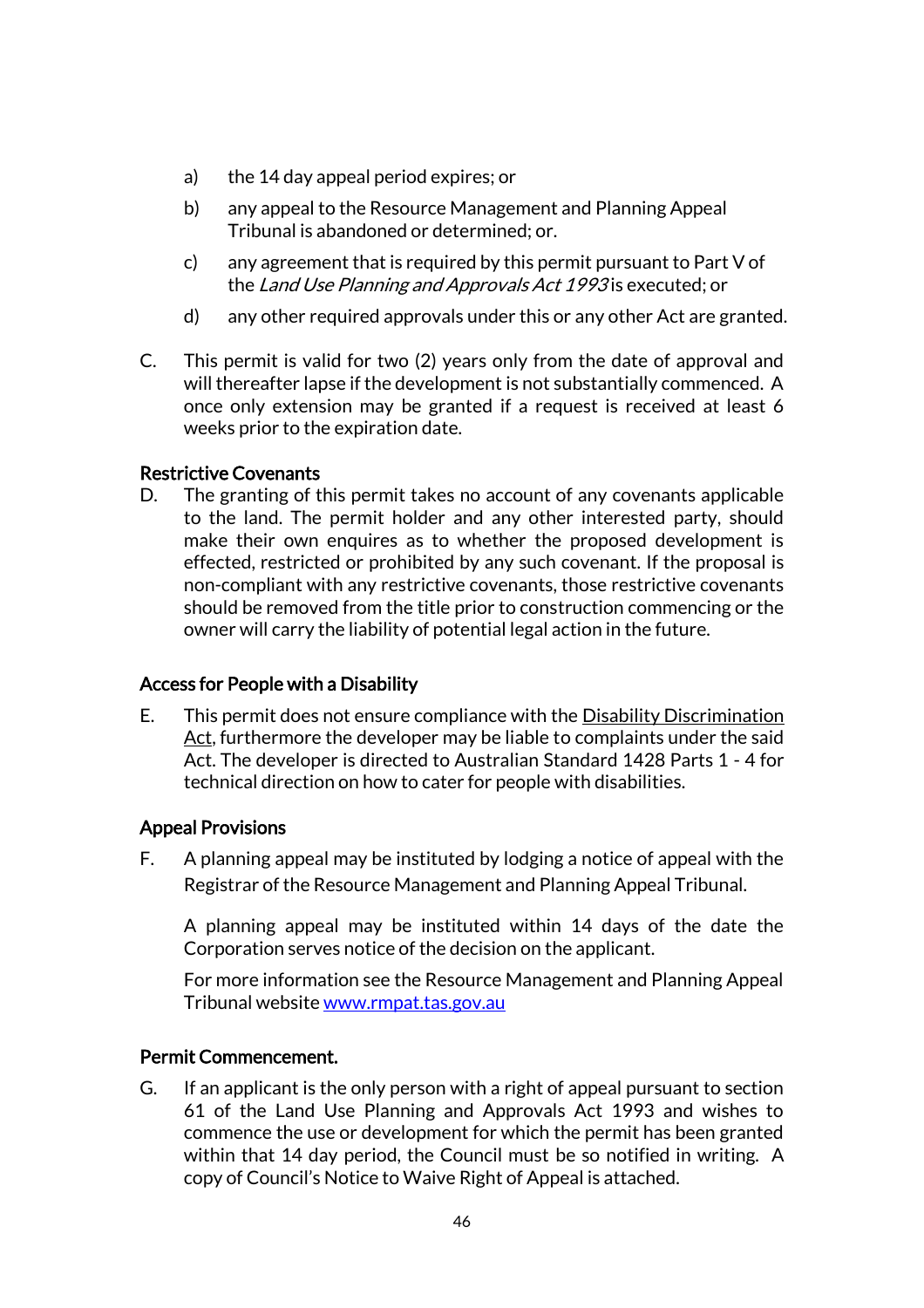# Aboriginal Heritage

- H. If any Aboriginal relics are uncovered during works;
	- a) All works are to cease within a delineated area sufficient to protect the unearthed and other possible relics from destruction,
	- b) The presence of a relic is to be reported to Aboriginal Heritage Tasmania Phone: (03) 6233 6613 or 1300 135 513 (ask for Aboriginal Heritage Tasmania) Fax: (03) 6233 5555 email: [aboriginal@heritage.tas.gov.au\)](mailto:aboriginal@heritage.tas.gov.au) (and the relevant approval processes will apply with state and federal government agencies.

Mayor C Cox passed the Chair to Deputy Mayor M Cobham at 1.43pm.

# AMENDMENT

306.11.2015 Moved: Mayor C Cox Seconded: Cr K Stockton With the addition of the following change to the conditions:

# WATER SUPPLY FOR FIRE FIGHTING

2. Prior to the sealing of the final plan, each lot must be provided with a water tank exclusively for firefighting purposes with a minimum capacity of 10,000 litres, with connections for firefighting purposes included and these to be located in the sub-division to be accessible by emergency vehicles at all times.

# CARRIED UNANIMOUSLY (7-0)

For: Mayor Carol Cox, Deputy Mayor Marc Cobham, Cr Chris Rhodes, Cr Peter Rhodes, Cr Ken Stockton, Cr David Williams and Cr Gerald Willis.

Deputy Mayor M Cobham passed the Chair to Mayor Cox at 1.16pm.

### SUBSTANTIVE MOTION

305.11.2015 Moved: Cr G Willis Seconded: Cr D Williams

That the application for a three lot subdivision in the rural zone, by Nick Griggs & Co. for land located at Palana Road, Palana (CT: 197698/1) be APPROVED subject to the following conditions:

### APPROVED PLAN

1. The use and/or development must be carried out as shown on the plan by Nick Griggs & Co. (File no. 4120/01) dated 21/9/15 to the satisfaction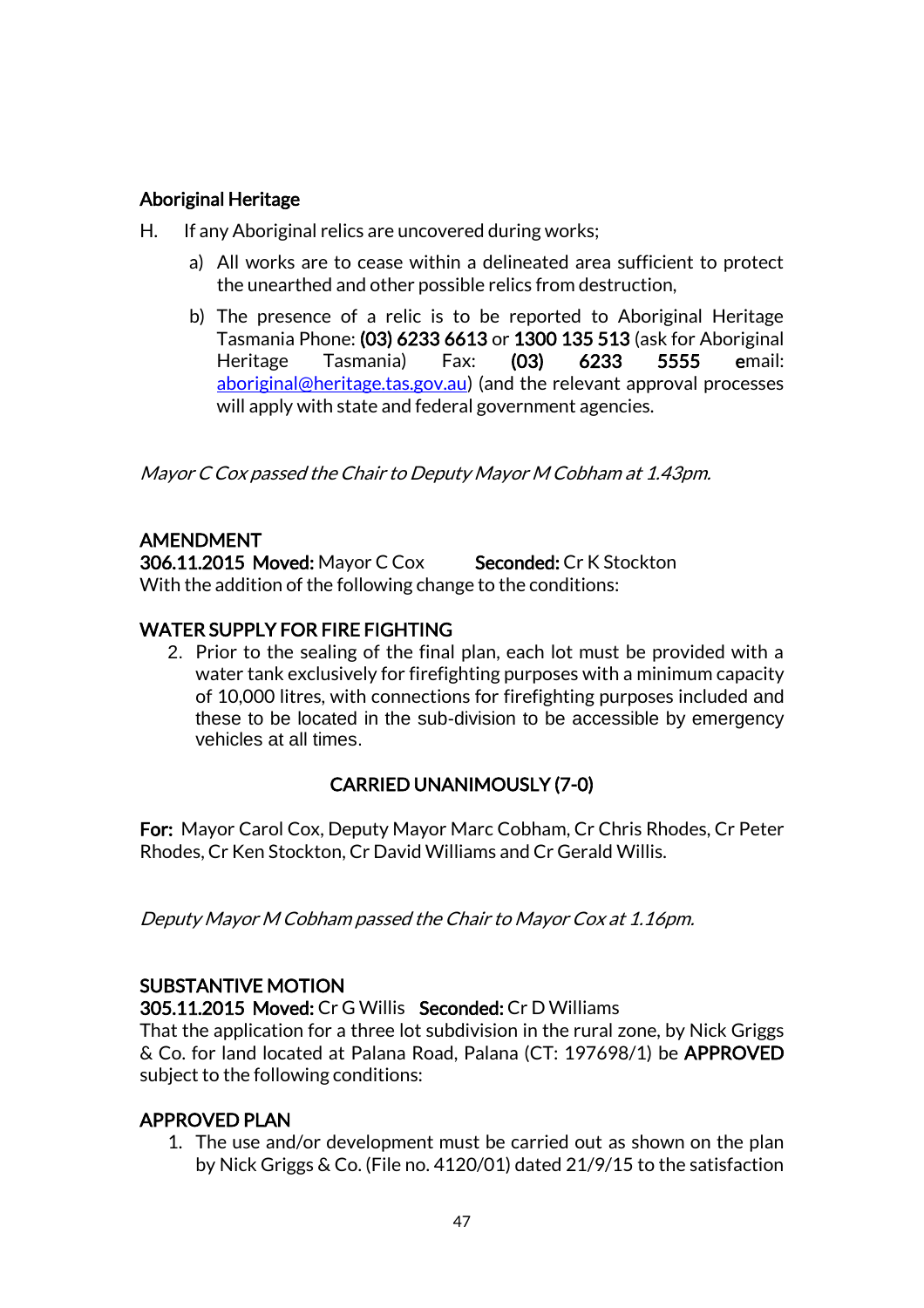of the Council. Any other proposed development and/or use will require a separate application to and assessment by the Council.

### WATER SUPPLY FOR FIRE FIGHTING

2. Prior to the sealing of the final plan, each lot must be provided with a water tank exclusively for firefighting purposes with a minimum capacity of 10,000 litres, with connections for firefighting purposes included and these to be located in the sub-division to be accessible by emergency vehicles at all times.

#### FINAL SURVEY DIAGRAM

3. The Final Survey Diagram and Schedule of Easements (and three copies) must be submitted for sealing, together with a copy of the Survey Notes.

### PUBLIC OPEN SPACE CONTRIBUTION

4. When the Final Survey Diagram is submitted for sealing, payment of \$15 000 must be provided as cash in lieu of the provision of land for Public Open Space.

#### RETICULATED SERVICES

5. Power mains must be provided to each lot in accordance with a design approved by Hydro Tasmania. A copy of the approved design must be submitted to Council upon approval by Hydro Tasmania.

#### EASEMENTS

6. Easements are required over all Council and third party services located in private property. The minimum width of any easement must be 3 metres for Council (public) mains. A lesser width may be approved for a private service prior to the lodgement of a final plan of survey.

### VEHICULAR CROSSING APPLICATION

7. Prior to the sealing of the Final Plan, each lot must be provided with an adequate all weather access from the edge of the road pavement to the property boundary.

### COVENANTS ON SUBDIVISIONS

- 8. Covenants or similar restrictive controls must not be included on or otherwise imposed on the titles to the lots created by the subdivision permitted by this permit unless:
	- a. Such covenants or controls are expressly authorised by the terms of this permit; or
	- b. Such covenants or similar controls are expressly authorised by the consent in writing of the Council.
	- c. Such covenants or similar controls are submitted for and receive written approval by Council prior to submission of a Plan of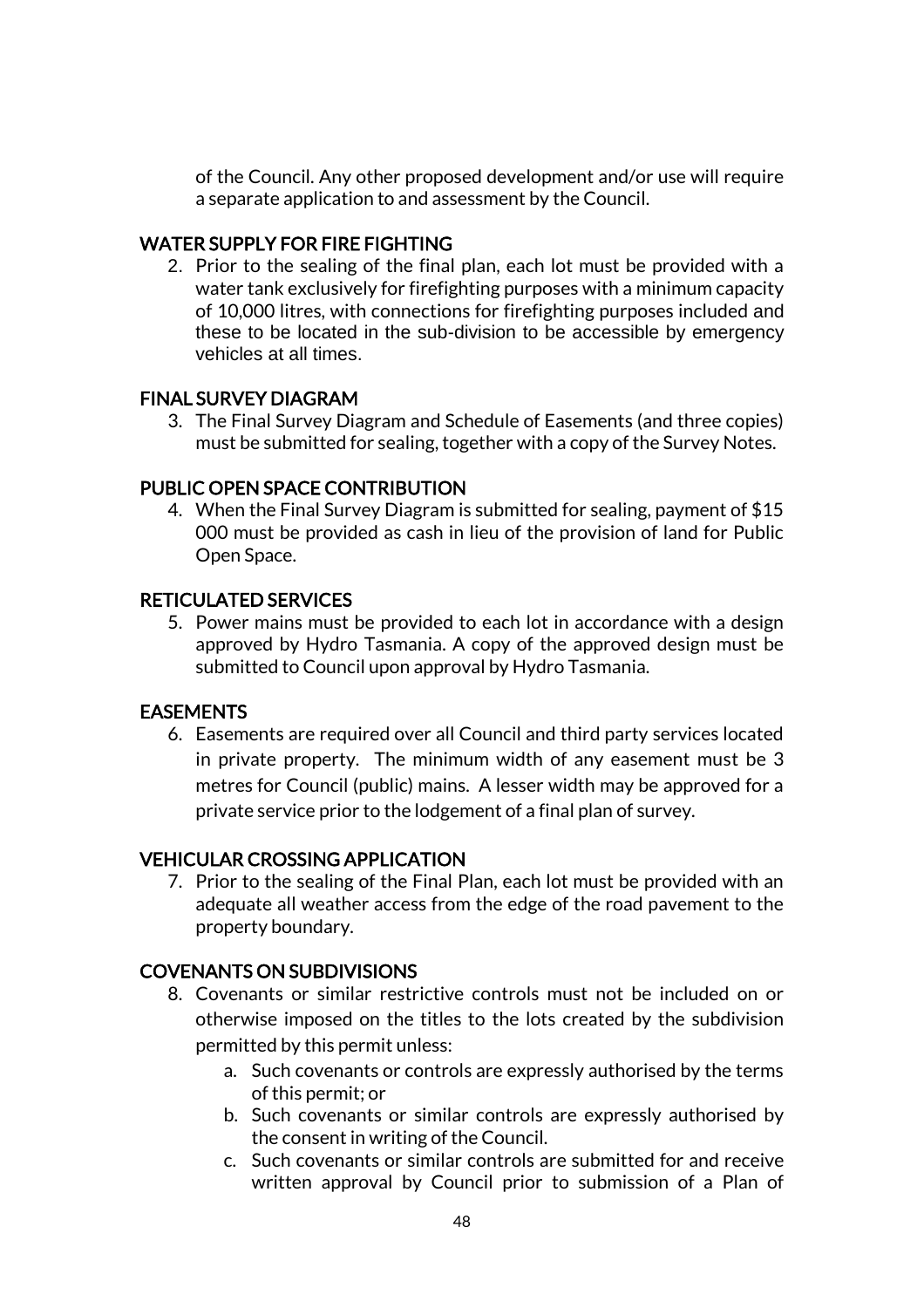Survey and associated title documentation is submitted to Council for sealing.

And the following permit notes apply:

#### PERMIT NOTES

- A. This permit was issued based on the proposal documents submitted for DA2014/043. You should contact Council with any other use or developments, as they may require the separate approval of Council.
- B. This permit takes effect after:
	- a) the 14 day appeal period expires; or
	- b) any appeal to the Resource Management and Planning Appeal Tribunal is abandoned or determined; or.
	- c) any agreement that is required by this permit pursuant to Part V of the Land Use Planning and Approvals Act 1993 is executed; or
	- d) any other required approvals under this or any other Act are granted.
- C. This permit is valid for two (2) years only from the date of approval and will thereafter lapse if the development is not substantially commenced. A once only extension may be granted if a request is received at least 6 weeks prior to the expiration date.

#### Restrictive Covenants

D. The granting of this permit takes no account of any covenants applicable to the land. The permit holder and any other interested party, should make their own enquires as to whether the proposed development is effected, restricted or prohibited by any such covenant. If the proposal is non-compliant with any restrictive covenants, those restrictive covenants should be removed from the title prior to construction commencing or the owner will carry the liability of potential legal action in the future.

### Access for People with a Disability

E. This permit does not ensure compliance with the Disability Discrimination Act, furthermore the developer may be liable to complaints under the said Act. The developer is directed to Australian Standard 1428 Parts 1 - 4 for technical direction on how to cater for people with disabilities.

### Appeal Provisions

F. A planning appeal may be instituted by lodging a notice of appeal with the Registrar of the Resource Management and Planning Appeal Tribunal.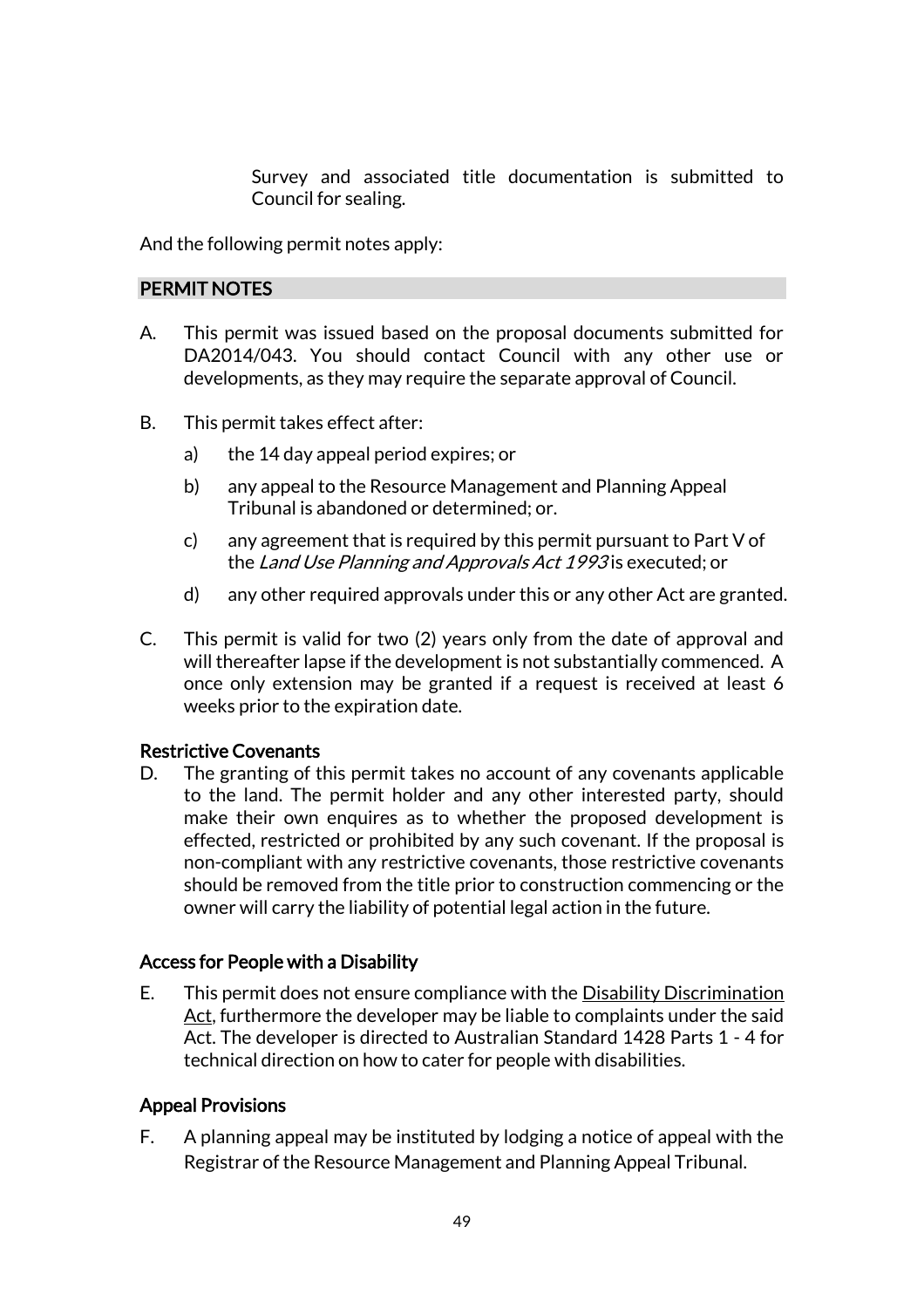A planning appeal may be instituted within 14 days of the date the Corporation serves notice of the decision on the applicant.

For more information see the Resource Management and Planning Appeal Tribunal websit[e www.rmpat.tas.gov.au](http://www.rmpat.tas.gov.au/)

### Permit Commencement.

G. If an applicant is the only person with a right of appeal pursuant to section 61 of the Land Use Planning and Approvals Act 1993 and wishes to commence the use or development for which the permit has been granted within that 14 day period, the Council must be so notified in writing. A copy of Council's Notice to Waive Right of Appeal is attached.

#### Aboriginal Heritage

- H. If any Aboriginal relics are uncovered during works;
	- a) All works are to cease within a delineated area sufficient to protect the unearthed and other possible relics from destruction,
	- b) The presence of a relic is to be reported to Aboriginal Heritage Tasmania Phone: (03) 6233 6613 or 1300 135 513 (ask for Aboriginal Heritage Tasmania) Fax: (03) 6233 5555 email: [aboriginal@heritage.tas.gov.au\)](mailto:aboriginal@heritage.tas.gov.au) (and the relevant approval processes will apply with state and federal government agencies.

# CARRIED UNANIMOUSLY (7-0)

For: Mayor Carol Cox, Deputy Mayor Marc Cobham, Cr Chris Rhodes, Cr Peter Rhodes, Cr Ken Stockton, Cr David Williams and Cr Gerald Willis.

At 1.17pm, Mayor Carol Cox announced that the Council will now conclude its meeting as a Planning Authority under Section 25 of the Local Government (Meeting Procedures) Regulations 2015.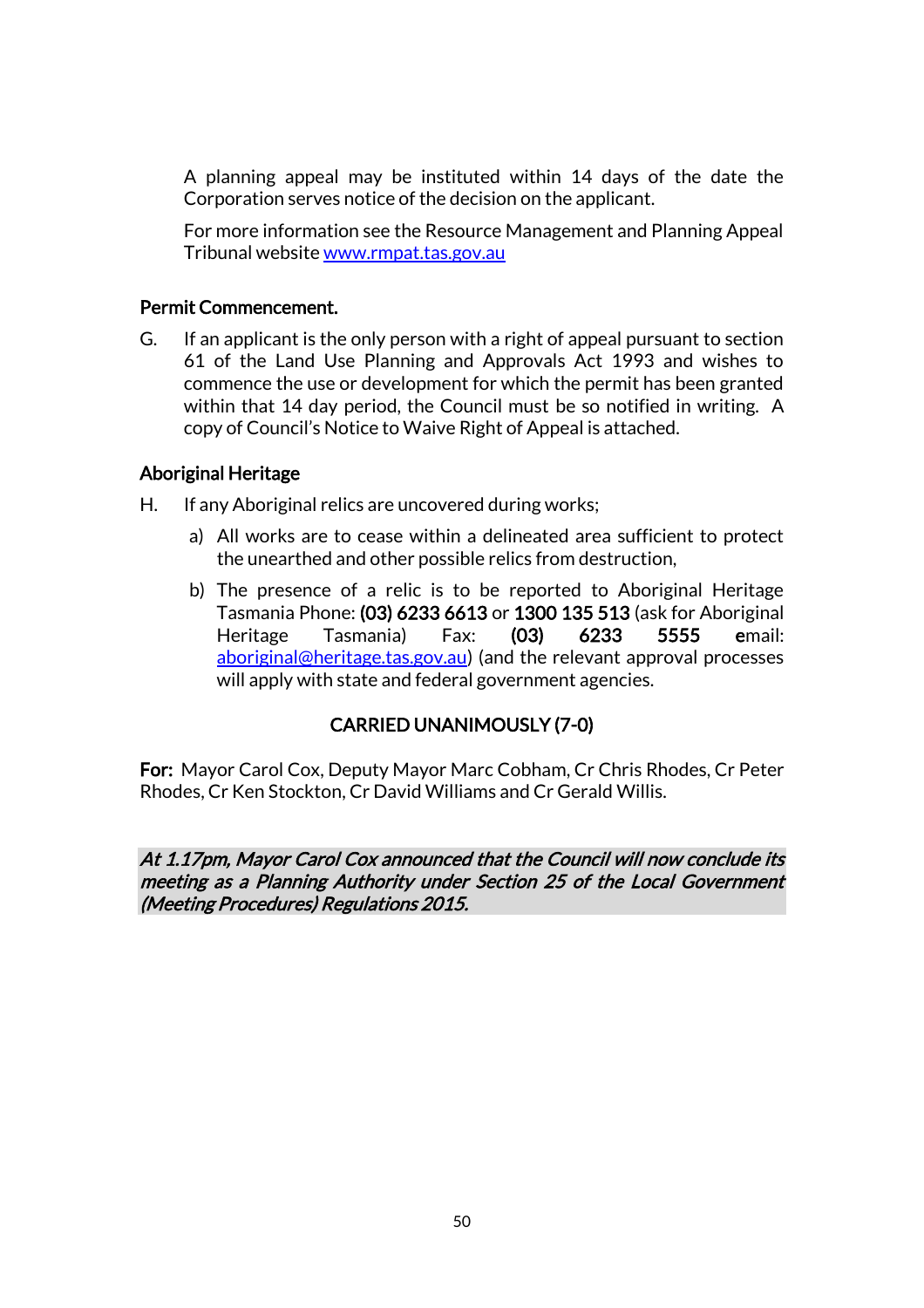| <b>ACTION</b>            | Information                                   |
|--------------------------|-----------------------------------------------|
| <b>PROPONENT</b>         | <b>Council Officer</b>                        |
| <b>OFFICER</b>           | Jacci Viney, Development Services Coordinator |
| <b>FILE REFERENCE</b>    | DSV/0300                                      |
| <b>ASSOCIATED PAPERS</b> | Annexure 8: Development Application Report -  |
|                          | October 2015                                  |

#### INTRODUCTION:

The purpose of this report is to provide Councillors with an update of the applications which have been dealt with by the Planning Department for the month of October 2015, as per the Council motion 249.09.2015 passed at the 24<sup>th</sup> September 2015 Council Meeting.

Council has requested that the planning consultancy service (West Tamar Council) provide this detail to Council on a monthly basis.

#### PREVIOUS COUNCIL CONSIDERATION:

Some items may have been considered at meetings of Council while the remainder have been approved under delegation by the General Manager.

### OFFICER'S REPORT:

Refer to Annexure 8. Development Application Report – October 2015, provided by West Tamar Council.

#### VOTING REQUIREMENTS:

Simple Majority

#### OFFICER'S RECOMMENDATION:

That the report be received.

#### DECISION:

307.11.2015 Moved: Deputy Mayor M Cobham Seconded: Cr P Rhodes That Council receives the Development Application Report for October2015.

# CARRIED UNANIMOUSLY (7-0)

For: Mayor Carol Cox, Deputy Mayor Marc Cobham, Cr Chris Rhodes, Cr Peter Rhodes, Cr Ken Stockton, Cr David Williams and Cr Gerald Willis.

Jacci Viney, Development Services Coordinator, left the meeting at 1.18pm.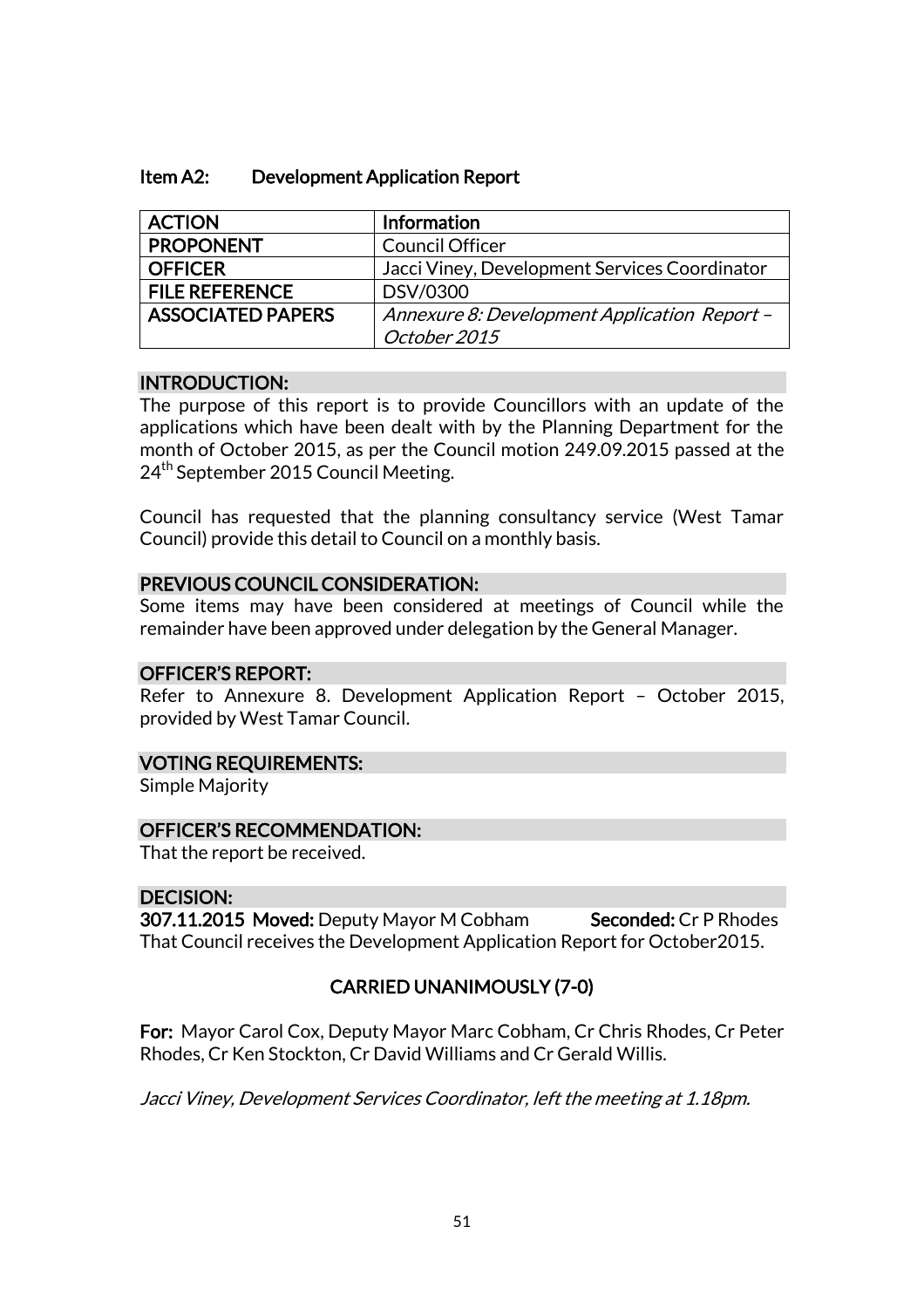# **B. NOTICE OF MOTIONS**

#### Item B1: Notice of Motion from Deputy Mayor Marc Cobham – Renaming of Emita Beach

| <b>ACTION</b>            | <b>Decision</b>                         |
|--------------------------|-----------------------------------------|
| <b>PROPONENT</b>         | <b>Councillor Marc Cobham</b>           |
| <b>OFFICER</b>           | Raoul Harper, General Manager           |
| <b>FILE REFERENCE</b>    | <b>WOR/0900</b>                         |
| <b>ASSOCIATED PAPERS</b> | Annexure 9: Huitfeldt Beach Proposal    |
|                          | Annexure 10: Huitfeldt Beach Appendices |

#### NOTICE OF MOTION:

That at this meeting, Council makes a decision regarding the proposed renaming of Emita Beach (Old Jetty Beach) to Huitfeldt Beach. Additionally, once the decision has been made, the Mayor to convey Council's decision to the Tasmanian Nomenclature Board prior to the Board's December meeting.

### COUNCILLOR'S REPORT:

Descendants of the Huitfeldt family have asked me to present this Notice of Motion to gain Council's support for the proposed re-naming of Emita Beach in recognition of Mr Valentine Huitfeldt who emigrated from Trondheim, Norway and arrived on Flinders Island with his Norwegian wife Tilly, in 1890. He was a pioneer of the Emita area, building his first home near Emita Beach in 1891. He later became the first Warden of Flinders Island Council. His name and contribution to date have not been recognised (see attachment for background information).

### PREVIOUS COUNCIL CONSIDERATION:

Nil

#### OFFICER'S REPORT:

The renaming (or not) of a beach is a matter for elected members to deliberate upon. Council has no formal powers in relation to the request to rename and can only provide a recommendation and/or letter of support (or not) to the Tasmanian Nomenclature Board.

### STATUTORY REQUIREMENTS:

Survey Co-ordination Act 1944

### POLICY/STRATEGIC IMPLICATIONS:

Nil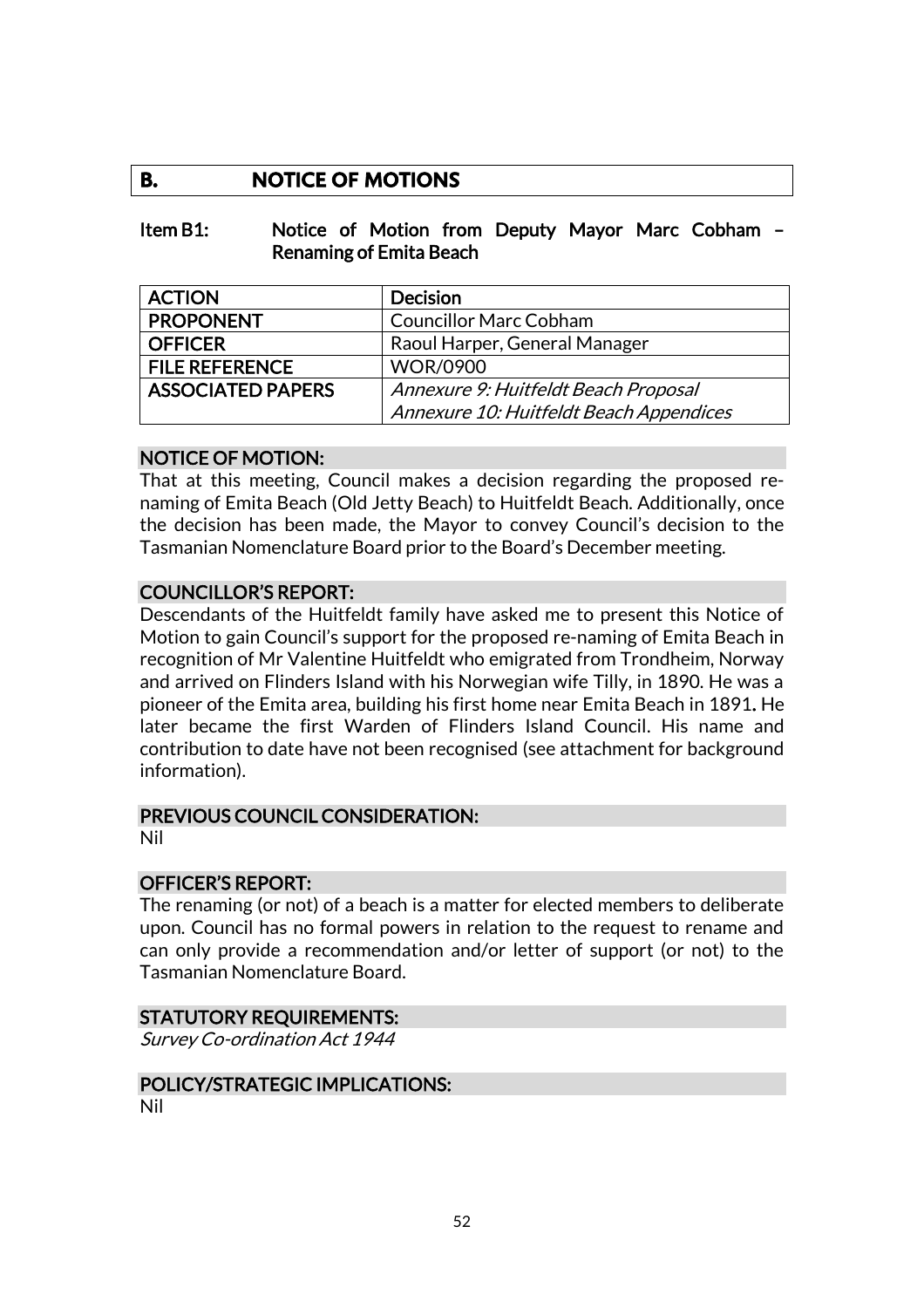# BUDGET AND FINANCIAL IMPLICATIONS:

Council will need to allocate funds for the purchase of a new sign if the name changes.

#### RISK/LIABILITY:

Minimal community consultation on the matter has taken place and as such making an informed decision on the desire of the community for such a change is mostly unknown. Renaming a known landmark and well used area should not be taken lightly and Council should consider if sufficient information has been provided to support such a change and whether sufficient community consultation on the matter has taken place to genuinely inform a decision.

#### VOTING REQUIREMENTS:

Simple Majority

#### OFFICER'S RECOMMENDATION:

That Council discusses this item under Section 22 (9) of the Local Government (Meeting Procedures) Regulations 2015.

### DECISION:

308.11.2015 Moved: Deputy Mayor M Cobham Seconded: Cr D Williams That at this meeting, Council makes a decision regarding the proposed renaming of Emita Beach (Old Jetty Beach) to Huitfeldt Beach. Additionally, once the decision has been made, the Mayor to convey Council's decision to the Tasmanian Nomenclature Board prior to the Board's December meeting.

### CARRIED UNANIMOUSLY (7-0)

For: Mayor Carol Cox, Deputy Mayor Marc Cobham, Cr Chris Rhodes, Cr Peter Rhodes, Cr Ken Stockton, Cr David Williams and Cr Gerald Willis.

309.11.2015 Moved: Cr G Willis Seconded: Cr C Rhodes

That Council discusses this item under Section 22 (9) of the Local Government (Meeting Procedures) Regulations 2015.

# CARRIED UNANIMOUSLY (7-0)

For: Mayor Carol Cox, Deputy Mayor Marc Cobham, Cr Chris Rhodes, Cr Peter Rhodes, Cr Ken Stockton, Cr David Williams and Cr Gerald Willis. Moved: Deputy Mayor M Cobham

That Council supports the renaming of Emita Beach (Old Jetty Beach) to Huitfeldt Beach.

Motion lapsed for lack of a seconder.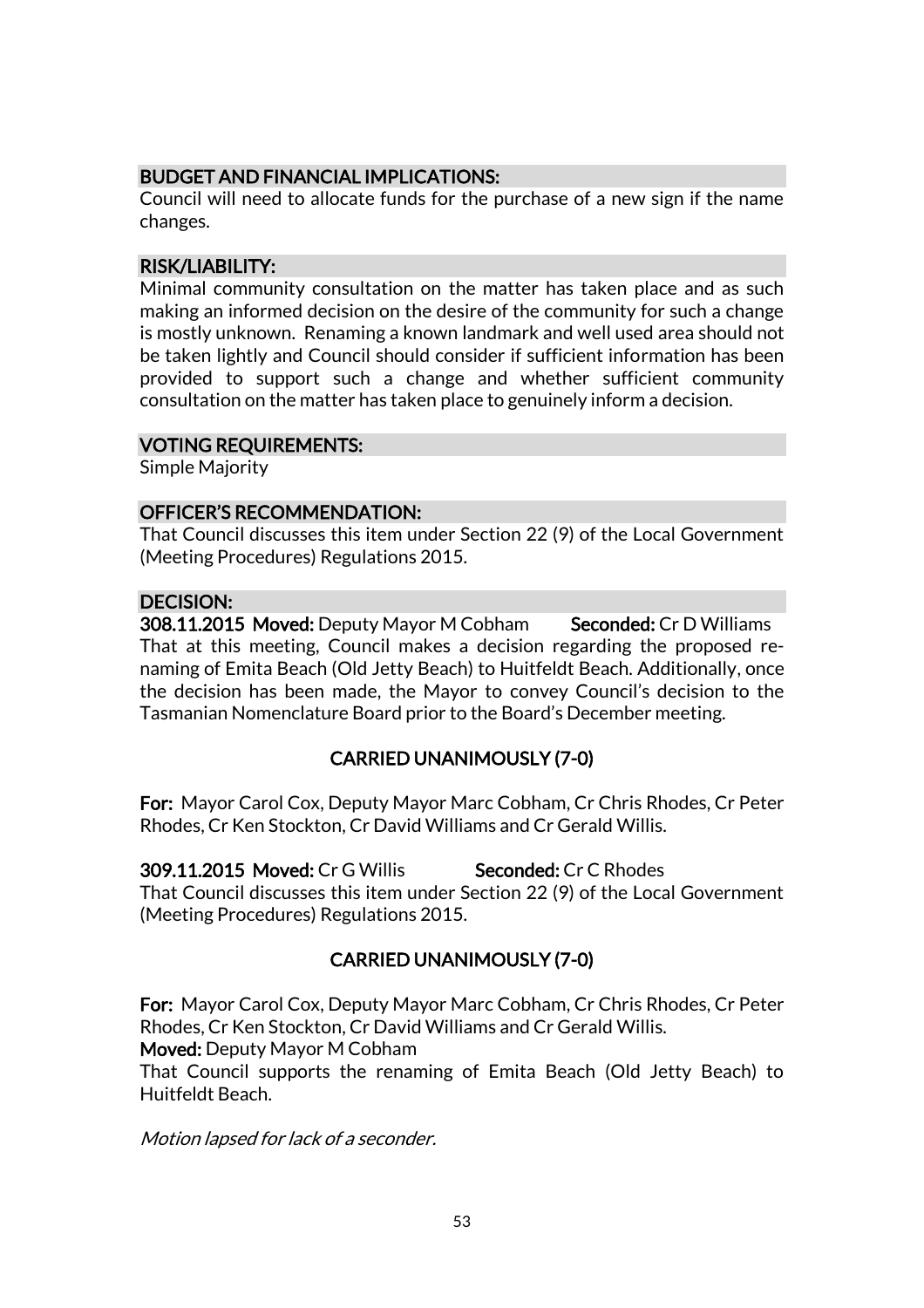Mayor Cox called a break in the meeting at 1.37pm and resumed the meeting at 1.42pm.

310.11.2015 Moved: Cr P Rhodes Seconded: Cr K Stockton That the proponents be advised that Council, taking into consideration responses from the Community, does not support the renaming of Emita Beach (Old Jetty Beach) to Huitfeldt Beach. Furthermore, Council will collaborate with the Huitfeldt descendants and the Furneaux Historical Research Association Inc., on options for a suitable alternative recognition of the contribution made by Valentine Huitfeldt to the Furneaux Community.

# CARRIED UNANIMOUSLY (7-0)

For: Mayor Carol Cox, Deputy Mayor Marc Cobham, Cr Chris Rhodes, Cr Peter Rhodes, Cr Ken Stockton, Cr David Williams and Cr Gerald Willis.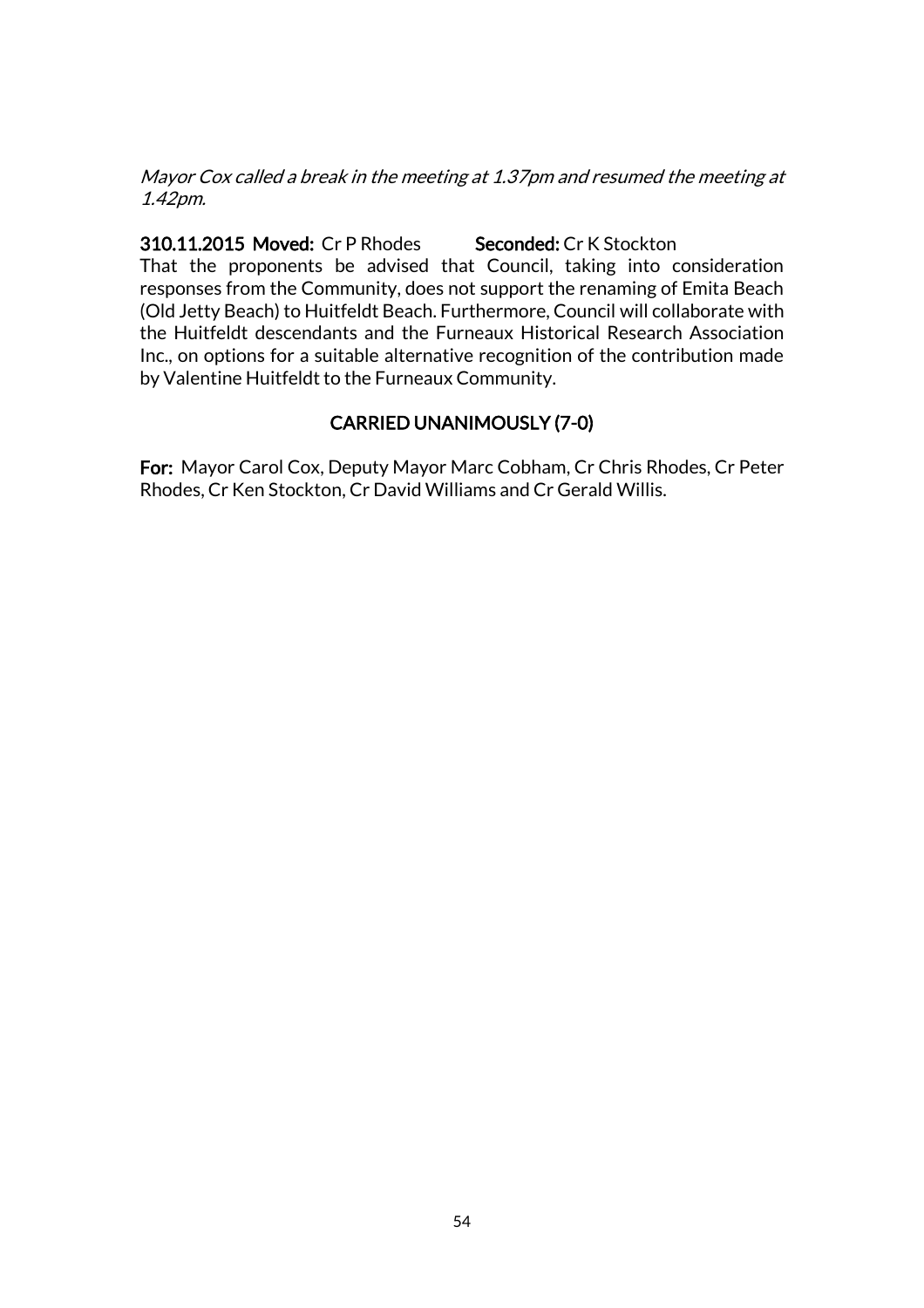# **C. CORPORATE SERVICES**

#### Item C1: Local Government Association of Tasmania Policy Suite Stage 1 – Operational Behavioral Policies

| <b>ACTION</b>            | <b>Decision</b>                           |
|--------------------------|-------------------------------------------|
| <b>PROPONENT</b>         | <b>Council Officer</b>                    |
| <b>OFFICER</b>           | Lauren Moraitis, Services Coordinator     |
| <b>FILE REFERENCE</b>    | ADM/0900                                  |
| <b>ASSOCIATED PAPERS</b> | Annexure 11: Policies to rescind          |
|                          | Annexure 12: LGAT Policies and procedures |

#### INTRODUCTION:

The Local Government Association of Tasmania (LGAT) has engaged legal experts to provide a suite of best practice policies and procedures for Tasmanian Councils. One of the aims and benefits of developing and adopting the policy suite is to support consistent and best practice policies across local Tasmanian Councils.

### PREVIOUS COUNCIL CONSIDERATION:

Nil

### OFFICER'S REPORT:

Councils have a legal duty to take all reasonable steps to provide a safe workplace including one that is free from bullying, discrimination, harassment, victimisation and other inappropriate workplace behaviour. LGAT promotes workplace practices that treat all persons with dignity, courtesy and respect, and all policies and procedures have been developed based on current case law and regulations.

The aim of the LGAT Policy Suite is to assist Councils with:

- a) continuous compliance with their legal obligations arising out of workplace behaviours;
- b) best practices for understanding and applying expected standards of workplace behaviour in a constantly changing environment; and
- c) effectively dealing with expected standards of workplace behaviours.

Some of the benefits of adopting the LGAT Policy Suite are that the Policy Suite:

- a) has been prepared to ensure that Council complies with legal requirements;
- b) provides very clear instructions for employees so that they can fully understand their obligations as an employee of Council;
- c) provides for a system of review so that we can continually update the suite in accordance with issues we identify or best practice;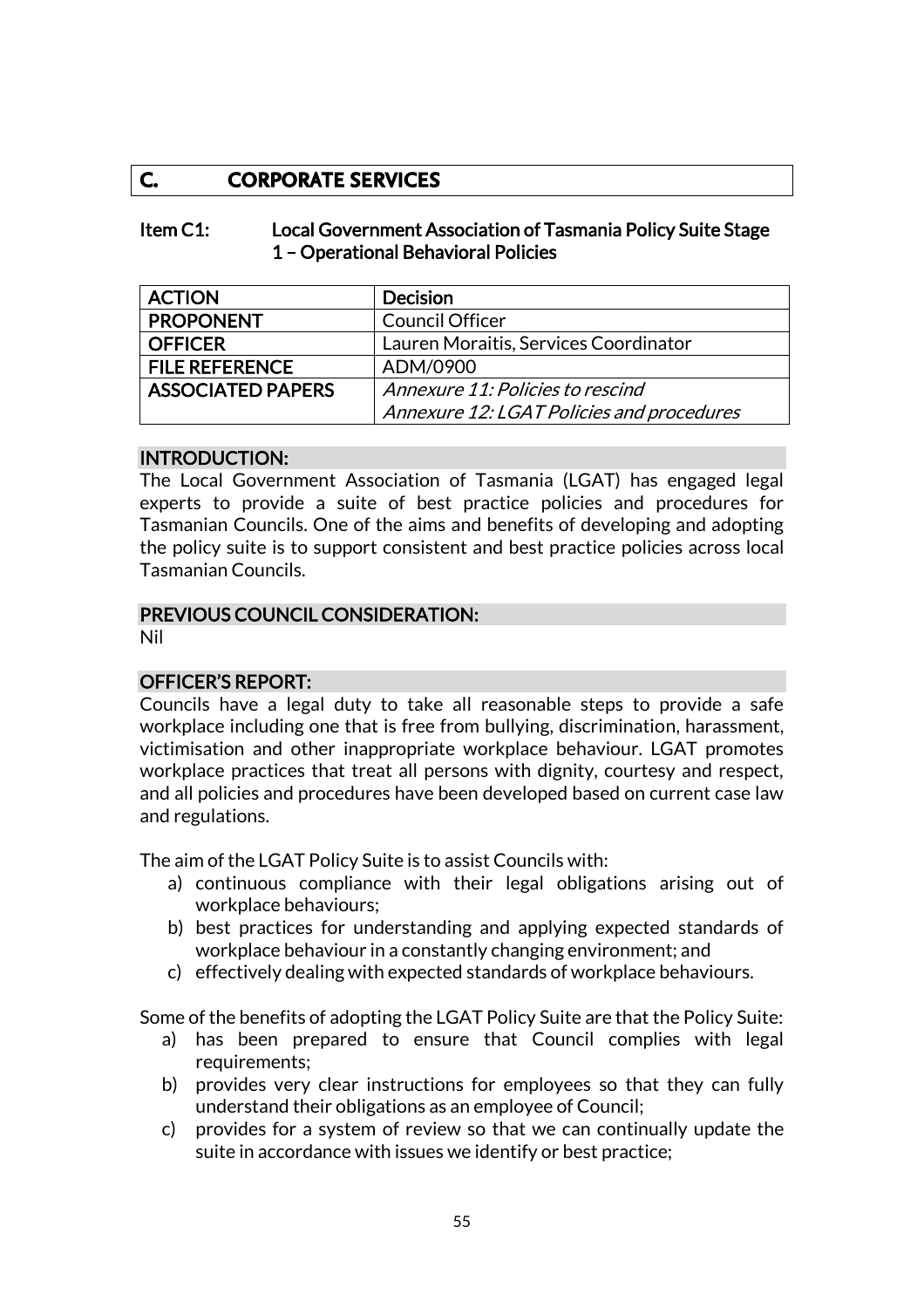- d) is set out in the same way using the same definitions so that once we get used to using this format they will be easy to use; and
- e) it is currently adopted by Hobart City Council and Northern Midlands Council and likely to be adopted across the State by other Councils and will therefore become industry standard and best practice.

#### STATUTORY REQUIREMENT:

All laws in connection with the carrying out of work or the Workplace including:

- Age Discrimination Act 2004 (Cth)
- Anti-Discrimination Act 1998 (TAS)
- Australian Human Rights Commission Act 1986 (Cth)
- Disability Discrimination Act 1992 (Cth)
- Fair Work Act 2009 (Cth)
- Local Government Act 1993(TAS)
- Racial Discrimination Act 1975 (Cth)
- Sex Discrimination Act 1984 (Cth)
- Work Health & Safety Act 2012 (TAS)
- Workers Rehabilitation & Compensation Act 1988 (TAS)

### POLICY/STRATEGIC IMPLICATIONS:

4. Strategic, Efficient and Effective Organisation – Responding to risks and opportunities.

4.3 Ensure Council meets its statutory obligations and manages corporate and community risk.

4.3.9 Maintain Council's Policy Manual and Instrument of Delegation.

4.4 Drive continuous improvement through a focus on customer service, community engagement, efficient systems and processes, innovation, capacity building and workforce development.

4.4.4 Compliance with the requirements of the Work Health and Safety Act 2012. A safe working environment where staff, volunteers and contractors understand safety issues, are supported and take individual responsibility for safety.

#### BUDGET AND FINANCIAL IMPLICATIONS: Nil

#### RISK/LIABILITY:

High. Workplace Health and Safety Act 2012 now enforces workplaces to show due diligence for workers and others who should be given the highest level of protection against harm to their health, safety and welfare from hazards and risks arising from work, as is reasonably practicable. The LGAT Policy Suite has been developed based on current laws and regulations, and case law to ensure that Councils comply with legal requirements.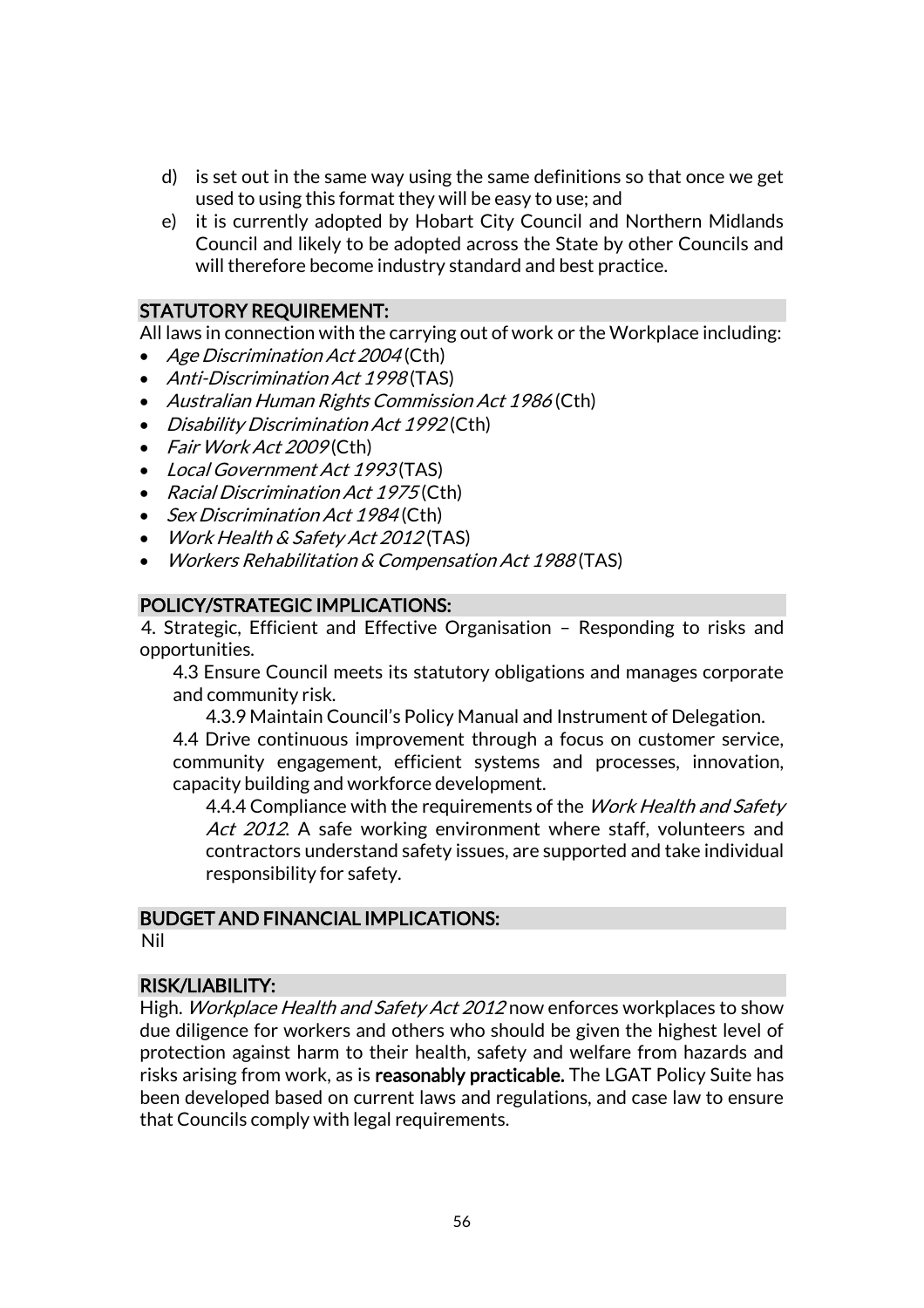All reasonable steps must be taken to ensure that policies and procedures are kept up to date with current legislative requirements, reviewed on a regular basis and implemented to employees with sufficient training provided. If this requirement is not met, Council is left exposed to vicarious liability and the possibility of being sued.

### VOTING REQUIREMENTS:

Simple Majority

### OFFICER'S RECOMMENDATION:

- 1. That Flinders Council rescinds the following existing Council Behavioral Policies and allows them to lay on the table for 28 days for public comment:
	- a) W2 Personal Protective Equipment Policy;
	- b) W5 Smoke Free Environment Policy;
	- c) W6 Staff Sun Protection Policy;
	- d) W7 Workplace Health and Safety Policy;
	- e) HR8 Equal Employment Opportunity Policy;
	- f) HR5 Employee Personal Development Appraisal Policy;
	- g) HR12 Staff Development Policy;
	- h) HR1 Antidiscrimination, Harassment and Bullying Policy;
	- i) HR11 Staff Code of Conduct Policy;
	- j) HR3 Disciplinary Policy;
	- k) W3 Rehabilitation Policy; and
	- l) HR2 Computer and Telephone Usage Policy.
- 2. That Council adopts the following Local Government Association of Tasmania Policy Suite – Stage 1 – Operational Behavioral Policies and allows them to lay on the table for 28 days for public comment:
	- a) Code of Conduct;
	- b) Performance Management Policy;
	- c) Performance Management Procedure;
	- d) Fitness for Work Policy;
	- e) Fitness for Work Procedure;
	- f) Discipline Policy;
	- g) Discipline Procedure;
	- h) Communication Policy;
	- i) Work Health and Safety Policy;
	- j) Issues Resolution Policy;
	- k) Issues Resolution Procedure; and
	- l) Workplace Behaviour Policy.

### DECISION:

311.11.2015 Moved: Deputy Mayor M Cobham Seconded: Cr D Williams

1. That Flinders Council rescinds the following existing Council Behavioral Policies and allows them to lay on the table for 28 days for public comment: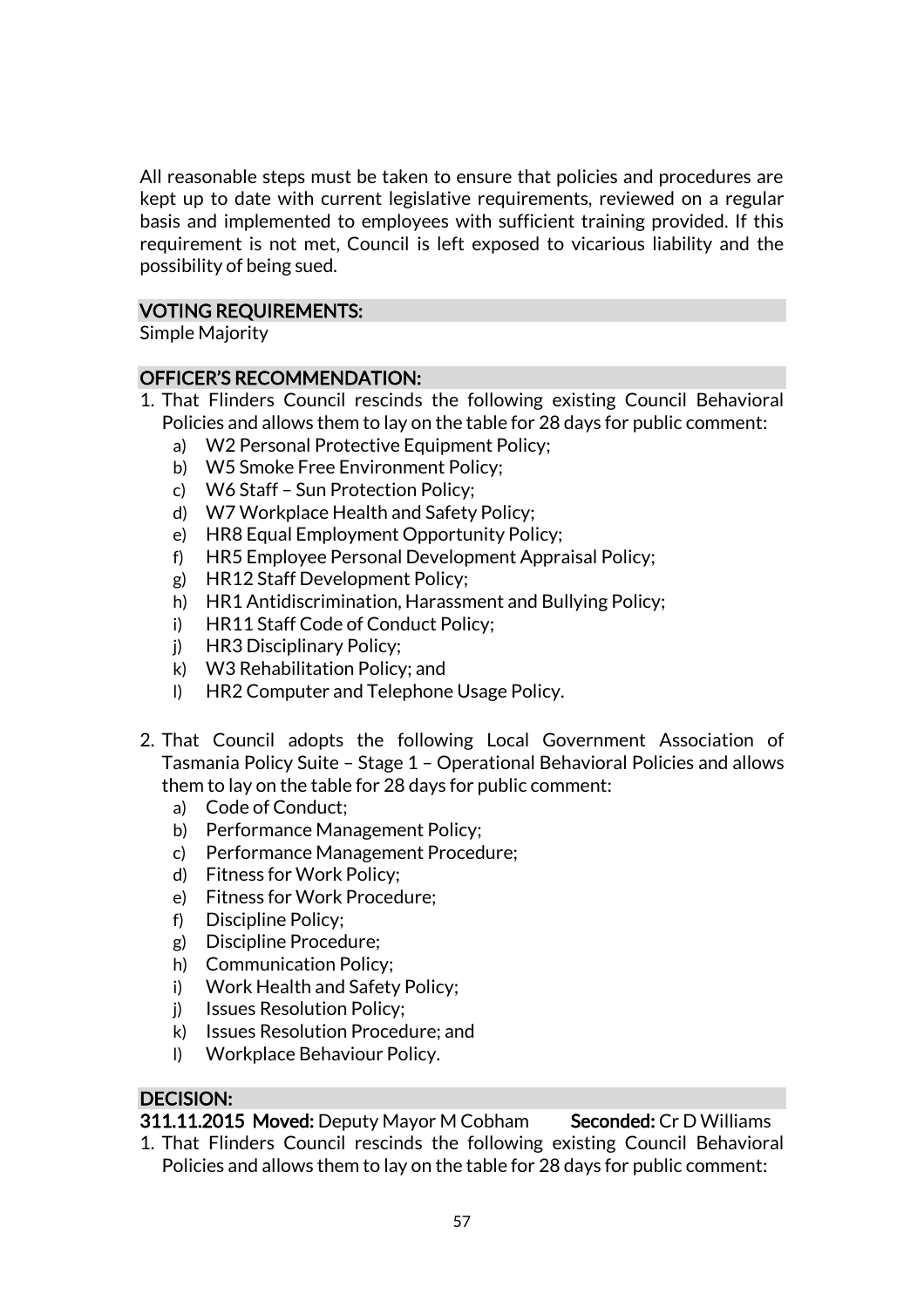- a) W2 Personal Protective Equipment Policy;
- b) W5 Smoke Free Environment Policy;
- c) W6 Staff Sun Protection Policy;
- d) W7 Workplace Health and Safety Policy;
- e) HR8 Equal Employment Opportunity Policy;
- f) HR5 Employee Personal Development Appraisal Policy;
- g) HR12 Staff Development Policy;
- h) HR1 Antidiscrimination, Harassment and Bullying Policy;
- i) HR11 Staff Code of Conduct Policy;
- j) HR3 Disciplinary Policy;
- k) W3 Rehabilitation Policy; and
- l) HR2 Computer and Telephone Usage Policy.
- 2. That Council adopts the following Local Government Association of Tasmania Policy Suite – Stage 1 – Operational Behavioral Policies and allows them to lay on the table for 28 days for public comment:
	- a) Code of Conduct;
	- m) Performance Management Policy;
	- n) Performance Management Procedure;
	- o) Fitness for Work Policy;
	- p) Fitness for Work Procedure;
	- q) Discipline Policy;
	- r) Discipline Procedure;
	- s) Communication Policy;
	- t) Work Health and Safety Policy;
	- u) Issues Resolution Policy;
	- v) Issues Resolution Procedure; and
	- w) Workplace Behaviour Policy.

# CARRIED (4-3)

For: Mayor Carol Cox, Deputy Mayor Marc Cobham, Cr Ken Stockton, and Cr David Williams.

Against: Cr Chris Rhodes, Cr Peter Rhodes, and Cr Gerald Willis.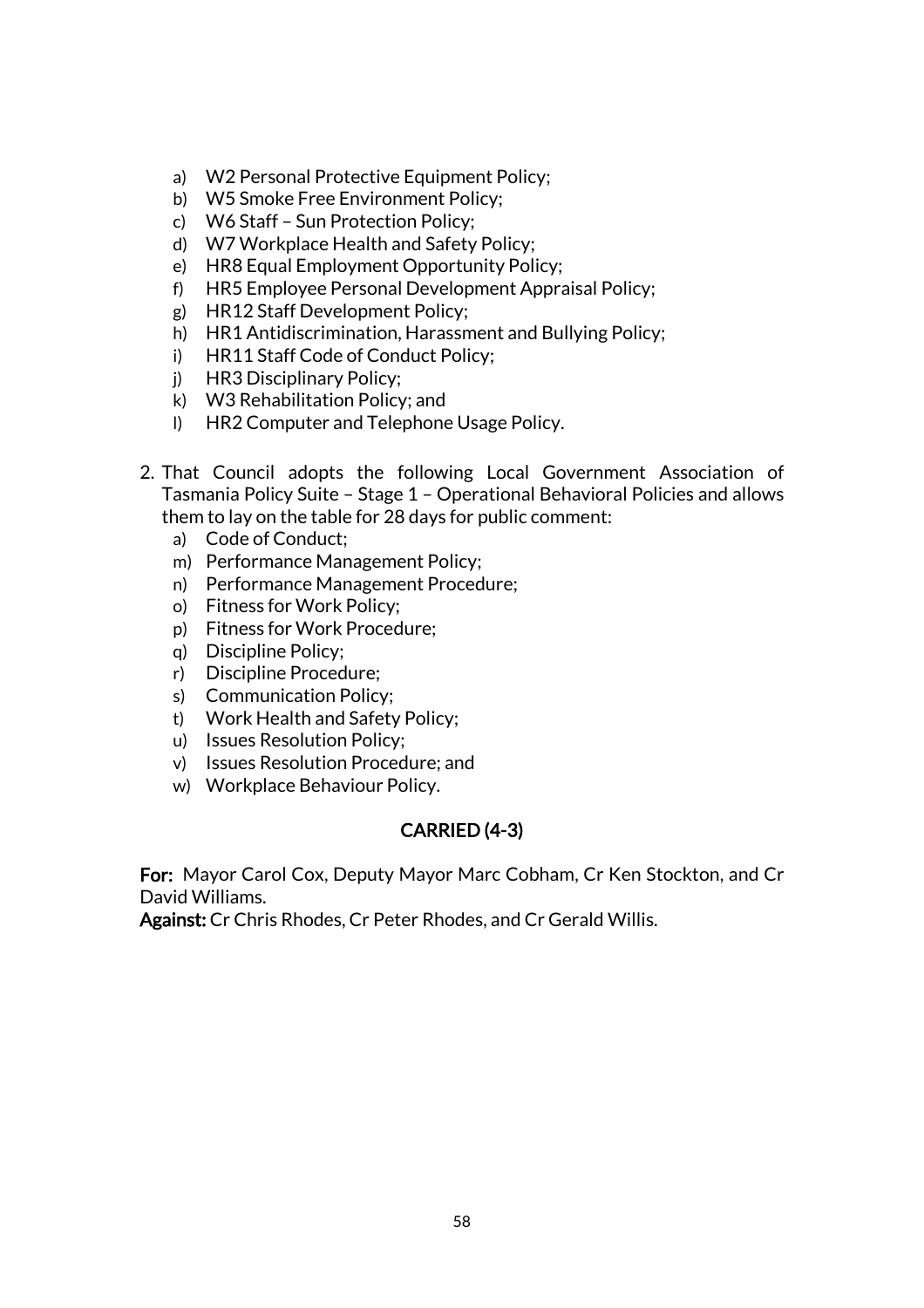#### Item C2: Code of Tender and Contracts Policy

| <b>ACTION</b>            | <b>Decision</b>                              |
|--------------------------|----------------------------------------------|
| <b>PROPONENT</b>         | <b>Council Officer</b>                       |
| <b>OFFICER</b>           | Sophie Pitchford, Corporate Services Manager |
| <b>FILE REFERENCE</b>    | WOR/0300, ADM/0900                           |
| <b>ASSOCIATED PAPERS</b> | Annexure 13: DRAFT Code of Tender and        |
|                          | Contracts Policy                             |

#### INTRODUCTION:

Council's Policy Manual is an important document of Council as it provides direction to staff, management and Councillors. Many of the policies are required by, or relate to, legislation and in most instances help manage Council's exposure to risk.

#### PREVIOUS COUNCIL CONSIDERATION:

16<sup>th</sup> July 2009 263.07.09 Councillor Workshops  $10^{th}$  September,  $8^{th}$  October and  $11^{th}$  November 2015

# OFFICER'S REPORT:

The Code of Tender and Contracts Policy has been reviewed and updated to reflect changes in legislation and work practices for Councillors' consideration.

The code aims to achieve the purchasing principles of:

- open and effective competition;
- value for money;
- enhancement of the capabilities of local business and industry; and
- ethical behaviour and fair dealing.

# STATUTORY REQUIREMENT:

Local Government Act 1993 Local Government (General) Regulations 2015

### POLICY/STRATEGIC IMPLICATIONS:

4. Strategic, Efficient and Effective Organisation - Responding to risks and opportunities.

4.3 Ensure Council meets its statutory obligations and manages corporate and community risk.

4.3.9 Maintain Council's Policy Manual and Instrument of Delegation.

# RISK/LIABILITY:

Adoption of this policy and ensuring that management, staff and Councillors are aware of and follow this policy will help to reduce Council's exposure to risk in this area.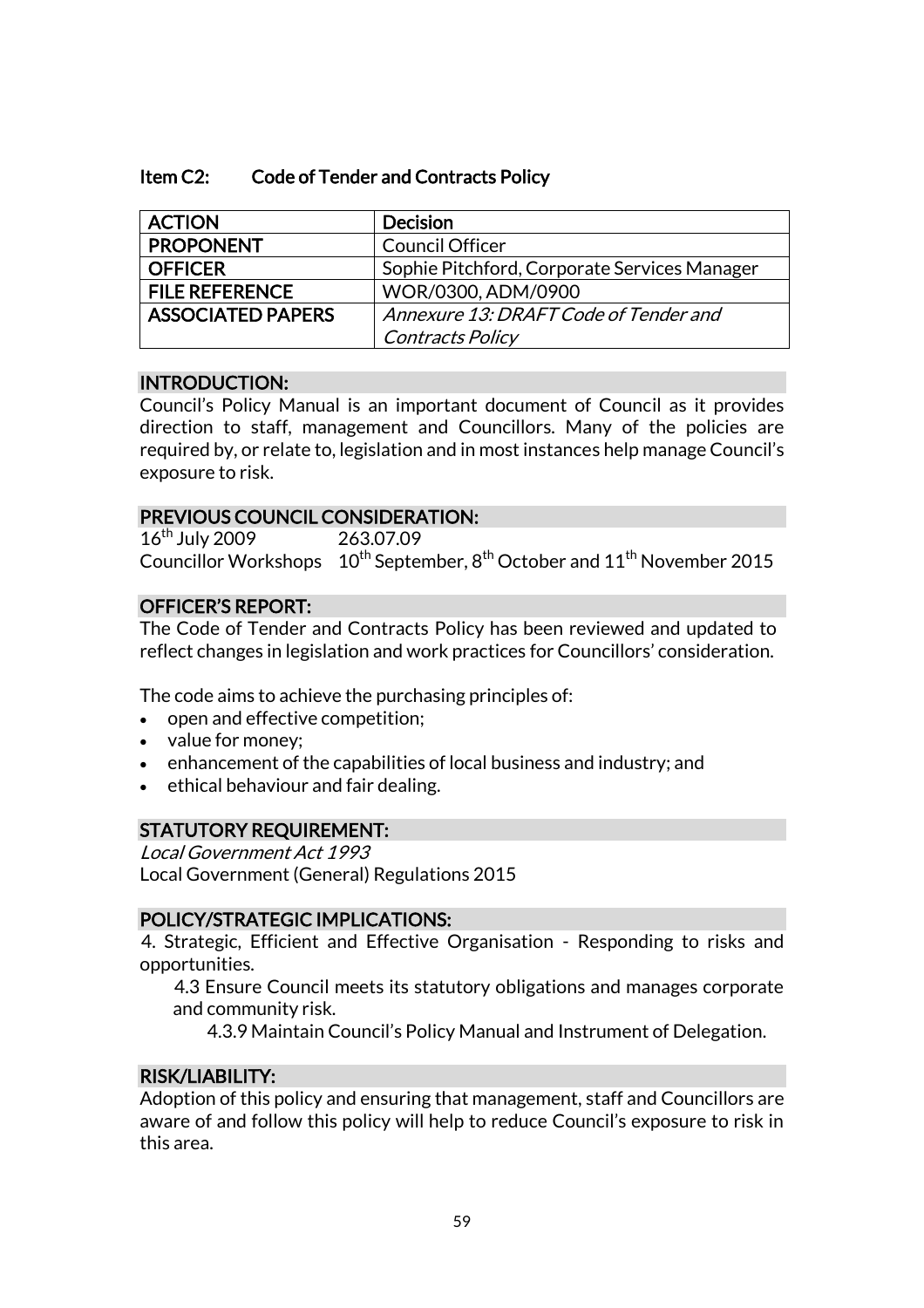### VOTING REQUIREMENTS:

Simple Majority

#### OFFICER'S RECOMMENDATION:

That Council adopts the Code of Tender and Contracts Policy with the proposed changes and allows it to lay on the table for 28 days for public comment.

#### DECISION:

312.11.2015 Moved: Deputy Mayor M Cobham Seconded: Cr K Stockton That Council adopts the Code of Tender and Contracts Policy with the proposed changes and allows it to lay on the table for 28 days for public comment.

Mayor Cox passed the Chair to Deputy Mayor Cobham at 1.59pm.

### AMENDMENT

313.11.2015 Moved: Mayor C Cox Seconded: Cr D Williams That the Policy be adopted with the following inclusion under 3.3 Enhancement of Capabilities:

That key service providers of air and sea access, as a matter of courtesy, be given the opportunity to supply service for extra-ordinary movement of freight and or people.

# CARRIED UNANIMOUSLY (7-0)

For: Mayor Carol Cox, Deputy Mayor Marc Cobham, Cr Chris Rhodes, Cr Peter Rhodes, Cr Ken Stockton, Cr David Williams and Cr Gerald Willis.

Deputy Mayor Cobham passed the Chair to Mayor Cox at 2.05pm.

### **SUBSTANTIVE**

312.11.2015 Moved: Deputy Mayor M Cobham Seconded: Cr K Stockton That Council adopts the Code of Tender and Contracts Policy with the following inclusion under 3.3 Enhancement of Capabilities: "That key service providers of air and sea access, as a matter of courtesy, be given the opportunity to supply service for extra-ordinary movement of freight and or people." and allows it to lay on the table for 28 days for public comment.

# CARRIED UNANIMOUSLY (7-0)

For: Mayor Carol Cox, Deputy Mayor Marc Cobham, Cr Chris Rhodes, Cr Peter Rhodes, Cr Ken Stockton, Cr David Williams and Cr Gerald Willis.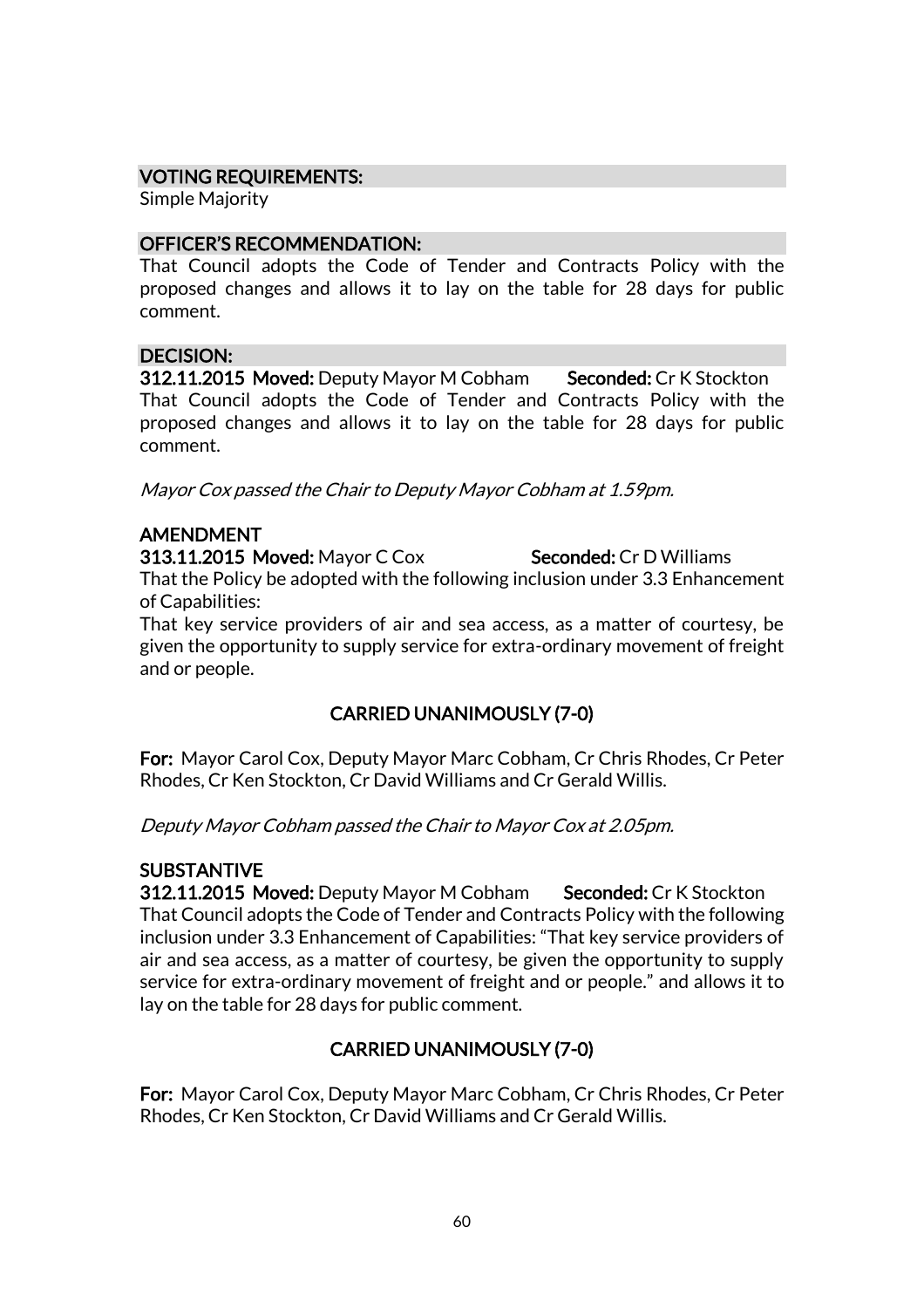#### Item C3: Investment Policy

| <b>ACTION</b>            | <b>Decision</b>                              |
|--------------------------|----------------------------------------------|
| <b>PROPONENT</b>         | <b>Council Officer</b>                       |
| <b>OFFICER</b>           | Sophie Pitchford, Corporate Services Manager |
| <b>FILE REFERENCE</b>    | FIN/0501, ADM/0900                           |
| <b>ASSOCIATED PAPERS</b> | Annexure 14: DRAFT Investment Policy         |

#### INTRODUCTION:

Council's Policy Manual is an important document of Council as it provides direction to staff, management and Councillors. Many of the policies are required by, or relate to, legislation and in most instances help manage Council's exposure to risk.

#### PREVIOUS COUNCIL CONSIDERATION:

| $21st$ May 2009                | 170.05.09                                       |
|--------------------------------|-------------------------------------------------|
| 18 <sup>th</sup> December 2014 | 952.12.2014                                     |
| <b>Councillor Workshops</b>    | $10^{th}$ September and $11^{th}$ November 2015 |

### OFFICER'S REPORT:

The Investment Policy has been reviewed and updated to reflect changes in legislation and work practices for Councillors' consideration.

The key short-coming identified in the Investment Policy was the inability to consider all asset classes. Asset allocation and diversification are central to the goal of achieving superior long-term, risk-weighted returns. The simple reason for this is that markets do not remain constant and certain asset classes will perform better than others, depending on the prevailing market conditions. The ability to strategically and tactically move from one asset class to another is critical to maintaining the appropriate balance between risk management and investment returns.

The revised investment policy will allow Council to invest uncommitted funds in an 'all-weather' portfolio; one that can deliver a smooth return in most market conditions and through various market cycles.

### STATUTORY REQUIREMENT:

Trustee Amendment (Investment Powers) Act 1997

#### POLICY/STRATEGIC IMPLICATIONS:

4. Strategic, Efficient and Effective Organisation - Responding to risks and opportunities.

4.3 Ensure Council meets its statutory obligations and manages corporate and community risk.

4.3.9 Maintain Council's Policy Manual and Instrument of Delegation.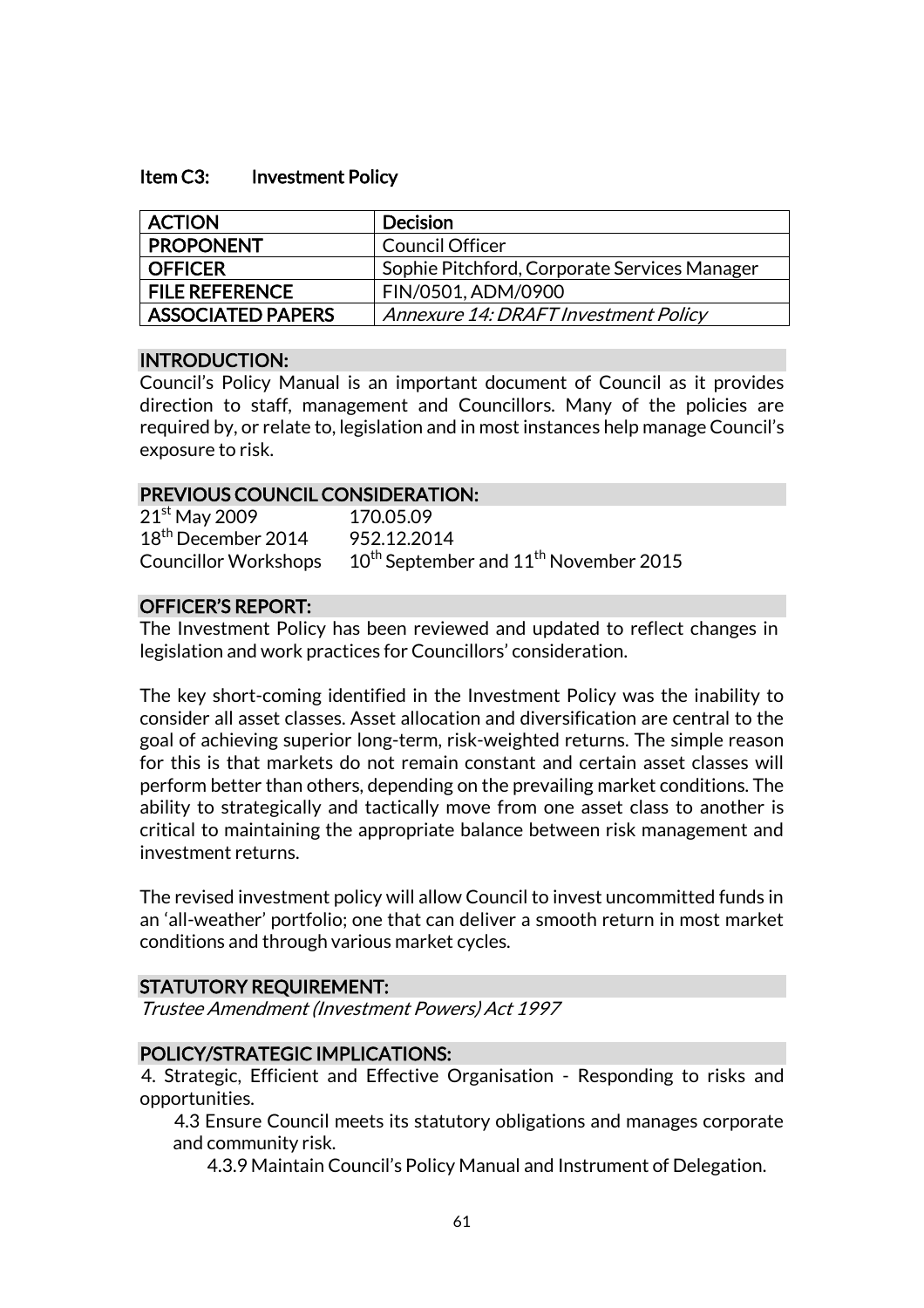### RISK/LIABILITY:

Adoption of this policy and ensuring that management, staff and Councillors are aware of and follow this policy will help to reduce Council's exposure to risk in this area.

#### VOTING REQUIREMENTS:

Simple Majority

#### OFFICER'S RECOMMENDATION:

That Council adopts the Investment Policy and allows it to lay on the table for 28 days for public comment.

### DECISION:

314.11.2015 Moved: Deputy Mayor M Cobham Seconded: Cr P Rhodes That Council adopts the Investment Policy with the following amendment to page 15 - maximum cash through managed funds be changed to 100% - and allows it to lay on the table for 28 days for public comment.

# CARRIED (6-1)

For: Deputy Mayor Marc Cobham, Cr Chris Rhodes, Cr Peter Rhodes, Cr Ken Stockton, Cr David Williams and Cr Gerald Willis. Against: Mayor Carol Cox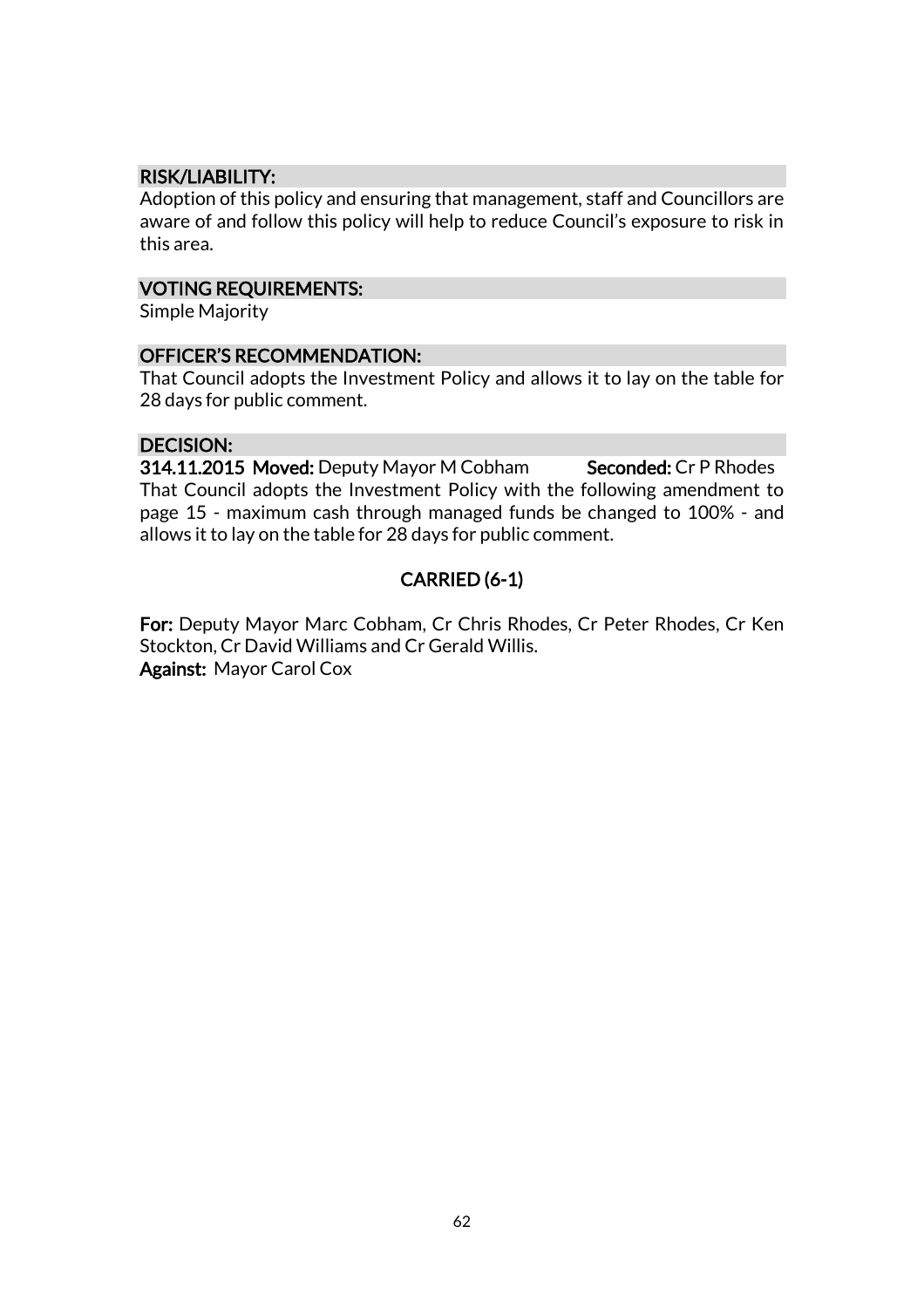#### Item C4: Office Closure – Festive Christmas Season 2015/2016

| <b>ACTION</b>            | Information                                  |
|--------------------------|----------------------------------------------|
| <b>PROPONENT</b>         | <b>Council Officer</b>                       |
| <b>OFFICER</b>           | Sophie Pitchford, Corporate Services Manager |
| <b>FILE REFERENCE</b>    | COU/0600                                     |
| <b>ASSOCIATED PAPERS</b> | Nil                                          |

#### INTRODUCTION

The festive season associated with Christmas and the New Year's celebrations commences on Friday 25 $^{\rm th}$  December 2015 and progresses to Friday 1 $^{\rm st}$ January 2016. In the past, Council has closed its offices over the period between Christmas and the New Year as only limited (if any) transactions occur. Staff are available if any emergency situations arise. This is a common practice for Tasmanian Councils.

#### PREVIOUS COUNCIL CONSIDERATION:

Annually

### OFFICER'S REPORT:

Public holidays are scheduled on Friday 25<sup>th</sup> December (Christmas Day), Monday 28<sup>th</sup> December 2015 (Boxing Day) and Friday 1<sup>st</sup> January 2016 (New Year's Day).

Council will close its offices for the Christmas and the New Year season on the  $24<sup>th</sup>$ ,  $29<sup>th</sup>$ ,  $30<sup>th</sup>$  &  $31<sup>st</sup>$  of December 2015. Staff members, in discussions with the Corporate Services Manager, have expressed a desire to close the day before Christmas to allow for arrangements to be made prior to the holiday season. Leave arrangements are in place to ensure that appropriate leave and/or accrued rostered days off are taken for this purpose.

Council staff will ensure that sufficient visitor information material is available at selected business houses during this period.

#### VOTING REQUIREMENTS:

Simple Majority

#### OFFICER'S RECOMMENDATION:

That Council notes that the Council offices will be closed 24<sup>th</sup> December 2015 and will reopen on the  $4<sup>th</sup>$  January 2016.

### DECISION:

315.11.2015 Moved: Cr D Williams Seconded: Deputy Mayor M Cobham That Council notes that the Council offices will be closed  $24<sup>th</sup>$  December 2015 and will reopen on the  $4<sup>th</sup>$  January 2016.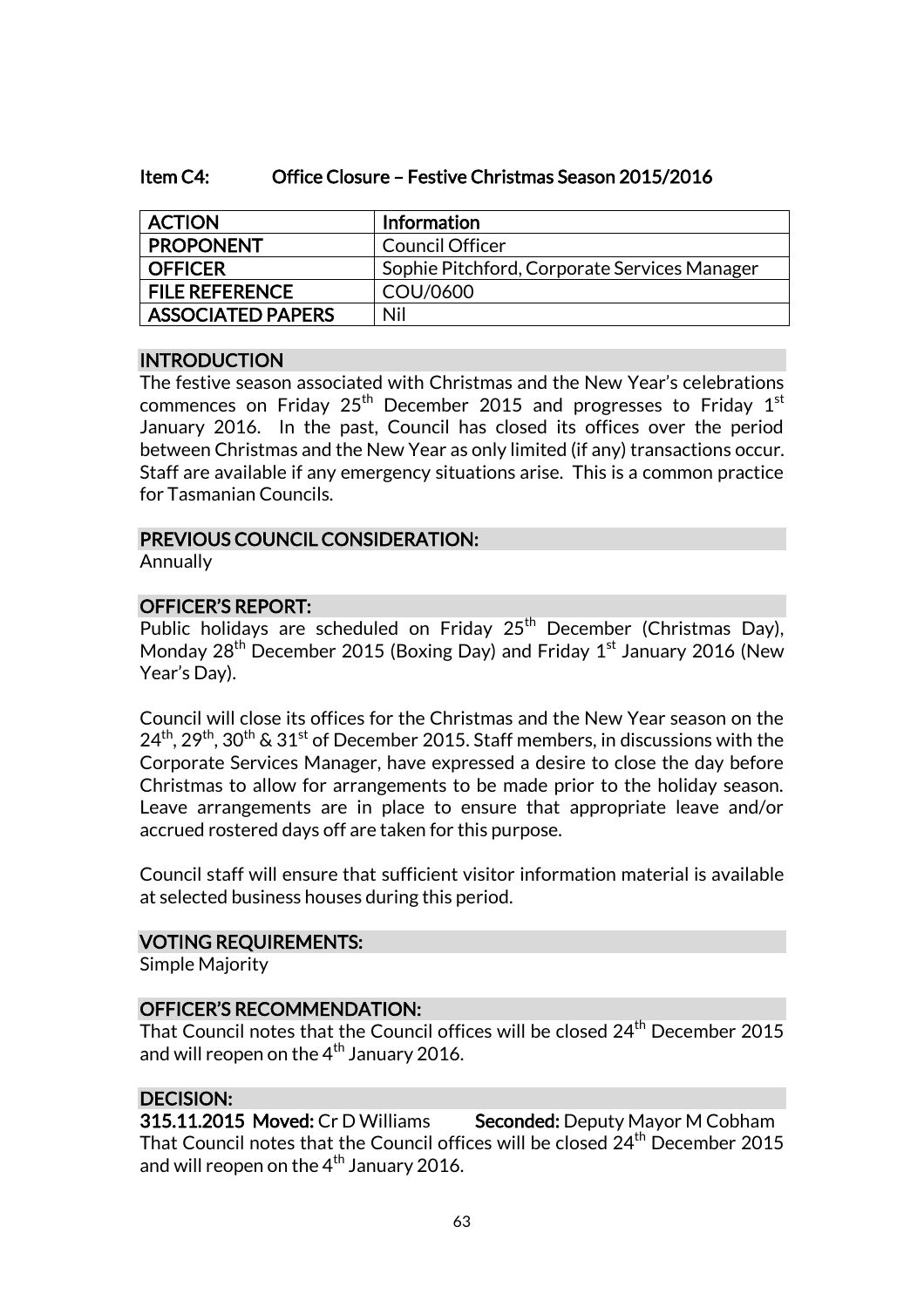# CARRIED UNANIMOUSLY (7-0)

For: Mayor Carol Cox, Deputy Mayor Marc Cobham, Cr Chris Rhodes, Cr Peter Rhodes, Cr Ken Stockton, Cr David Williams and Cr Gerald Willis.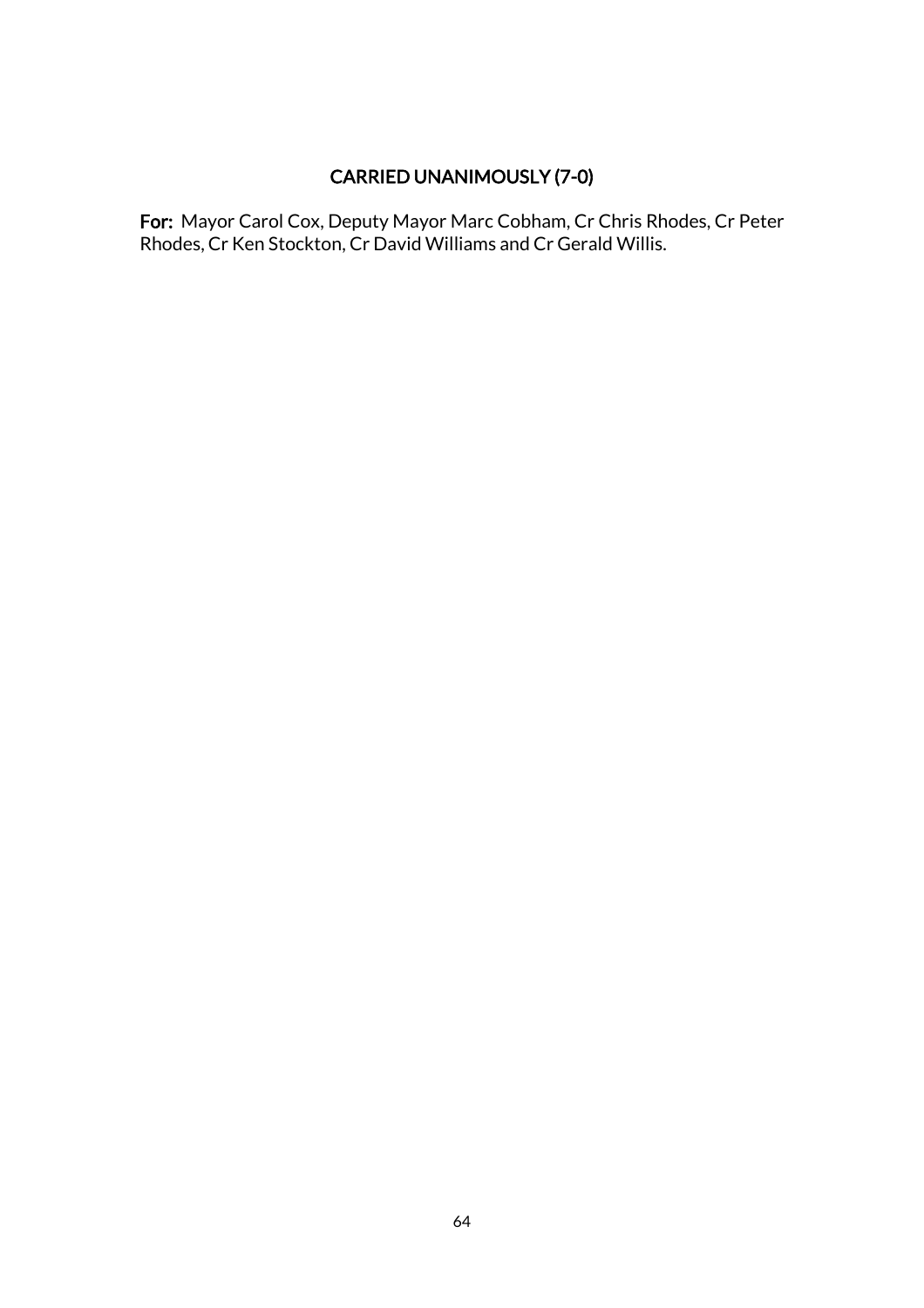#### Item C5: Whitemark Foreshore Barbeque Area

| <b>ACTION</b>            | <b>Information</b>                           |
|--------------------------|----------------------------------------------|
| <b>PROPONENT</b>         | <b>Council Officer</b>                       |
| <b>OFFICER</b>           | Sophie Pitchford, Corporate Services Manager |
| <b>FILE REFERENCE</b>    | AME/0705                                     |
| <b>ASSOCIATED PAPERS</b> | Nil                                          |

#### INTRODUCTION:

Council has been made aware of a potential issue arising with the consumption of alcohol at the new barbeque area on the Whitemark Foreshore.

There have been a number of complaints from the public and it has been identified as an issue by the police when they are carrying out their general patrol.

#### PREVIOUS COUNCIL CONSIDERATION: Nil

#### OFFICER'S REPORT:

Flinders Council's new barbeques at the Whitemark Foreshore have been a fantastic success and are used frequently by the Community and visitors to the Island.

Whilst it is not illegal for persons to gather at the barbeque area and consume alcohol, we do not want to encourage the misuse of the area, nor do we want to impact on the residents who live close by. There have been a number of general complaints from residents about loud voices, hollering and radio playing at excessive levels, due to excess alcohol consumption. This is commonly happening on Friday and Saturday nights once the Interstate Hotel closes. It has been suggested that a By-Law be put in place to alleviate the problem. Council would prefer not to follow this path, but would rather inform the public that recent behavior will not be tolerated.

It is not Council's intention to limit the use of the barbeque area, however if the reported behavior continues, Council will be forced to look at other means to deal with the problem, such as making it a prescribed area, meaning a rule, law or direction will be put in place for the identified area.

#### STATUTORY REQUIREMENT:

Local Government Act 1993

### POLICY/STRATEGIC IMPLICATIONS:

2. Infrastructure and Services - An Islands' specific approach to planning and delivery to ensure community and environmental values are maintained.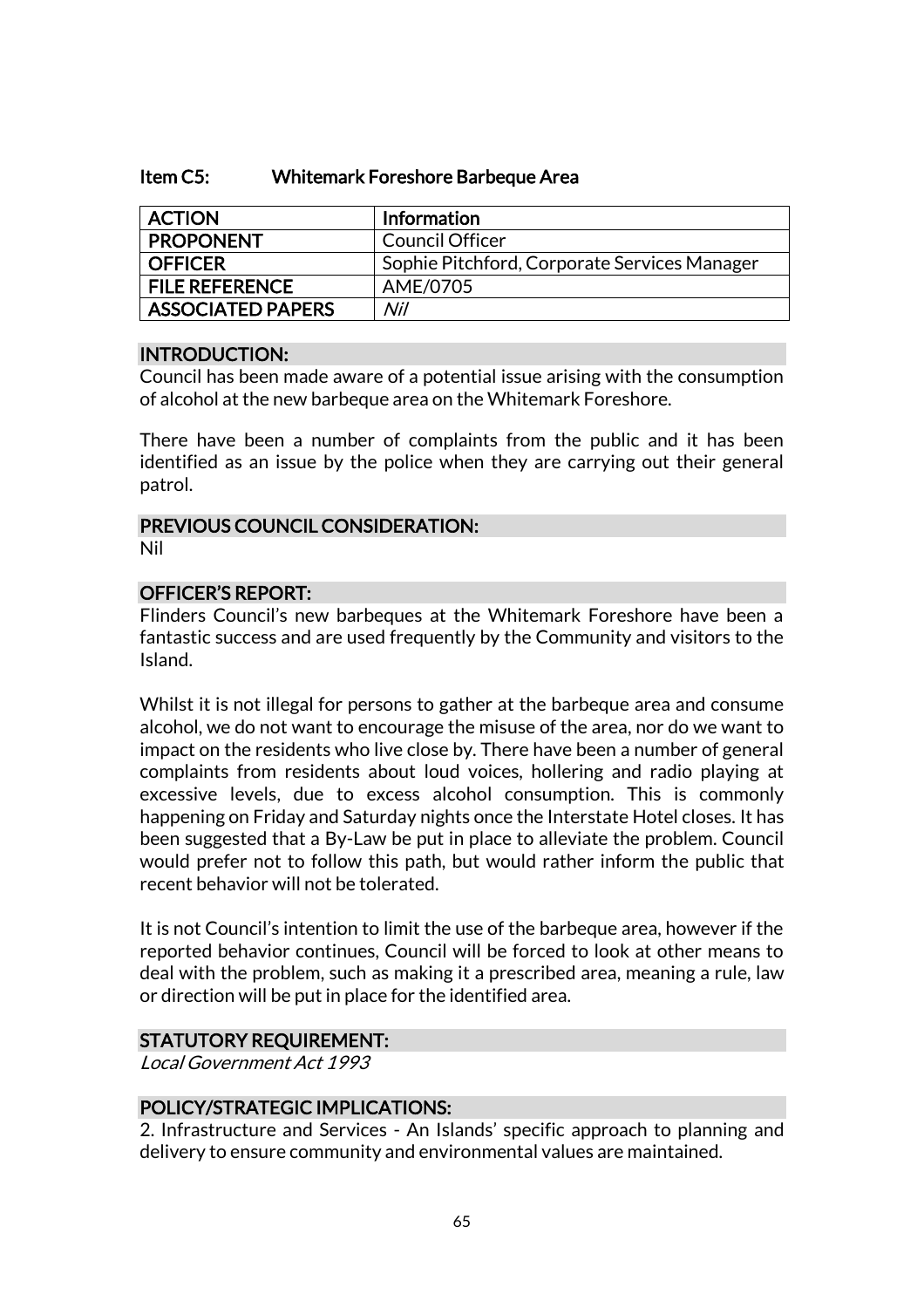2.1 Plan, deliver and operate community infrastructure to provide levels of service that align with community needs and demands.

#### BUDGET AND FINANCIAL IMPLICATIONS:

Nil

#### RISK/LIABILITY:

No foreseen risks identified.

### VOTING REQUIREMENTS:

Simple Majority

#### OFFICER'S RECOMMENDATION:

That the Whitemark Foreshore barbeque area report be noted.

#### DECISION:

316.11.2015 Moved: Cr D Williams Seconded: Deputy Mayor M Cobham That the Whitemark Foreshore barbeque area report be noted.

# CARRIED UNANIMOUSLY (7-0)

For: Mayor Carol Cox, Deputy Mayor Marc Cobham, Cr Chris Rhodes, Cr Peter Rhodes, Cr Ken Stockton, Cr David Williams and Cr Gerald Willis.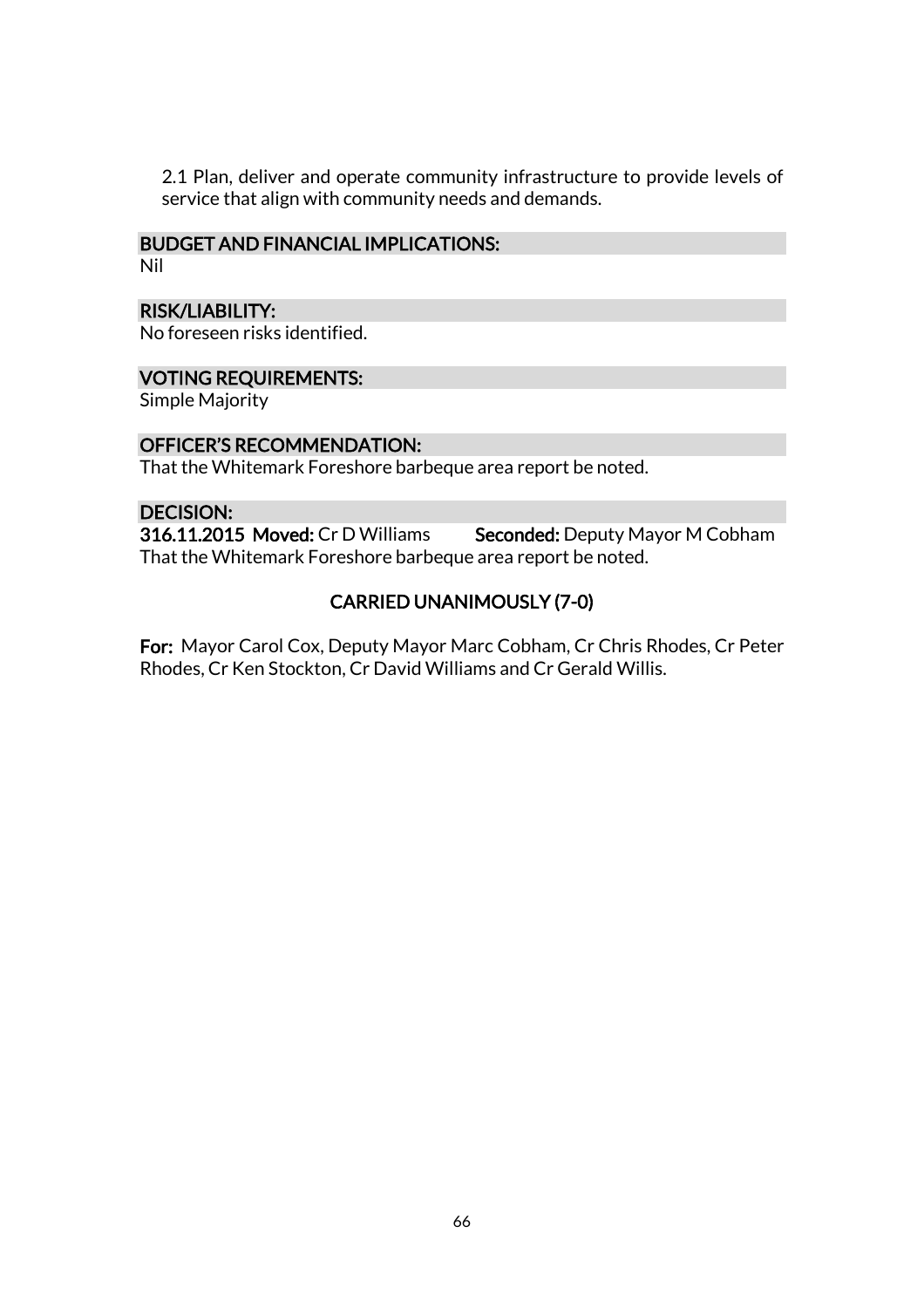# **D. GOVERNANCE**

#### Item D1: Council Policy Manual Policy

| <b>ACTION</b>            | <b>Decision</b>                          |
|--------------------------|------------------------------------------|
| <b>PROPONENT</b>         | <b>Council Officer</b>                   |
| <b>OFFICER</b>           | Raoul Harper, General Manager            |
| <b>FILE REFERENCE</b>    | ADM/0600                                 |
| <b>ASSOCIATED PAPERS</b> | Annexure 15: DRAFT Council Policy Manual |
|                          | Policy                                   |

#### INTRODUCTION:

Council's Policy Manual is an important document of Council as it provides direction to staff, management and Councillors. Many of the policies are required by, or relate to, legislation and in most instances help manage Council's exposure to risk.

#### PREVIOUS COUNCIL CONSIDERATION:

| $14th$ June 1994               | 123.06.94 |
|--------------------------------|-----------|
| 13 <sup>th</sup> December 2001 | 301.12.01 |
| 23rd September 2010            | 281.09.10 |
| 15 <sup>th</sup> November 2012 | 342.11.12 |

#### OFFICER'S REPORT:

The Council Policy Manual Policy, which was last reviewed in November 2012, has been reviewed by staff and a revised policy is presented for Council consideration.

The main revision to the policy is the removal of the requirement for policies that have been considered at Ordinary Meetings of Council to be advertised in the Island News, to lay on the table for a period of not less than 28 days for public comment and then to be subsequently reconsidered by Council. This requirement results in a substantial amount of additional work for staff and Councillors and cost to Council, the value of which is questionable when considering that in the past four years no submissions have been received on any policies during the public consultation period.

The reviewed Council Policy Manual Policy is now presented for Council consideration.

#### STATUTORY REQUIREMENT:

Local Government Act 1993 Local Government (General) Regulations 2015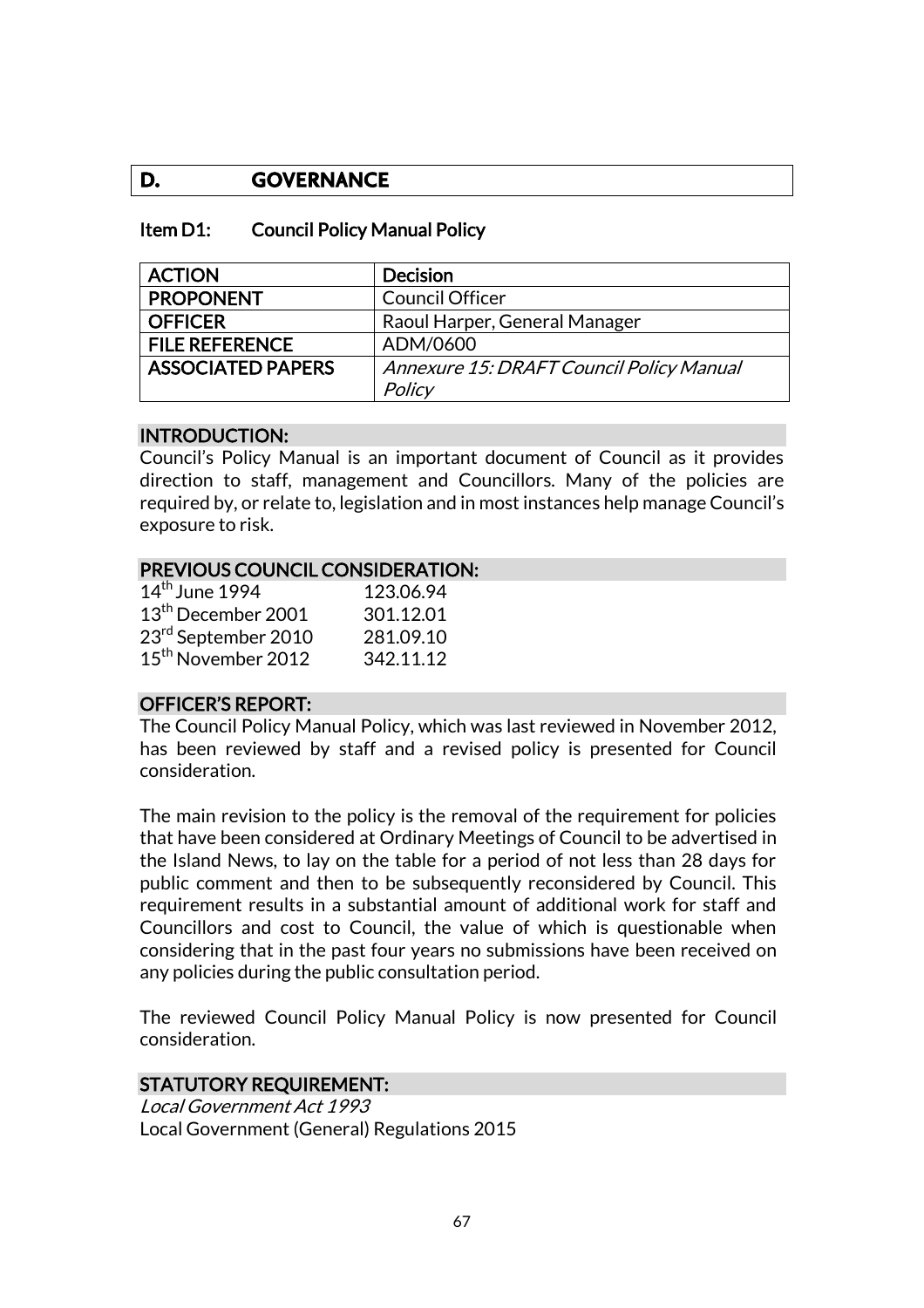### POLICY/STRATEGIC IMPLICATIONS:

4. Strategic, Efficient and Effective Organisation - Responding to risks and opportunities.

4.3 Ensure Council meets its statutory obligations and manages corporate and community risk.

4.3.9 Maintain Council's Policy Manual and Instrument of Delegation.

#### RISK/LIABILITY:

The changes proposed to the policy will not expose Council to added risk or liability. Removing expenditure and processes that do not add value supports staff and Councillors to be more productive which in turn allows tasks and actions to be completed more efficiently.

#### VOTING REQUIREMENTS:

Simple Majority

#### OFFICER'S RECOMMENDATION:

That Council adopts the Council Policy Manual Policy and allows it to lay on the table for 28 days for public comment.

#### DECISION:

317.11.2015 Moved: Deputy Mayor M Cobham Seconded: Cr K Stockton That Council adopts the Council Policy Manual Policy and allows it to lay on the table for 28 days for public comment.

### CARRIED UNANIMOUSLY (7-0)

For: Mayor Carol Cox, Deputy Mayor Marc Cobham, Cr Chris Rhodes, Cr Peter Rhodes, Cr Ken Stockton, Cr David Williams and Cr Gerald Willis.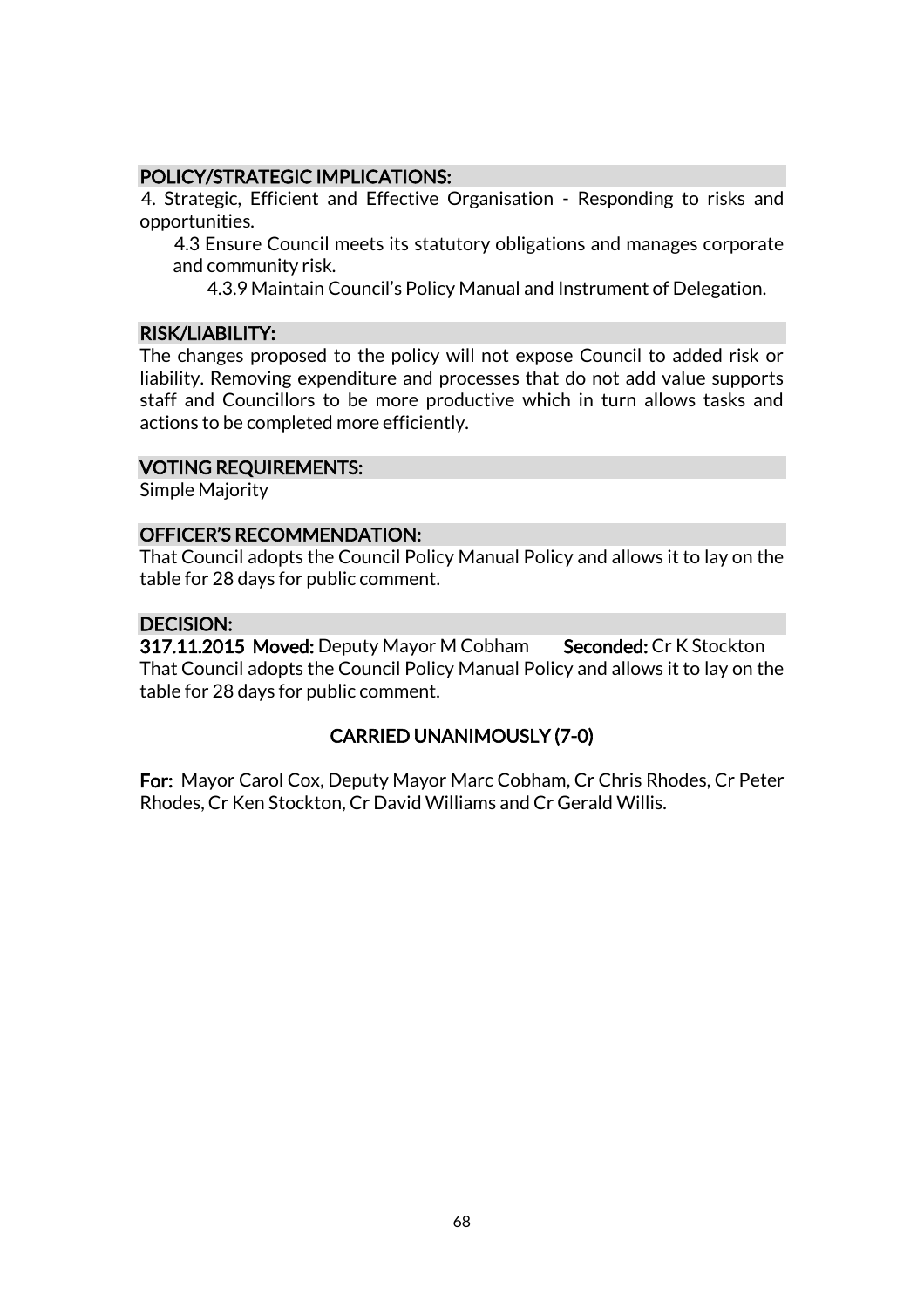#### Item D2: Ordinary Council Meetings - Times and Dates 2016

| <b>ACTION</b>            | <b>Decision</b>               |
|--------------------------|-------------------------------|
| <b>PROPONENT</b>         | <b>Council Officer</b>        |
| <b>OFFICER</b>           | Raoul Harper, General Manager |
| <b>FILE REFERENCE</b>    | COU/0203                      |
| <b>ASSOCIATED PAPERS</b> | Nil                           |

#### INTRODUCTION:

In previous years, Council has, at its November or December meeting, set the dates and times for the next year's meetings. For some time now the meetings have been held on the third Thursday of each month commencing at 1.00 pm, although adjustments have been made at times to accommodate local functions and/or commitments of the Mayor and General Manager.

#### PREVIOUS COUNCIL CONSIDERATION:

Annually

### OFFICER'S REPORT:

A review of the forthcoming dates and potential conflicts with other events/meetings/commitments has been undertaken by senior management.

Functions associated with the Local Government Association of Tasmania and Northern Tasmanian Development have been factored in and dates changed to accommodate the Mayor and General Manager's attendance.

#### STATUTORY REQUIREMENT:

Local Government Act 1993 Local Government (Meeting Procedures) Regulations 2015

#### POLICY/STRATEGIC IMPLICATIONS:

4. Strategic, Efficient and Effective Organisation - Responding to risks and opportunities.

4.3 Ensure Council meets its statutory obligations and manages corporate and community risk.

### BUDGET AND FINANCIAL IMPLICATIONS

Minimal

### VOTING REQUIREMENTS

Simple Majority

#### OFFICER'S RECOMMENDATION:

1. That Council resolves to endorse the following Council Meeting schedule, with all meetings commencing at 1.00pm: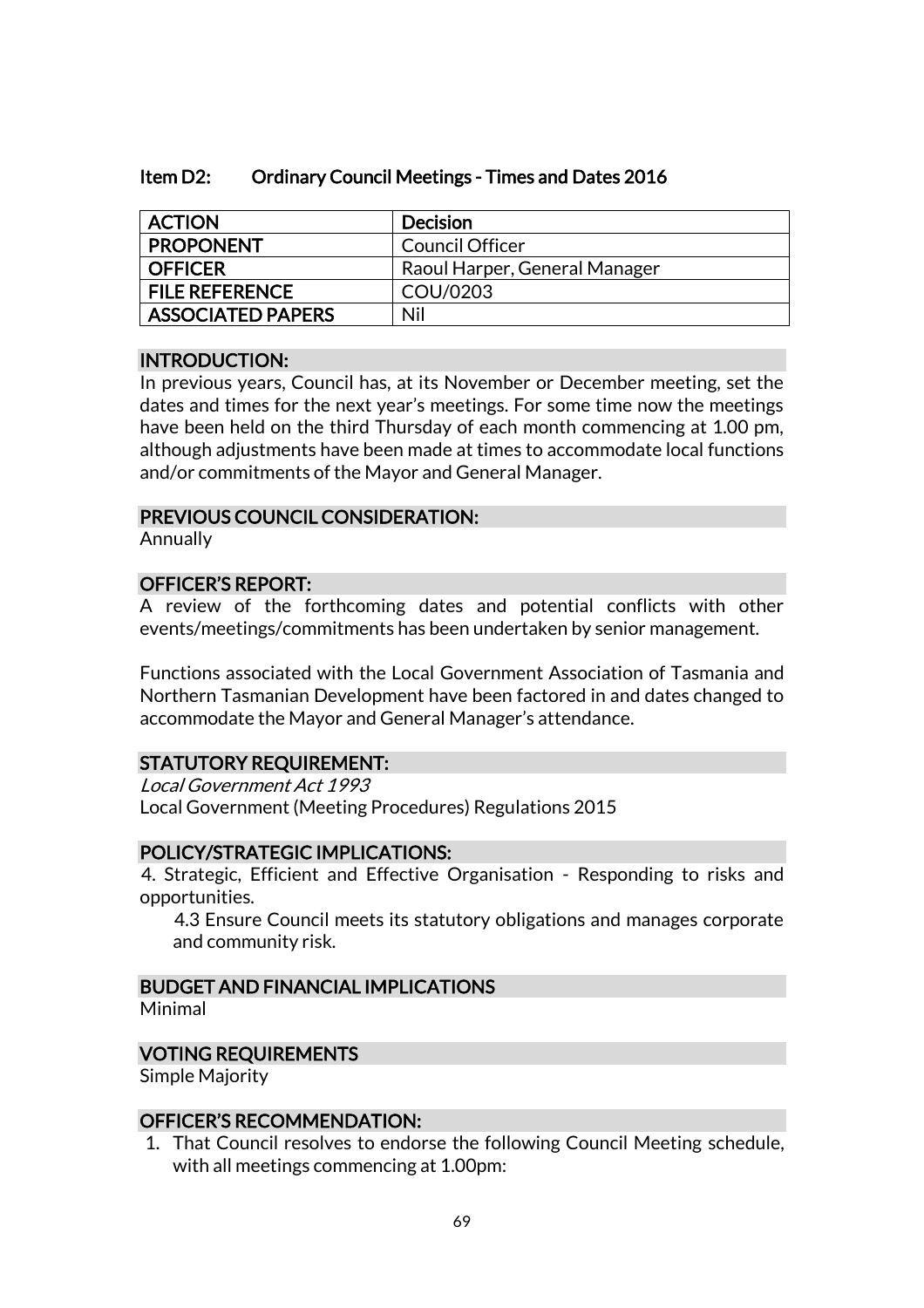- Thursday  $21<sup>st</sup>$  January 2016
- Thursday 18th February 2016
- Thursday  $17<sup>th</sup>$  March 2016
- Thursday  $28<sup>th</sup>$  April 2016
- Thursday  $19^{th}$  May 2016
- Thursday  $16^{\text{th}}$  June 2016
- Thursday  $14<sup>th</sup>$  July 2016
- Thursday  $18<sup>th</sup>$  August 2016
- Thursday  $22<sup>nd</sup>$  September 2016
- Thursday  $20<sup>th</sup>$  October 2016
- Thursday  $17<sup>th</sup>$  November 2016
- Thursday  $15<sup>th</sup>$  December 2016
- 2. That the May 2016 Ordinary Council Meeting be held in Lady Barron at a venue to be decided.

#### DECISION:

318.11.2015 Moved: Deputy Mayor M Cobham Seconded: Cr D Williams

- 1. That Council resolves to endorse the following Council Meeting schedule, with all meetings commencing at 1.00pm:
	- Thursday  $21<sup>st</sup>$  January 2016
	- Thursday  $18^{th}$  February 2016
	- Thursday  $17<sup>th</sup>$  March 2016
	- Thursday  $28<sup>th</sup>$  April 2016
	- Thursday  $19<sup>th</sup>$  May 2016
	- Thursday  $16^{th}$  June 2016
	- Thursday  $14<sup>th</sup>$  July 2016
	- Thursday  $18^{th}$  August 2016
	- Thursday  $22^{nd}$  September 2016
	- Thursday  $20<sup>th</sup>$  October 2016
	- Thursday  $17<sup>th</sup>$  November 2016
	- Thursday  $15^{\text{th}}$  December 2016
- 2. That the May 2016 Ordinary Council Meeting be held in Lady Barron at a venue to be decided.

# CARRIED UNANIMOUSLY (7-0)

For: Mayor Carol Cox, Deputy Mayor Marc Cobham, Cr Chris Rhodes, Cr Peter Rhodes, Cr Ken Stockton, Cr David Williams and Cr Gerald Willis.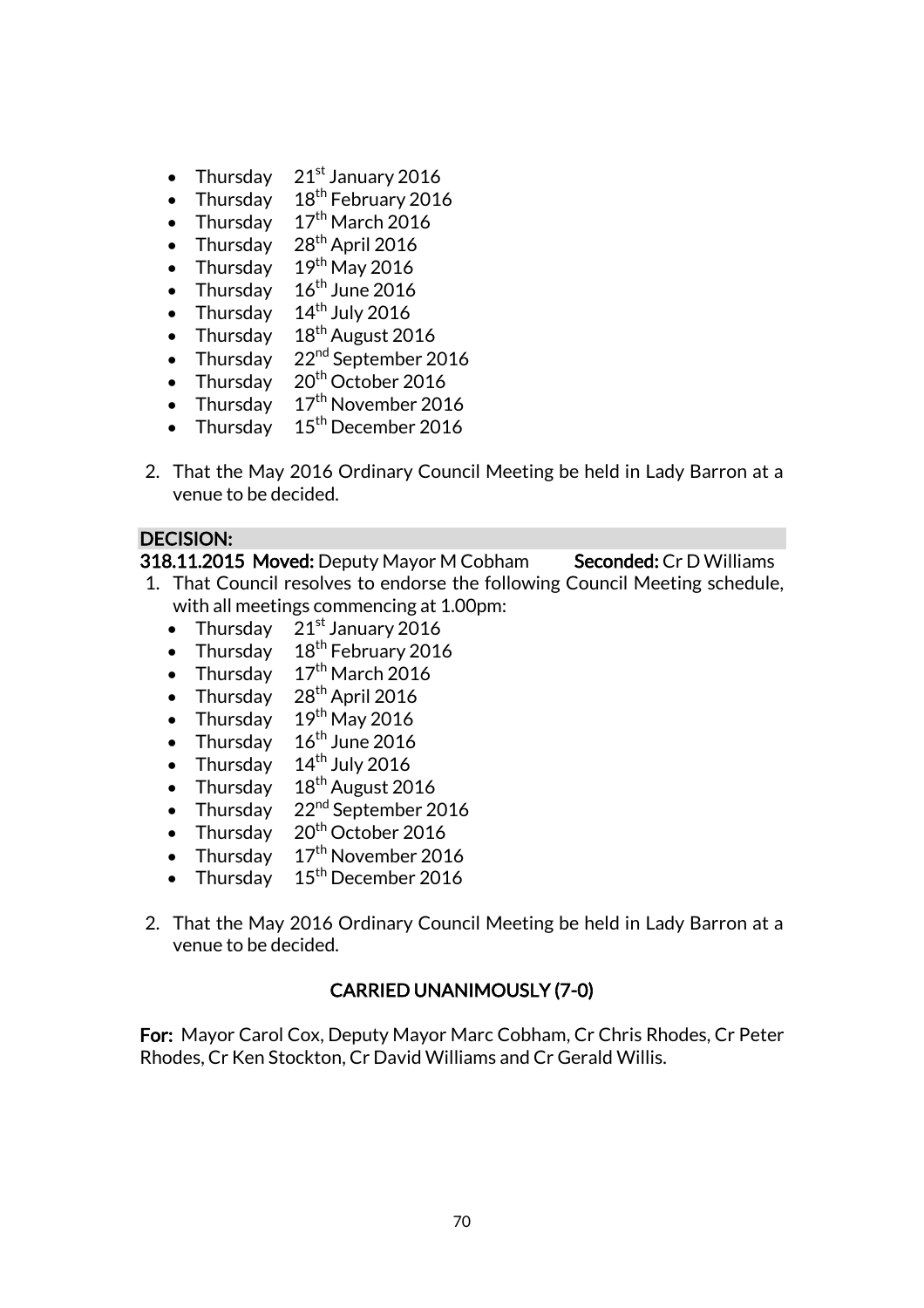#### Item D3: Permit Authority: proposal to outsource functions

| <b>ACTION</b>            | <b>Decision</b>              |
|--------------------------|------------------------------|
| <b>PROPONENT</b>         | Council Officer              |
| <b>OFFICER</b>           | Raoul Harper General Manager |
| <b>FILE REFERENCE</b>    | DSV/0300                     |
| <b>ASSOCIATED PAPERS</b> | Nil                          |

#### INTRODUCTION

To improve the quality, standard, cost and compliance of the permit authority functions of Flinders Council a proposal is presented for Council consideration for these functions to be outsourced (delegated) to the West Tamar Council (WTC).

#### PREVIOUS COUNCIL CONSIDERATION: Nil

# OFFICER'S REPORT:

The Building Act 2000 defines a Permit Authority as follows: "a person or body authorised for that purpose by the council of the municipal area in which the relevant building work, building, plumbing work or plumbing installation is located or, if the council has not made such an authorisation, the general manager of the council".

Since the *Building Act 2000* became legislation, Flinders Council has delivered the permit authority functions under a range of different service provider and staffing models. As General Manager, my position is that some of these models have delivered value and good outcomes for Council and the Community we serve while others clearly have not. The Permit Authority function, if done to the level required by the legislation and regulatory bodies, requires expert staff and/or contractors. Council does not have the financial ability to employ such people on a permanent basis nor does the work load evident in this area on the islands justify full-time staff coverage. Outsourcing such functions is a cost effective and prudent approach to delivering a high standard service while minimising risk to Council.

The General Manager and the Manager of Development Services at West Tamar have discussed the proposal to outsource permit authority functions with the Director of Building Control within the Department of Justice and the concept has a high level of support. This model, once trialed and if proven successful, could well be a benchmark for others to follow and may facilitate the development of regional permit authority bodies of service delivery models. This has the potential to drive improved service standards and cost savings across the Local Government sector.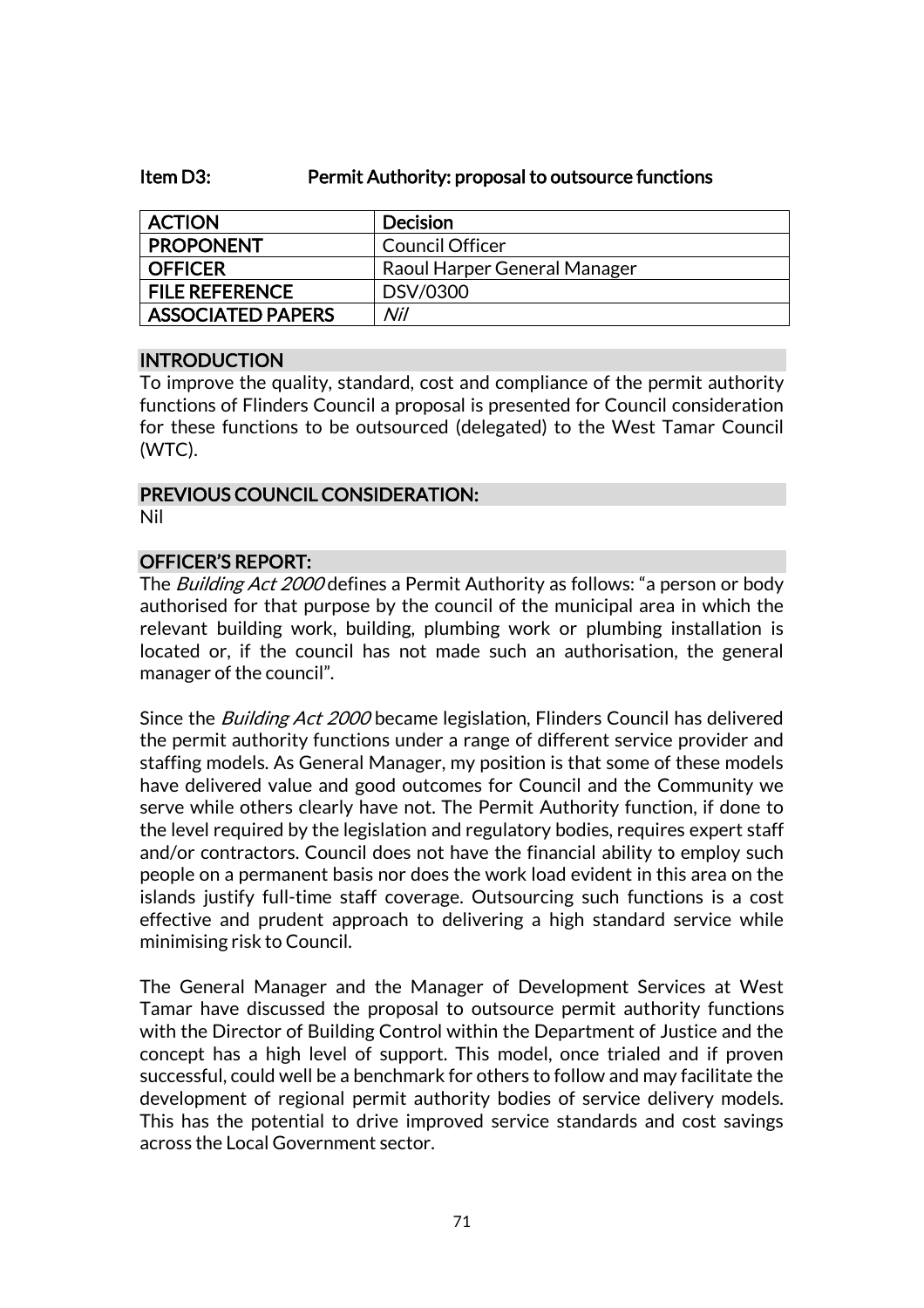The proposal to outsource the permit authority function aligns with objectives and actions within the current Annual Plan:

- Ensure Council meets its statutory obligations and manages corporate and community risk.
- Regulatory building processes comply with Department of Justice requirements.
- Development undertaken in accordance with relevant development standards and legislative requirements.
- Streamlined and customer focused development application and assessment processes, including pre-lodgement information and advisory services.
- Improve access to accurate planning and building pre-lodgement advice for applicants.
- Develop pre-lodgement information packs for building and planning.
- Undertake a review of current processes and procedures with the existing service provider to identify and prioritise improvements.

If supported, the proposal would deliver the following service standard improvements:

- Qualified advice to applicants directly from West Tamar Council in preliminary discussions or after an application has been made.
- The use of existing WTC processes that ensure compliance with Department of Justice Audits of the permit authority function.
- Illegal building works will be regularly monitored and regulatory enforcement processes followed by independent and qualified staff that have no on-island connections or perceived and/or actual bias.
- Outsourcing regulatory functions has the potential to minimise operational costs and improve service standards.

The proposal to outsource permit authority function has been developed to mitigate known risks and deficiencies within the existing service delivery model. The risks of not proceeding with the project are as follows:

- Flinders Council has shown areas of substandard performance in the Department of Justice Audits of permit authority functions. Continued poor performance exposes Council to unacceptable risk.
- The Department of Justice intends to legislate for permit authorities to have minimum qualifications and standards. Flinders Council would likely not meet these standards and the cost of doing so would be unsustainable.
- If Flinders Council were not to meet the required standards of the Department of Justice then outsourcing of permit authority functions would be required.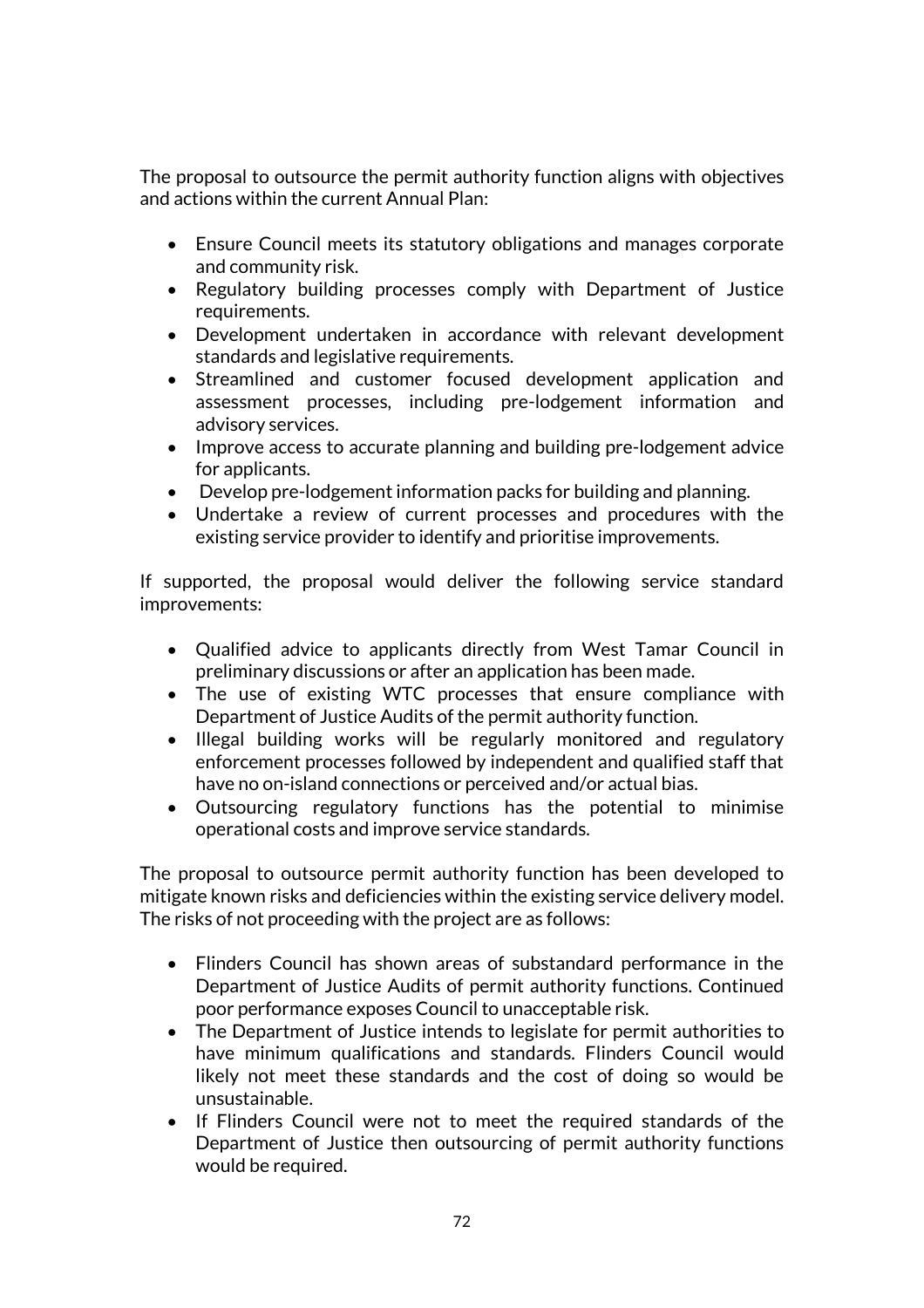- Unqualified advice to applicants continues to expose Flinders Council to unacceptable risk. The project has the potential to mitigate this.
- Flinders Council must deliver an underlying operational surplus in the near term. Outsourcing regulatory functions has the potential to minimise operational costs and improve service standards. Such an approach supports the delivery of a positive operating position in the near term and the sustainability of the organisation as a whole.
- Resource sharing arrangements such as that proposed with this project are a key directive of the State Government's Local Government reform goals.

Flinders Council was provided with a briefing on the proposal at the November workshop. A flow chart to highlight the manner in which services will be delivered has been provided as an attachment to this agenda item. To support the legal delivery of a revised services model the Instrument of Delegation will need to be altered to include West Tamar Council staff. If the proposal is supported in principle by Council, a revised Instrument of Delegation will be included in the December agenda as a separate item for Council consideration. The cost of service delivery under the revised model will not require variation to the existing and approved budget estimates for 2015/2016 and will be supported further by an organisational restructure.

If Council supports in principle the proposal to outsource the permit authority function the following will be required:

- 1. A revised Instrument of Delegation will need to be prepared for Council consideration.
- 2. An organisational restructure regarding the permit authority role will be required.
- 3. The General Manager will prepare, negotiate and sign a services agreement with West Tamar Council for the delivery of permit authority functions.
- 4. Once Council approval is gained for a revised Instrument of Delegation and a services agreement is finalised the project can be implemented.

## VOTING REQUIREMENTS:

Simple Majority

# OFFICER'S RECOMMENDATION:

That Council notes the report provided by the General Manager and resolves to:

1) Direct the General Manager to revise the Instrument of Delegation to support the provision of permit authority functions by West Tamar Council and present this to the December Ordinary Meeting of Council for ratification.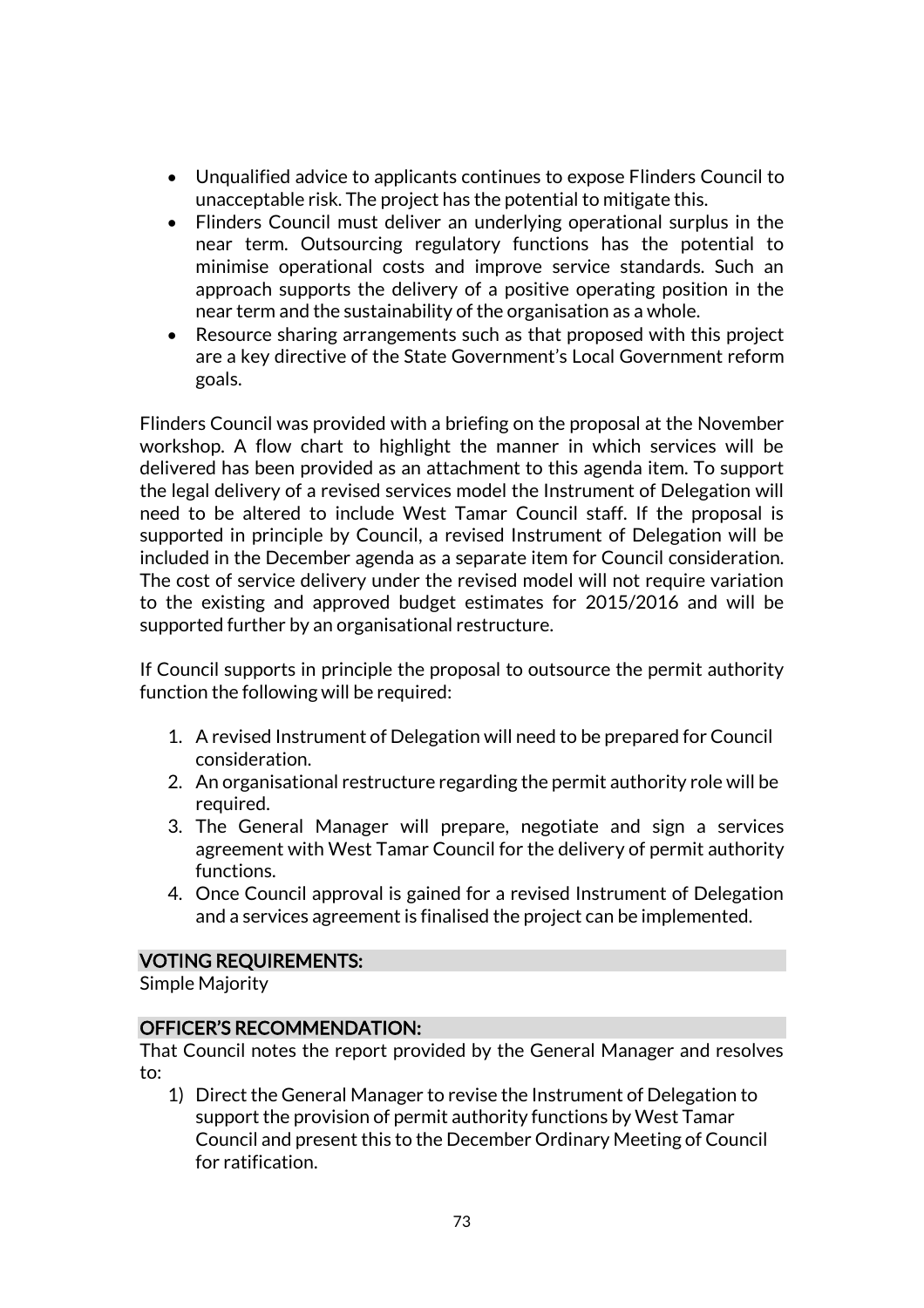- 2) Direct the General Manager to prepare, negotiate and sign a services agreement with West Tamar Council for the delivery of permit authority functions to begin post the December Ordinary meeting.
- 3) Implement an organisational restructure to support the provision of permit authority functions under an outsourced model once a services agreement has been finalised.

## DECISION:

319.11.2015 Moved: Deputy Mayor M Cobham Seconded: Cr P Rhodes That Council notes the report provided by the General Manager and resolves to:

- 1) Direct the General Manager to revise the Instrument of Delegation to support the provision of permit authority functions by West Tamar Council and present this to the December Ordinary Meeting of Council for ratification.
- 2) Direct the General Manager to prepare, negotiate and sign a services agreement with West Tamar Council for the delivery of permit authority functions to begin post the December Ordinary meeting.
- 3) Implement an organisational restructure to support the provision of permit authority functions under an outsourced model once a services agreement has been finalised.

# CARRIED UNANIMOUSLY (7-0)

For: Mayor Carol Cox, Deputy Mayor Marc Cobham, Cr Chris Rhodes, Cr Peter Rhodes, Cr Ken Stockton, Cr David Williams and Cr Gerald Willis.

Lauren Moraitis, Services Coordinator, left the meeting at 2.23pm.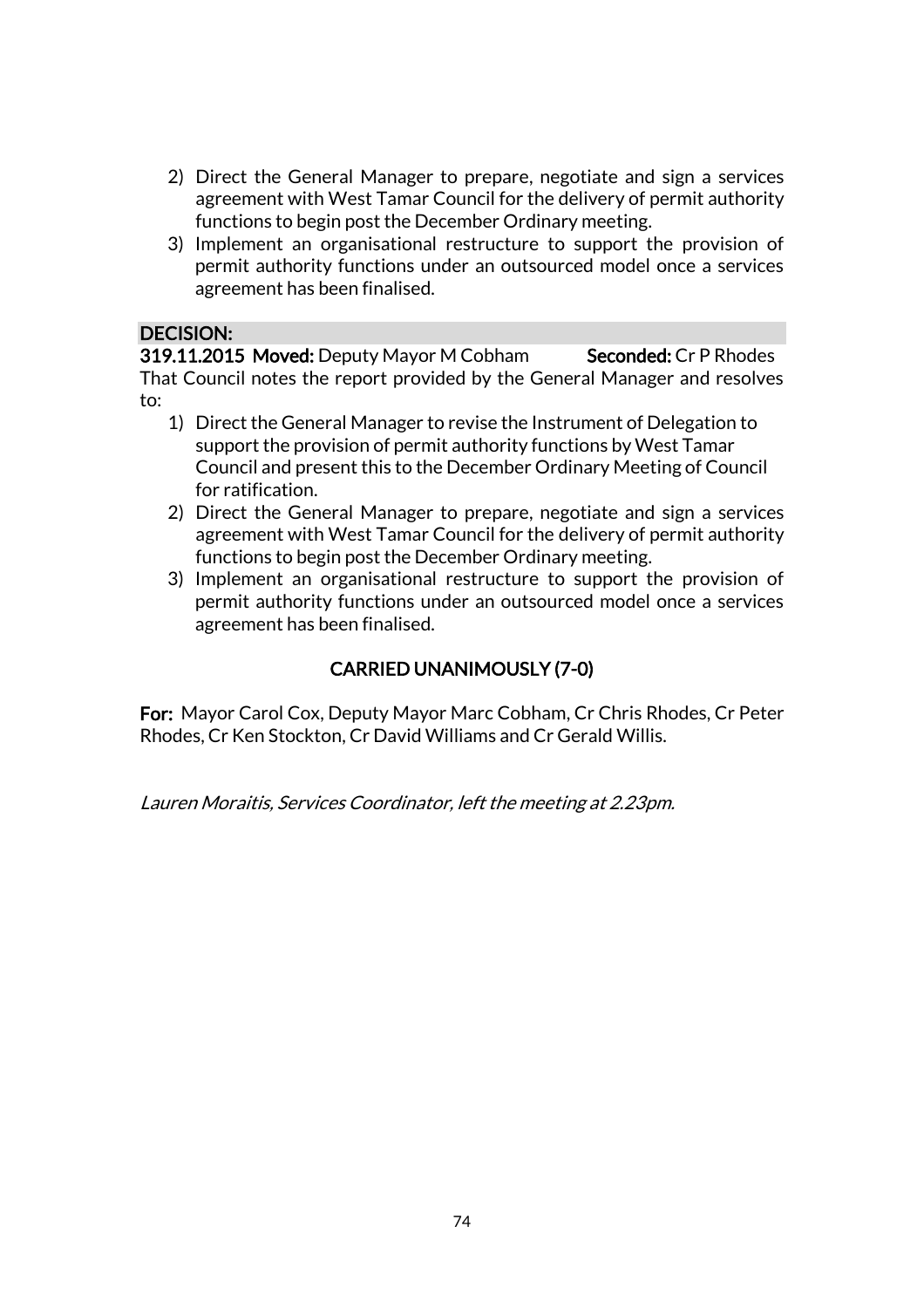### Item D4: Councillor Resolution Report

| <b>ACTION</b>            | Information                               |
|--------------------------|-------------------------------------------|
| <b>PROPONENT</b>         | <b>Council Officer</b>                    |
| <b>OFFICER</b>           | Raoul Harper, General Manager             |
| <b>FILE REFERENCE</b>    | COU/0600                                  |
| <b>ASSOCIATED PAPERS</b> | Annexure 17: Councillor Resolution Report |
|                          | November 2015                             |

### INTRODUCTION:

This report identifies the actions taken and actual costs associated with implementing resolutions passed by elected members up to November 2015.

### PREVIOUS COUNCIL CONSIDERATION:

The report is presented on a monthly basis.

## OFFICER'S REPORT:

Please read Annexure 18 – Councillor Resolution Report November 2015.

### VOTING REQUIREMENTS:

Simple Majority

### OFFICER'S RECOMMENDATION:

That the Councillor Resolution Report November 2015 be noted.

## DECISION:

320.11.2015 Moved: Deputy Mayor M Cobham Seconded: Cr P Rhodes That the Councillor Resolution Report November 2015 be noted.

## CARRIED UNANIMOUSLY (7-0)

For: Mayor Carol Cox, Deputy Mayor Marc Cobham, Cr Chris Rhodes, Cr Peter Rhodes, Cr Ken Stockton, Cr David Williams and Cr Gerald Willis.

Mayor Cox called a break in the meeting at 2.25pm and resumed the meeting at 2.44pm.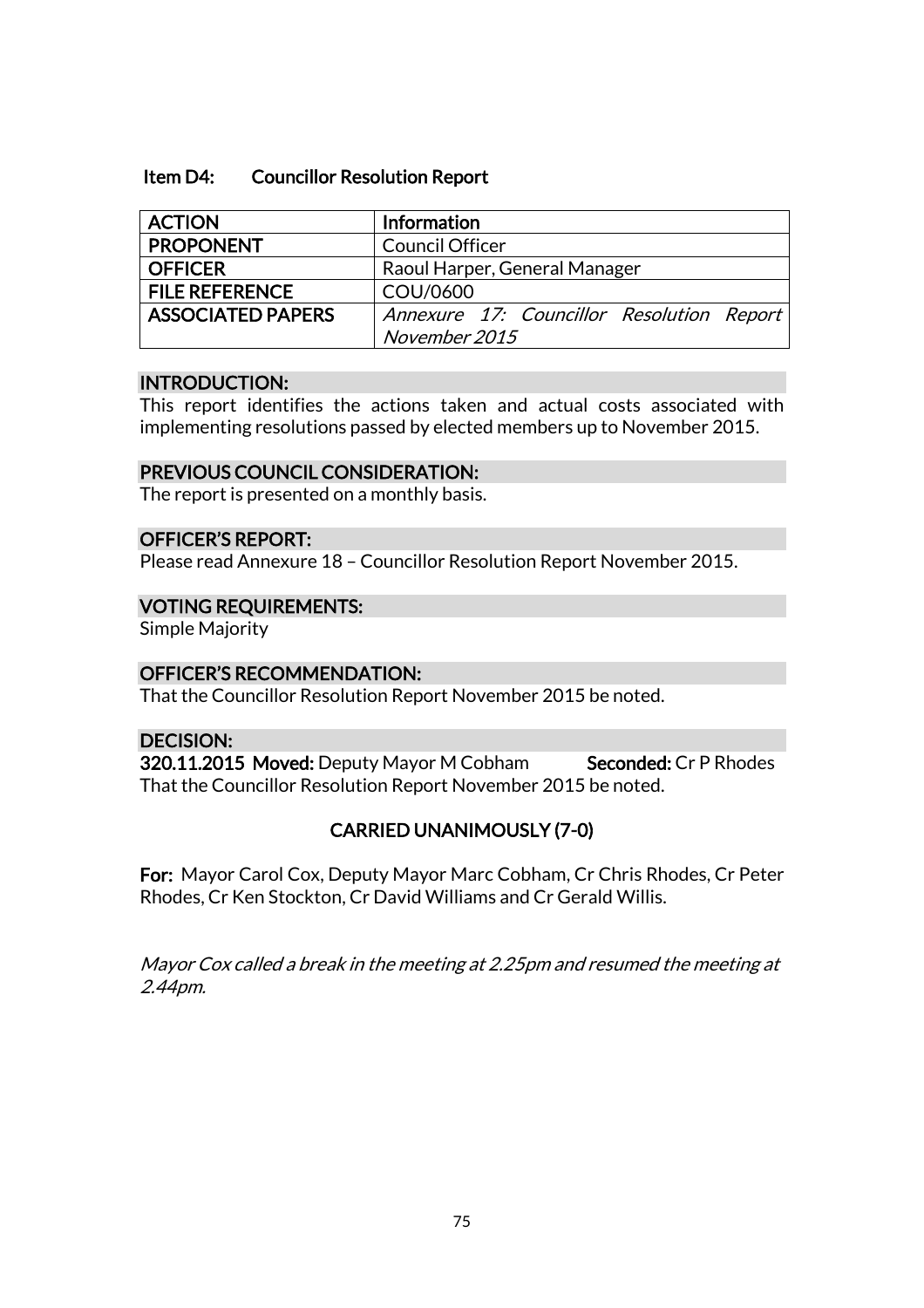# **E. CLOSED COUNCIL**

### Item E1: Closed Council Item

| <b>ACTION</b>            | <b>Decision</b>               |
|--------------------------|-------------------------------|
| <b>PROPONENT</b>         | <b>Council Officer</b>        |
| <b>OFFICER</b>           | Raoul Harper, General Manager |
| <b>FILE REFERENCE</b>    | PER/1500                      |
| <b>ASSOCIATED PAPERS</b> | Nil                           |

### PREVIOUS COUNCIL CONSIDERATION:

936.11.2014 13<sup>th</sup> November 2014 Councillor Workshop 26<sup>th</sup> November 2014 Council Meeting (motion lost) 22<sup>nd</sup> January 2015 40.02.2015 19th February 2015 131.04.2015 30<sup>th</sup> April 2015<br>183.06.2015, 184.06.2015 & 185.06.2015 18<sup>th</sup> June 2015 183.06.2015, 184.06.2015 & 185.06.2015

### REASON FOR CLOSED COUNCIL:

Item E1 is CONFIDENTIAL in accordance with Section 15(2)(a) of the Local Government (Meeting Procedures) Regulations 2015.

VOTING REQUIREMENTS

Absolute Majority

### OFFICER'S RECOMMENDATION:

That Council move into Closed Council.

#### DECISION:

321.11.2015 Moved: Deputy Mayor M Cobham Seconded: Cr G Willis That Council move into Closed Council.

# CARRIED UNANIMOUSLY (7-0)

For: Mayor Carol Cox, Deputy Mayor Marc Cobham, Cr Chris Rhodes, Cr Peter Rhodes, Cr Ken Stockton, Cr David Williams and Cr Gerald Willis.

Council moved into Closed Session at 2.46pm.

Council moved out of Closed Session at 3.01pm.

324.11.2015 Moved: Cr P Rhodes Seconded: Cr C Rhodes That the discussions and motions passed in Closed Council remain confidential.